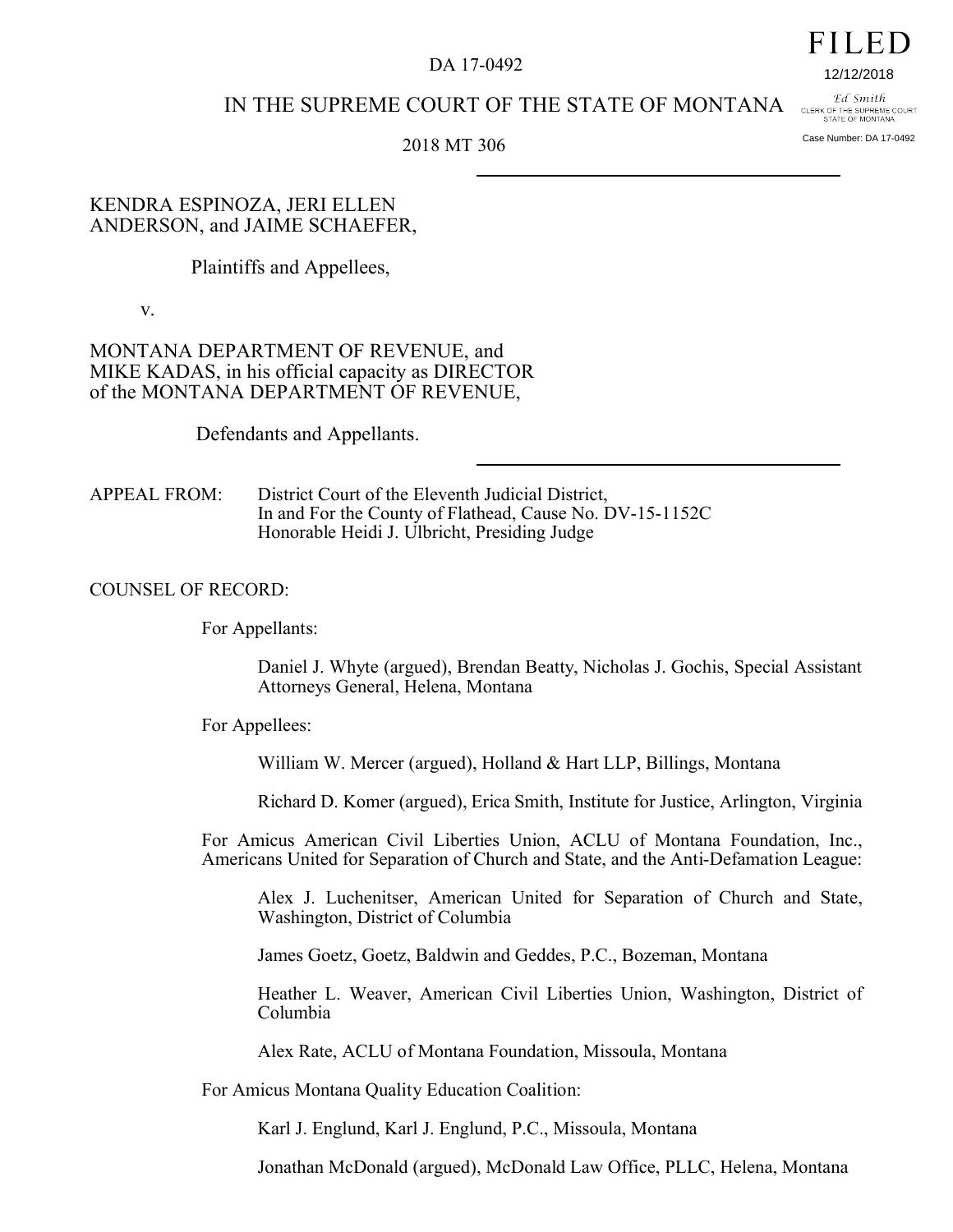For Amicus United States:

John M. Gore, Acting Assistant Attorney General, Eric W. Treene, Thomas E. Chandler, Bethany Pickett, Department of Justice, Washington, District of Columbia

Kurt G. Alme, United States Attorney, Leif Johnson, First Assistant United States Attorney, Billings, Montana

For Amicus The Becket Fund for Religious Liberty:

Charles A. Harball, Kalispell City Attorney, Kalispell, Montana

Eric C. Rassbach, Joseph C. Davis, The Becket Fund for Religious Liberty, Washington, District of Columbia

For Amicus Alliance for Choice in Education Scholarships:

Anita Y. Milanovich, The Bopp Law Firm, PC, Bozeman, Montana

For Amicus Pride School Atlanta:

Thomas Hydrick, Baker Botts L.L.P., Washington, District of Columbia

Chris J. Gallus, Gallus Law Firm, Helena, Montana

For Amicus EdChoice:

Kristin Hansen, Kristin Hansen, PLLC, Helena, Montana

Russell Menyhart, Taft Stettinius & Hollister LLP, Indianapolis, Indiana

Leslie Davis Hiner, EdChoice, Indianapolis, Indiana

For Amicus Agudath Israel of America:

Jennifer Wendt Bordy, Attorney at Law, Bozeman, Montana

Mordechai Biser, Agudath Israel of America, New York, New York

 Argued: April 6, 2018 Submitted: April 10, 2018 Decided: December 12, 2018

Filed:

 $\mathcal{L} \wedge \mu$  as

Clerk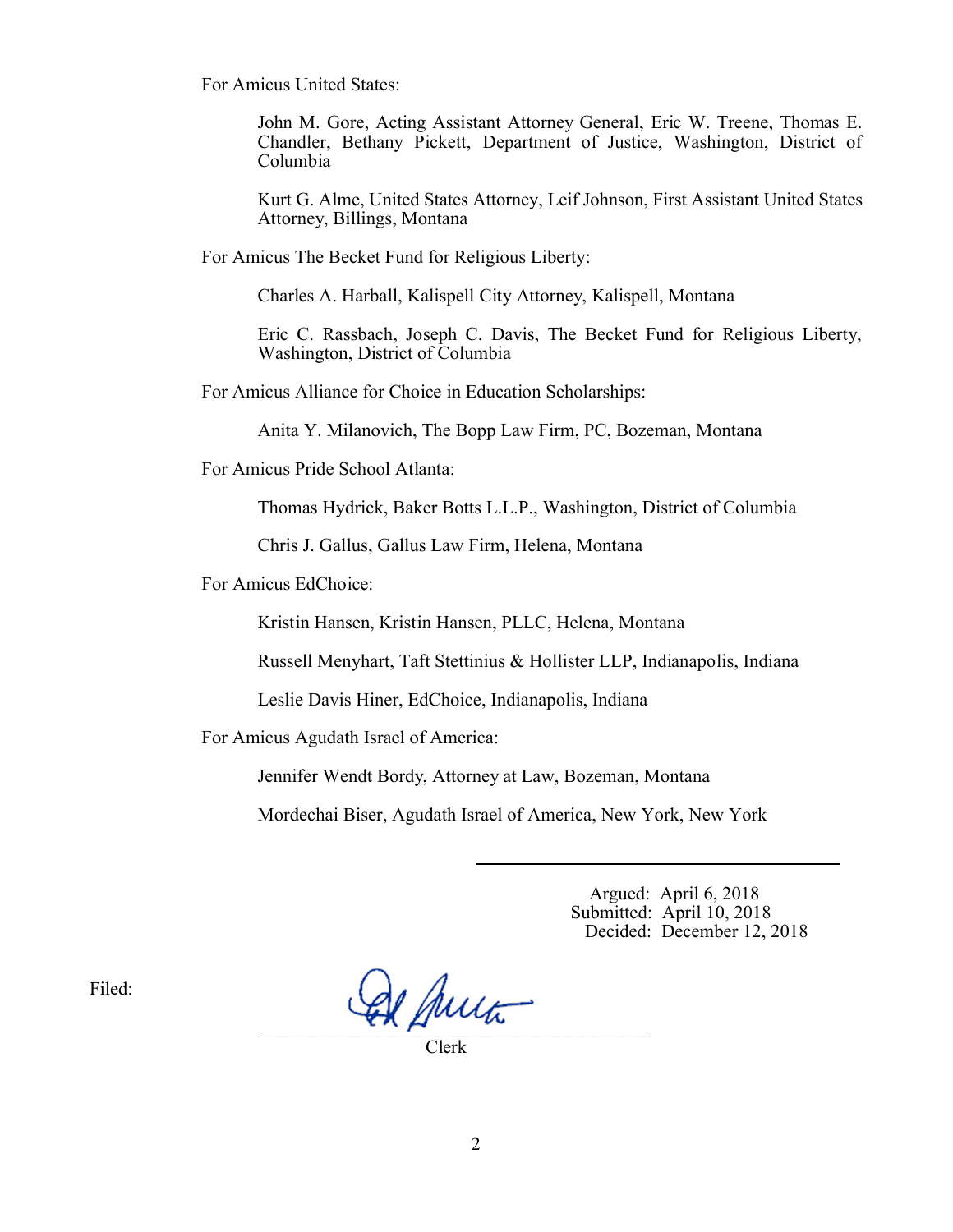Justice Laurie McKinnon delivered the Opinion of the Court.

¶1 The Montana Department of Revenue (the Department) appeals from an order of the Eleventh Judicial District Court, Flathead County, granting Kendra Espinoza, Jeri Ellen Anderson, and Jaime Schaefer (collectively, Plaintiffs) summary judgment. The Department is responsible for administering  $\S$  15-30-3111, MCA (the Tax Credit Program), which provides a taxpayer a dollar-for-dollar tax credit based on the taxpayer's donation to a Student Scholarship Organization (SSO). SSOs fund tuition scholarships for students who attend private schools meeting the definition of Qualified Education Provider (QEP). The Legislature instructed the Department to implement the Tax Credit Program in compliance with Article V, Section 11(5), and Article X, Section 6, of the Montana Constitution. Pursuant to that grant of authority, the Department implemented Admin. R. M. 42.4.802 (Rule 1), which it believed was necessary to constitutionally administer the Tax Credit Program. Rule 1 adds to the Legislature's definition of QEP and excludes religiously-affiliated private schools from qualifying as QEPs.

¶2 Plaintiffs are parents whose children attend a religiously-affiliated private school. Because Rule 1 precludes religiously-affiliated private schools from the definition of QEP, SSOs cannot fund tuition scholarships at the school Plaintiffs' children attend. Plaintiffs filed this proceeding challenging Rule 1. The Department responded, arguing Rule 1 was necessary because the Tax Credit Program as enacted by the Legislature violates Montana's Constitution. The District Court determined the Tax Credit Program was constitutional without Rule 1 and accordingly granted Plaintiffs summary judgment. The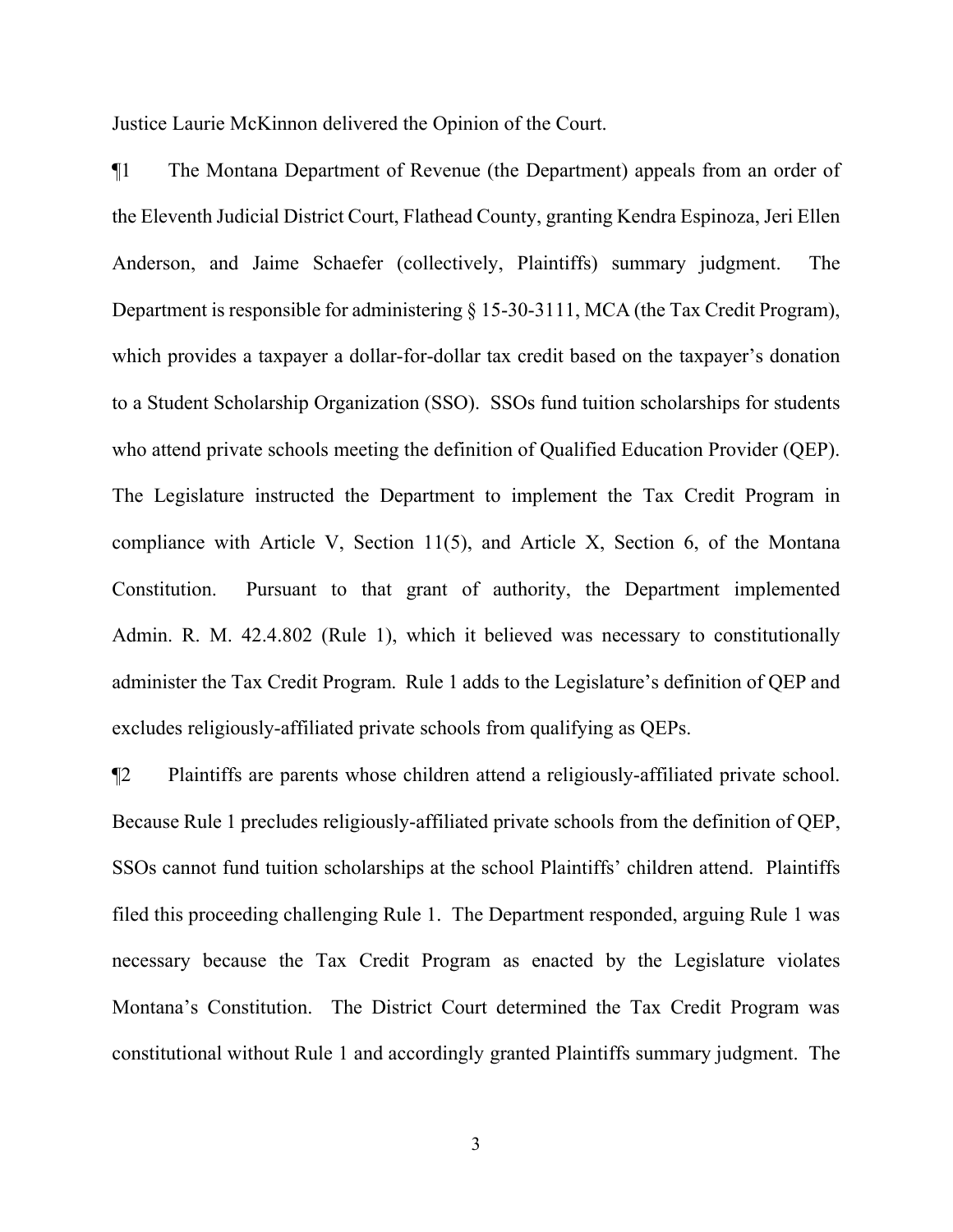Department now appeals, arguing that the Tax Credit Program is unconstitutional absent Rule 1. We address the following issue on appeal:

*Does the Tax Credit Program violate Article X, Section 6, of the Montana Constitution?* 

¶3 We conclude the Tax Credit Program violates Article X, Section 6, of the Montana Constitution and accordingly reverse the District Court's order granting Plaintiffs summary judgment.

#### **FACTUAL AND PROCEDURAL BACKGROUND**

¶4 In 2015, the Legislature, through Senate Bill 410, enacted Title 15, chapter 30, part 31, MCA, entitled "Tax Credit for Qualified Education Contributions." Sections 15-30-3101 to -3114, MCA (Part 31); 2015 Mont. Laws 2165. Part 31 provides two types of dollar-for-dollar tax credits to taxpayers who donate to educational programs in Montana. Sections 15-30-3110 to -3111, MCA. A taxpayer may receive a tax credit for providing supplemental funding to public schools, § 15-30-3110, MCA, or for donating to the Tax Credit Program, § 15-30-3111, MCA. The only tax credit at issue in these proceedings is the credit a taxpayer receives based on her donation to the Tax Credit Program,  $\S$  [1](#page-3-0)5-30-3111, MCA.<sup>1</sup> The Tax Credit Program provides a taxpayer a

<span id="page-3-0"></span><sup>&</sup>lt;sup>1</sup> The Legislature capped the Tax Credit Program's aggregate total of tax credits to \$3 million in tax year 2016. Section 15-30-3111(5)(a)(i), MCA; *see also* § 15-30-3110(5)(a)(i) (setting forth an identical aggregate \$3 million cap for tax credits based on taxpayer contributions to public schools). If the aggregate limit is met in any given tax year, the subsequent year's limit increases. Section 15-30-3111(5)(a)(ii)-(iii), MCA; *see also* § 15-30-3110(5)(a)(ii)-(iii) (creating the same increase for contributions to public schools).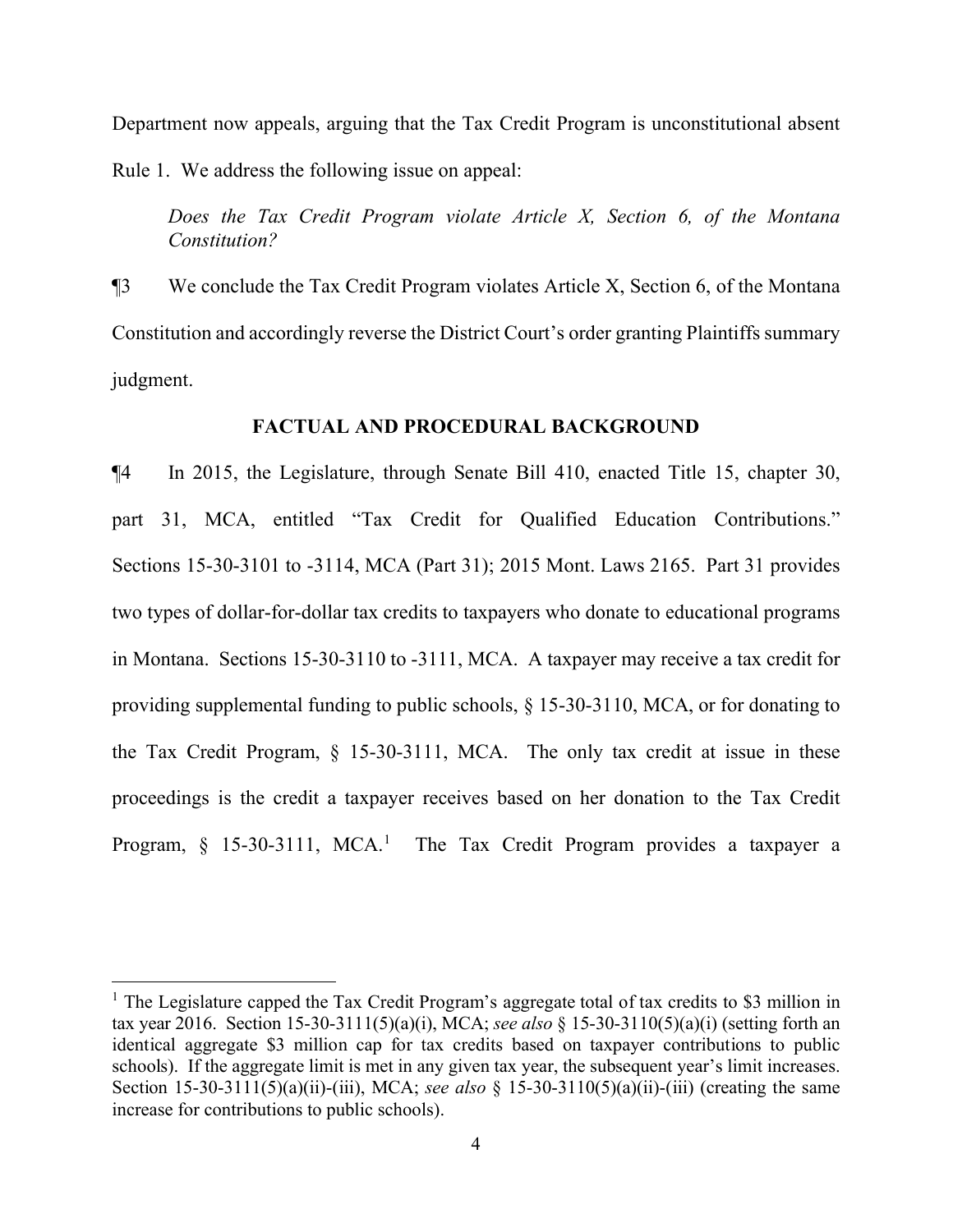dollar-for-dollar tax credit of up to \$150 based on her donation to an SSO. Section 15-30-3111(1), MCA.

¶5 An SSO is a charitable organization in Montana that is (1) "exempt from federal income taxation under [I.R.C.  $\S$  501(c)(3)]"; (2) "allocates not less than 90% of its annual revenue for scholarships to allow students to enroll with any [QEP]"; and (3) "provides educational scholarships to eligible students without limiting student access to only one education provider." Section 15-30-3102(9)(a)-(c), MCA; *see also* § 15-30-3103, MCA (listing additional SSO requirements); §§ 15-30-3105 to -3106, MCA (setting forth SSO reporting requirements). The purpose of SSOs "is to provide parental and student choice in education with private contributions through tax replacement programs." Section 15-30-3101, MCA.

¶6 Taxpayer donors donate to SSOs generally; they "may not direct or designate contributions to a parent, legal guardian, or specific [QEP]." Section 15-30-3111(1), MCA. SSOs then use those donations to fund student tuition scholarships at private schools meeting the definition of QEP in § 15-30-3102(7), MCA. Section 15-30-3104(1), MCA. SSOs are responsible for maintaining "an application process under which scholarship applications are accepted, reviewed, approved, and denied." Section 15-30-3103(1)(h), MCA. After an SSO decides to grant a student a tuition scholarship, the SSO pays the scholarship directly to the scholarship recipient's QEP. Section 15-30-3104(1), MCA. The Legislature defined QEP as "an education provider that":

(a) is not a public school;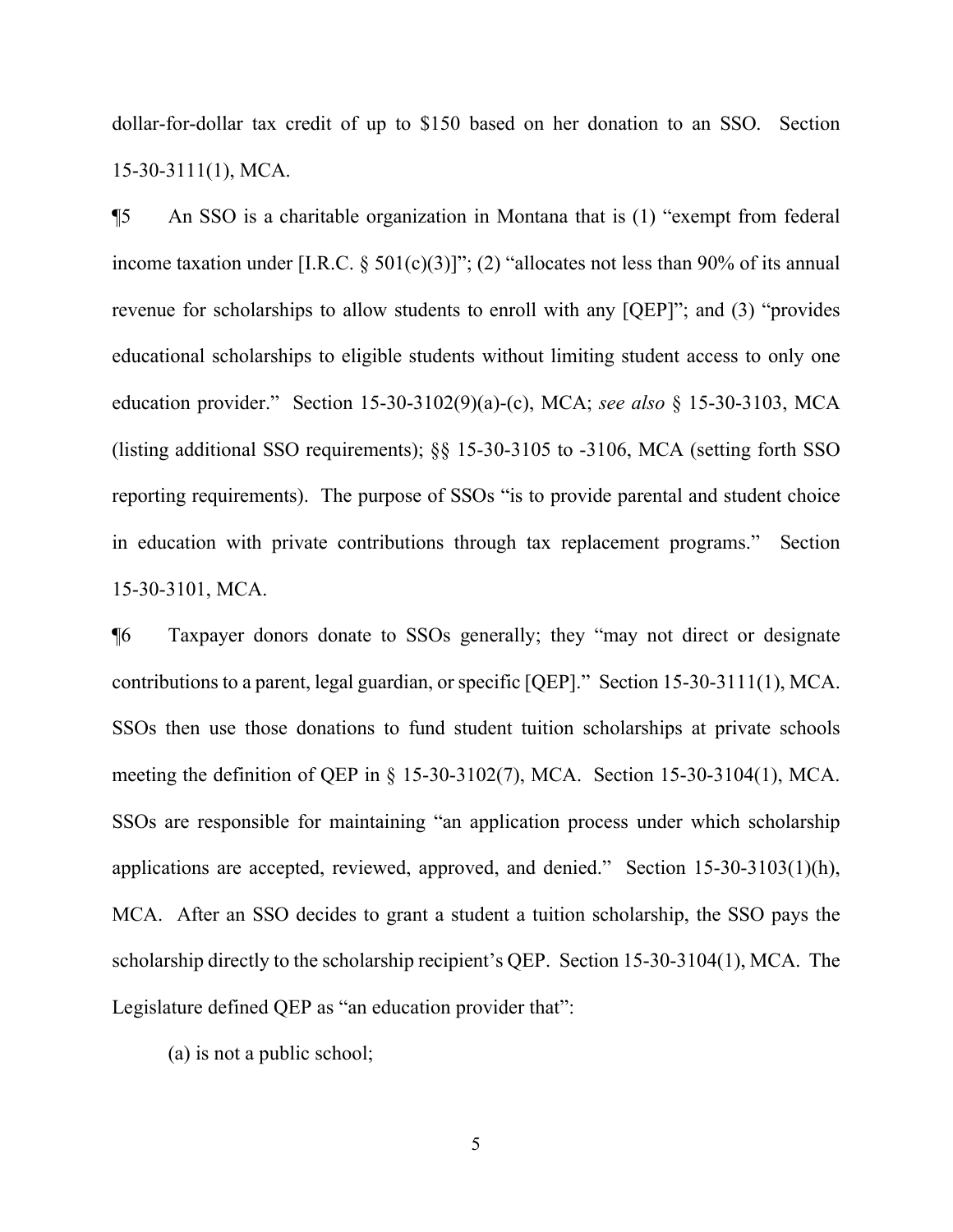(b) (i) is accredited, has applied for accreditation, or is provisionally accredited by a state, regional, or national accreditation organization; or (ii) is a nonaccredited provider or tutor and has informed the child's parents or legal guardian in writing at the time of enrollment that the provider is not accredited and is not seeking accreditation;

(c) is not a home school as referred to in  $20-5-102(2)(e)$ ;

(d) administers a nationally recognized standardized assessment test or criterion-referenced test and:

(i) makes the results available to the child's parents or legal guardian; and (ii) administers the test for all 8th grade and 11th grade students and provides the overall scores on a publicly accessible private website or provides the composite results of the test to the office of public instruction for posting on its website;

(e) satisfies the health and safety requirements prescribed by law for private schools in this state; and

(f) qualifies for an exemption from compulsory enrollment under 20-5-102(2)(e) and 20-5-109.

Section 15-30-3102(7), MCA. Essentially, the Legislature's definition of QEP means "a private school."

¶7 The Department is responsible for implementing and administering Part 31. Sections 15-30-3102(1), -3114, MCA. The Department must perform extensive administrative tasks to ensure Part 31 functions appropriately. Sections 15-30-3103, -3105, -3111 to -3113, MCA. The Legislature explicitly granted the Department rulemaking authority to "adopt rules, prepare forms, and maintain records that are necessary to implement and administer [Part 31]." Section 15-30-3114, MCA. The Legislature also instructed the Department to administer Part 31 in compliance with Article V, Section 11(5), and Article X, Section 6, of the Montana Constitution. Section 15-30-3101, MCA.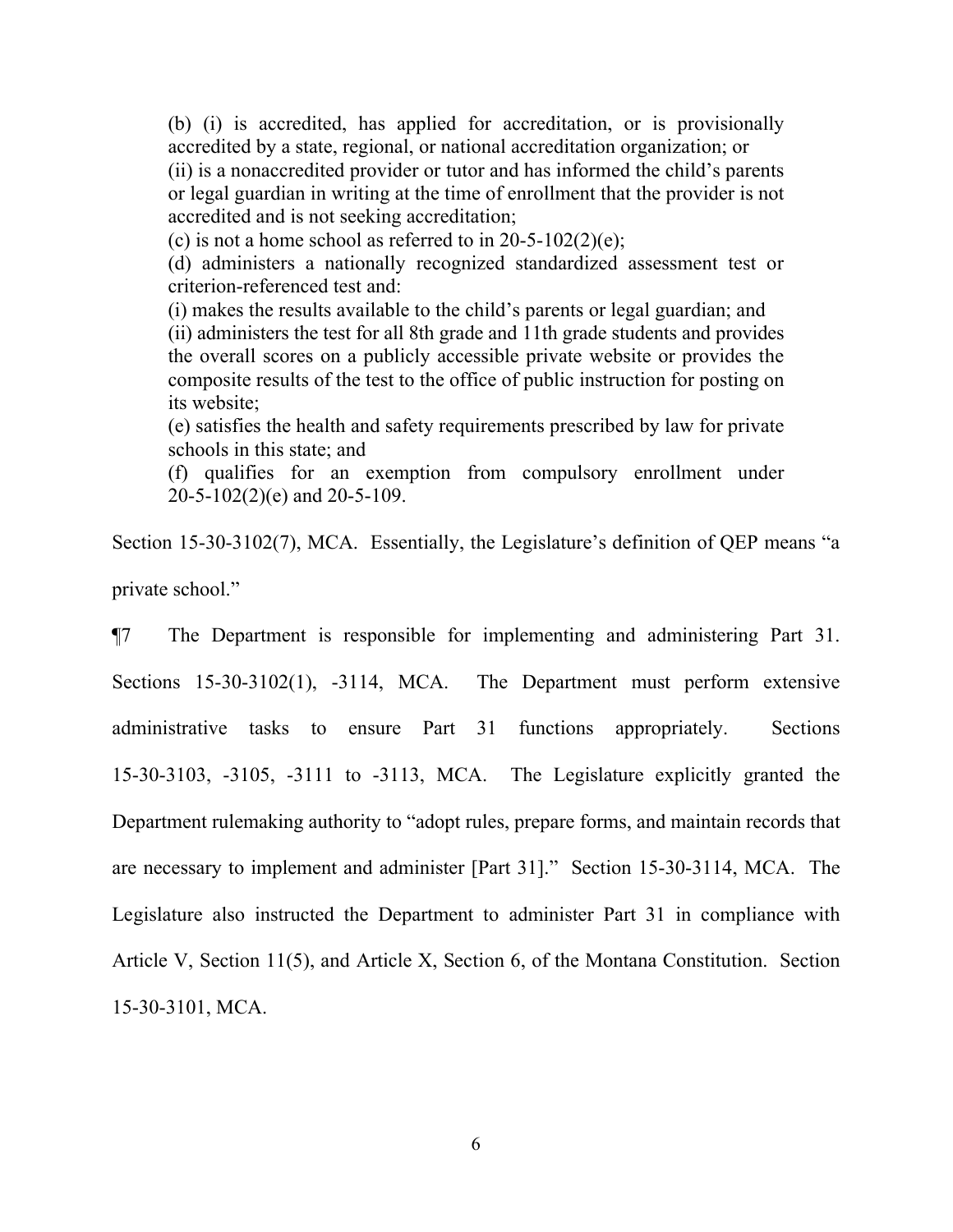¶8 Beginning in fiscal year 2016, to accomplish these statutorily-mandated responsibilities, the Department required additional resources and personnel. Senate Bill 410's Fiscal Note estimated one-time costs to the Department of \$420,325 to develop new forms and add data processing systems. S. 410 Fiscal Note, 64th Reg. Sess., at 3 (April 21, 2015), https://perma.cc/6X7Z-GEEZ (hereinafter Fiscal Note). Further, the Department required two additional full-time employees: one to process and verify credit applications and annual reports from SSOs and another to verify and audit the new tax credits. Fiscal Note, at 3-4.

¶9 Tasked with constitutionally implementing Part 31, the Department identified what it saw as a constitutional deficiency: the Tax Credit Program aided sectarian schools in violation of Article X, Section 6, of Montana's Constitution. Under the Legislature's definition of QEP, most QEPs were religiously-affiliated private schools. The Department examined how the Tax Credit Program operated and determined it unconstitutionally aided those religiously-affiliated QEPs. To combat the issue, and pursuant to the rulemaking authority granted by the Legislature, §§ 15-30-3101, -3114, MCA, the Department adopted Rule 1.

¶10 Rule 1 added to the Legislature's definition of QEP, § 15-30-3102(7), MCA, providing:

(1) A "qualified education provider" has the meaning given in 15-30-3102, MCA, and pursuant to 15-30-3101, MCA, may not be: (a) a church, school, academy, seminary, college, university, literary or scientific institution, or any other sectarian institution owned or controlled in whole or in part by any church, religious sect, or denomination; or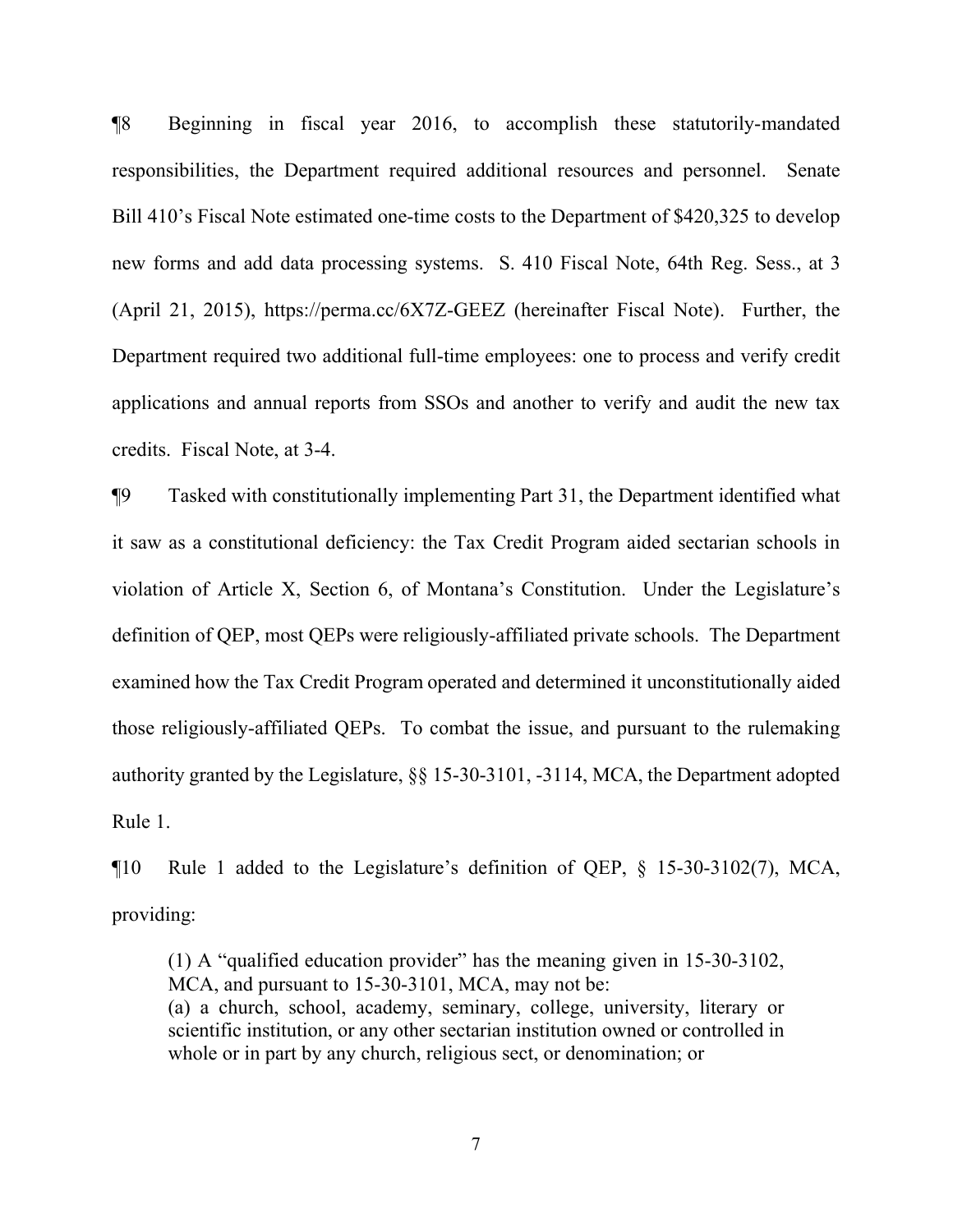(b) an individual who is employed by a church, school, academy, seminary, college, university, literary or scientific institution, or any other sectarian institution owned or controlled in whole or in part by any church, religious sect, or denomination when providing those services. (2) For the purposes of (1), "controlled in whole or in part by a church, religious sect, or denomination" includes accreditation by a faith-based organization.

Admin. R. M. 42.4.802. Simply put, Rule 1 excluded religiously-affiliated private schools from the Legislature's definition of QEP, § 15-30-3102(7), MCA.

¶11 Plaintiffs are parents whose children attend a religiously-affiliated private school in Montana. The school qualifies as a QEP under the Legislature's definition, § 15-30-3102(7), MCA, but does not qualify as a QEP under the Department's definition, Rule 1. Plaintiffs challenged Rule 1 in District Court, arguing it violated the free exercise clauses of the Montana and U.S. Constitution.[2](#page-7-0) Plaintiffs further reasoned that Rule 1 was unnecessary because the Tax Credit Program and the Legislature's definition of QEP were constitutional. The Department responded, arguing that the Tax Credit Program is unconstitutional and reasoning that Rule 1 necessarily restricted the Tax Credit Program which, absent Rule 1, aided sectarian schools. Both sides filed cross-motions for summary judgment.

<span id="page-7-0"></span><sup>&</sup>lt;sup>2</sup> On December 24, 2015, Plaintiffs filed a "Notice of Constitutional Challenge to a Statute" in District Court which notified the Attorney General that they filed a complaint alleging that the Tax Credit Program "as interpreted and applied by the Department of Revenue in its 'Rule 1' . . . violates" Article II, Sections 4 and 5, of the Montana Constitution. Thereafter, and throughout this litigation, counsel for the Department has appeared and represented themselves as "Special Assistant Attorneys General."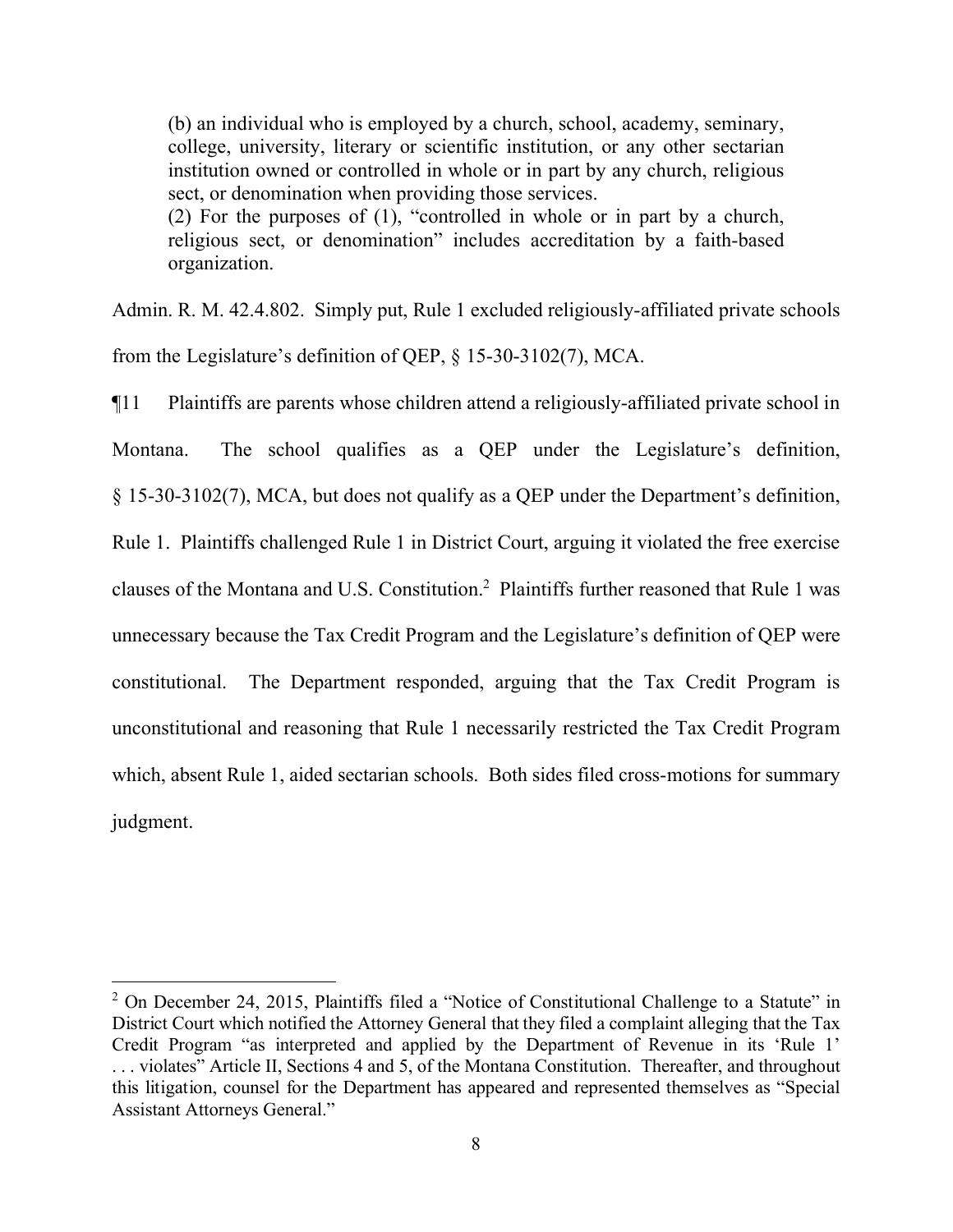¶12 The District Court narrowly focused its analysis on the tax credits themselves, noting the credits did not "involve the expenditure of money that the state has in its treasury." Instead, it determined the tax credits "concern[ed] money that is not in the treasury and not subject to expenditure." For that reason alone, the District Court concluded the Department incorrectly interpreted Article V, Section 11(5), and Article X, Section 6(1), of the Montana Constitution. Because it decided the Tax Credit Program was constitutional as enacted by the 2015 Legislature, the District Court did not further address Rule 1's constitutionality. The District Court granted Plaintiffs' motion for summary judgment, denied the Department's motion for summary judgment, and permanently enjoined the Department from applying or enforcing Rule 1. The Tax Credit Program remained as enacted by the 2015 Legislature. The Department now appeals the District Court's decision.

#### **STANDARD OF REVIEW**

¶13 This Court exercises plenary review over constitutional law questions. *Nelson v. City of Billings*, 2018 MT 36, ¶ 8, 390 Mont. 290, 412 P.3d 1058. A statute is presumed constitutional unless it "conflicts with the constitution, in the judgment of the court, beyond a reasonable doubt." *Gazelka v. St. Peter's Hosp.*, 2018 MT 152, ¶ 6, 392 Mont. 1, 420 P.3d 528 (quoting *Powell v. State Comp. Ins. Fund*, 2000 MT 321, ¶ 13, 302 Mont. 518, 15 P.3d 877). The party challenging the constitutionality of the statute bears the burden of proof. *Mont. Cannabis Indus. Ass'n v. State*, 2016 MT 44, ¶ 12, 382 Mont. 256, 368 P.3d 1131. If any doubt exists, it must be resolved in favor of the statute. *Mont. Cannabis Indus. Ass'n*,  $\P$  12.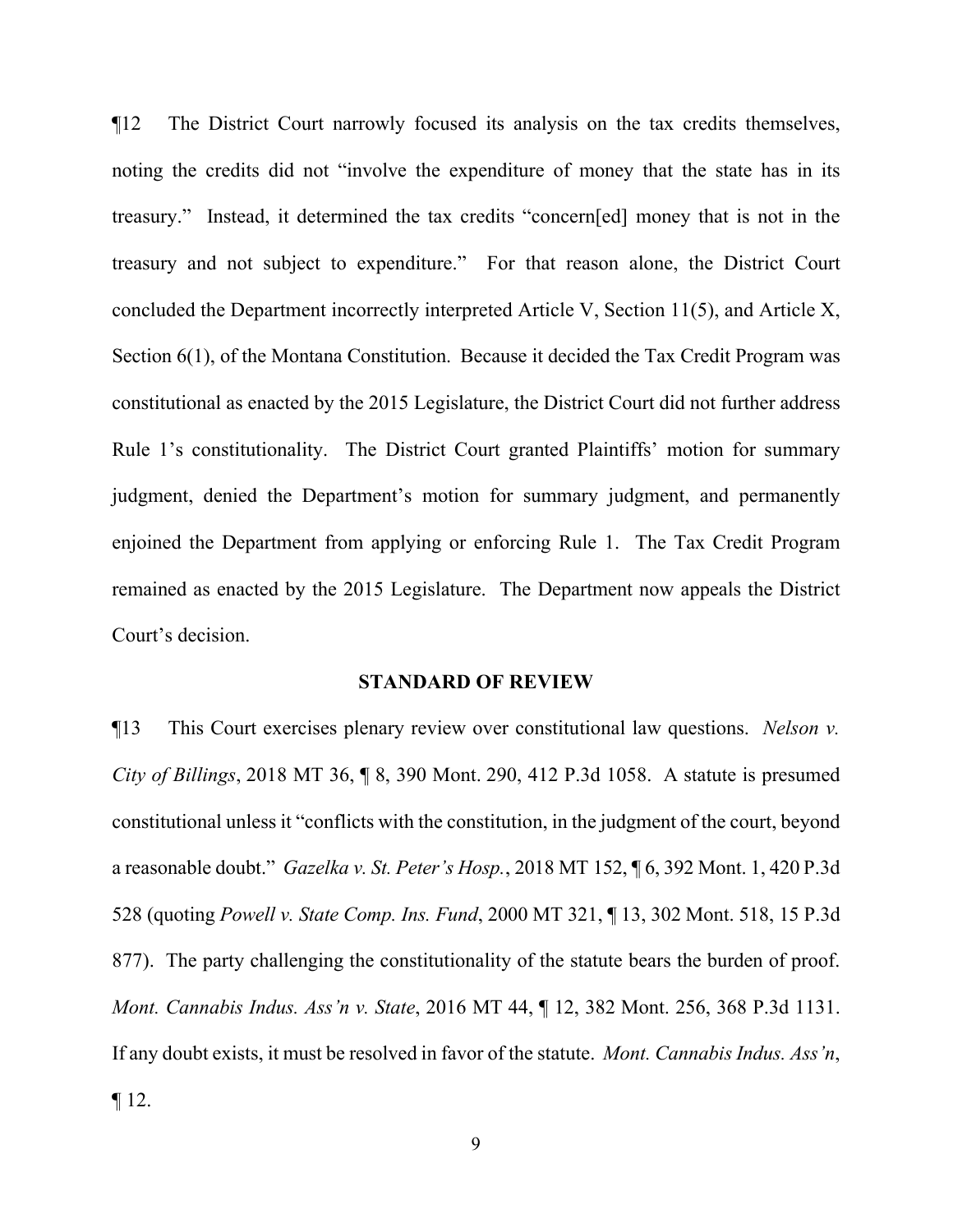¶14 Whether an administrative rule impermissibly conflicts with a statute is a question of law to be decided by the court. *Clark Fork Coal. v. Tubbs*, 2016 MT 229, ¶ 18, 384 Mont. 503, 380 P.3d 771; *Gold Creek Cellular of Mont. L.P. v. State*, 2013 MT 273, ¶ 9, 372 Mont. 71, 310 P.3d 533. We review a district court's conclusions of law to determine if they are correct. *Clark Fork*, ¶ 18.

#### **DISCUSSION**

¶15 The First Amendment's Religion Clauses—the Establishment Clause and the Free Exercise Clause—are "frequently in tension." *Locke v. Davey*, 540 U.S. 712, 718, 124 S. Ct. 1307, 1311 (2004). Yet, "there is room for play in the joints" between them. *Walz v. Tax Comm'n of N.Y.*, 397 U.S. 664, 669, 90 S. Ct. 1409, 1412 (1970). A state's constitutional prohibition against aid to sectarian schools may be broader and stronger than the First Amendment's prohibition against the establishment of religion. *See Locke*, 540 U.S. at 722, 124 S. Ct. at 1313. Where a state's constitution "draws a more stringent line than that drawn by the United States Constitution," the "room for play" between the Establishment and Free Exercise Clauses narrows. *See Locke*, 540 U.S. at 718, 722, 124 S. Ct. at 1311, 1313. The Montana Constitution broadly and strongly prohibits state aid to sectarian schools, leaving a very limited amount of "room for play." *See* Mont. Const. art. X, § 6 (hereinafter, Article X, Section 6).

¶16 Our analysis, therefore, considers Article X, Section 6, within a narrower "room for play" between the federal Religion Clauses and, consequently, we do not address federal precedent. We conclude that Montana's Constitution more broadly prohibits "any" state aid to sectarian schools and draws a "more stringent line than that drawn" by its federal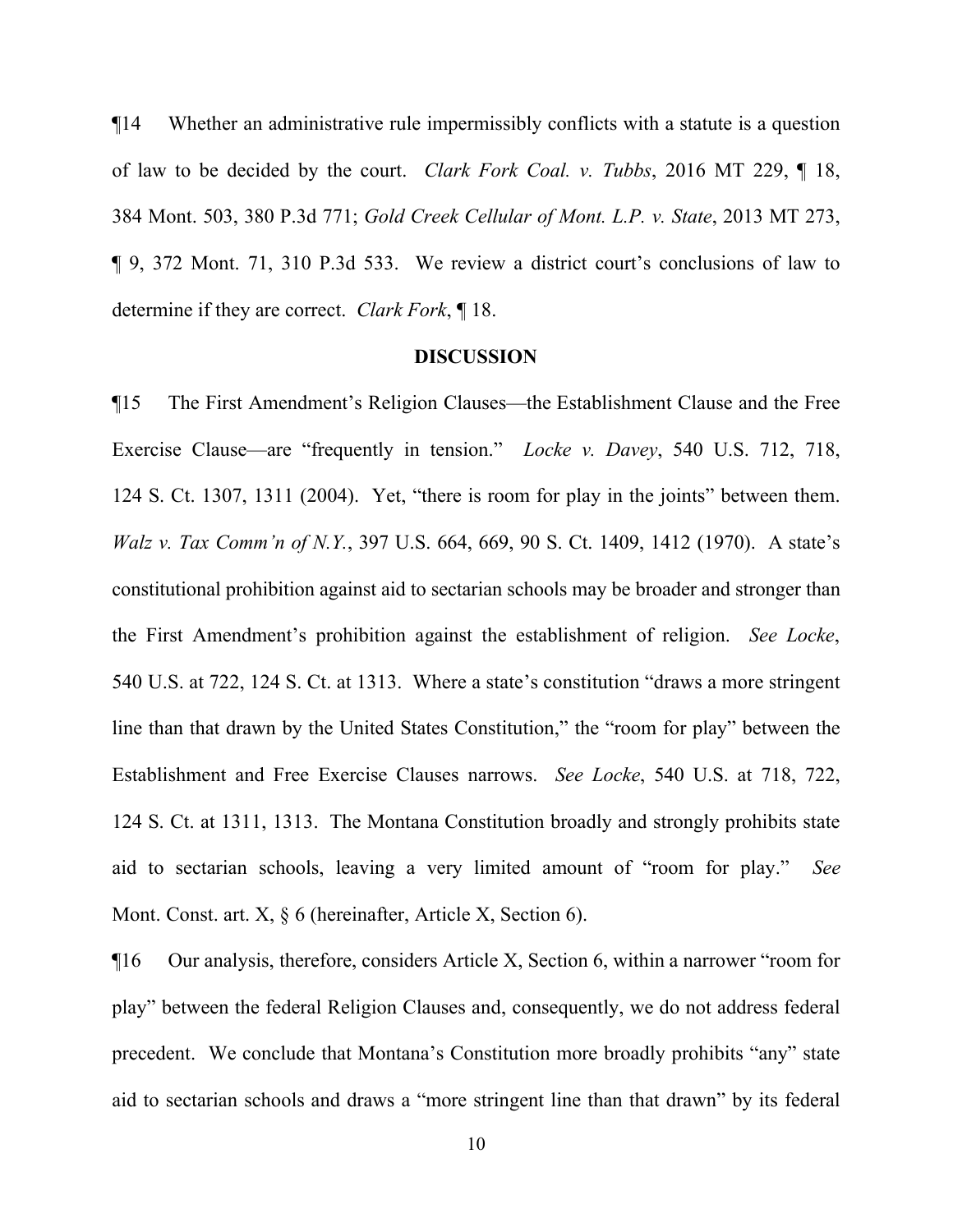counterpart. *See Locke*, 540 U.S. at 722, 124 S. Ct. at 1313. Therefore, the sole issue in this case is whether the Tax Credit Program runs afoul of Montana's specific sectarian education no-aid provision, Article X, Section 6. For the following reasons, we conclude the Tax Credit Program aids sectarian schools in violation of Article X, Section 6.

*I. Article X, Section 6, broadly and strictly prohibits aid to sectarian schools.* 

¶17 Article X, Section 6, of the Montana Constitution, entitled "Aid prohibited to sectarian schools," provides:

(1) The legislature, counties, cities, towns, school districts, and public corporations shall not make any direct or indirect appropriation or payment from any public fund or monies, or any grant of lands or other property for any sectarian purpose or to aid any church, school, academy, seminary, college, university, or other literary or scientific institution, controlled in whole or in part by any church, sect, or denomination.

(2) This section shall not apply to funds from federal sources provided to the state for the express purpose of distribution to non-public education.

¶18 The Constitutional Convention Delegates' (Delegates) intent controls our interpretation of a constitutional provision. *Nelson*, ¶ 14. We primarily discern the Delegates' intent "from the plain meaning of the language used." *Nelson*, ¶ 14 (explaining that we apply our rules of statutory construction to our analysis of constitutional provisions). However, we define the Delegates' intent "not only from the plain meaning of the language used, but also in light of the historical and surrounding circumstances under which the [Delegates] drafted the Constitution, the nature of the subject matter they faced, and the objective they sought to achieve." *Nelson*, ¶ 14. Accordingly, we "determine the meaning and intent of constitutional provisions from the plain meaning of the language used without resort to extrinsic aids *except* when the language is vague or ambiguous or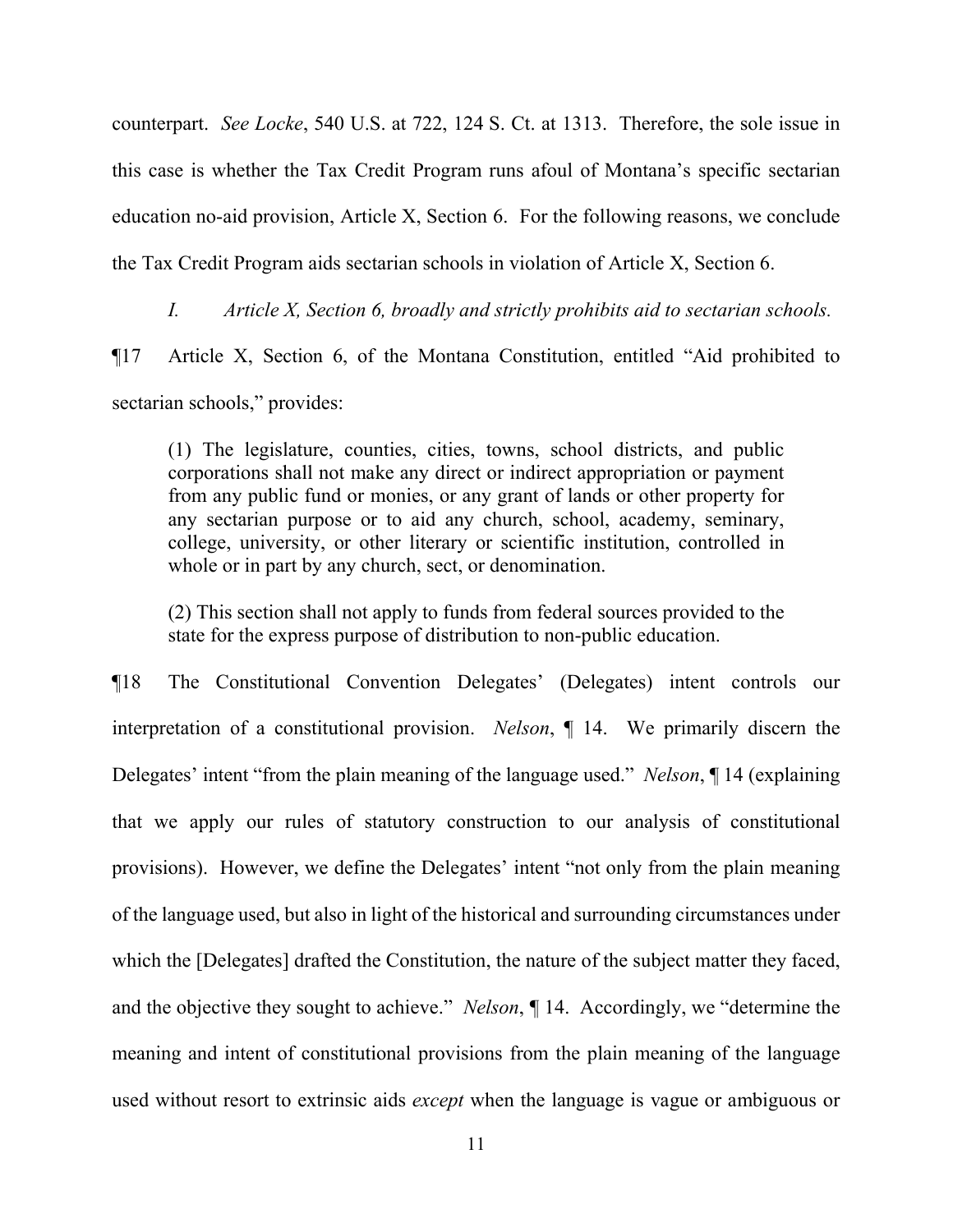extrinsic aids clearly manifest an intent not apparent from the express language." *Nelson*, ¶ 16 (emphasis added).

¶19 In determining what the Delegates intended Article X, Section 6, to mean, we first observe that the plain language of the provision's title is expansive and forceful: "Aid prohibited to sectarian schools." The title clearly manifests the Delegates' intent to broadly prohibit aid to sectarian schools. The provision's text is equally expansive, prohibiting numerous types of state actors, including the "legislature, counties, cities, towns, school districts, and public corporations" from making "any direct or indirect appropriation or payment from any public fund or monies, or any grant of lands or other property for any sectarian purpose or to aid any . . . school . . . controlled in whole or in part by any church, sect, or denomination." Mont. Const. art.  $X$ ,  $\S$  6(1).

¶20 The provision's plain language begs three main inquiries, each of which cast a broad net clearly intended to prohibit "any" type of state aid being used to benefit sectarian education. First, the provision's plain language identifies the entity that is prohibited from providing the aid: Article X, Section 6, prohibits the "legislature, counties, cities, towns, school districts, and public corporations" from aiding sectarian schools. Second, the provision's plain language identifies the type of aid it prohibits: Article X, Section 6, broadly prohibits any type of direct or indirect aid to sectarian schools—"any direct or indirect appropriation or payment from any public fund or monies, or any grant of lands or other property." Third, the provision's plain language specifies that the aid is prohibited "for any sectarian purpose or to aid any church, school, academy, seminary, college,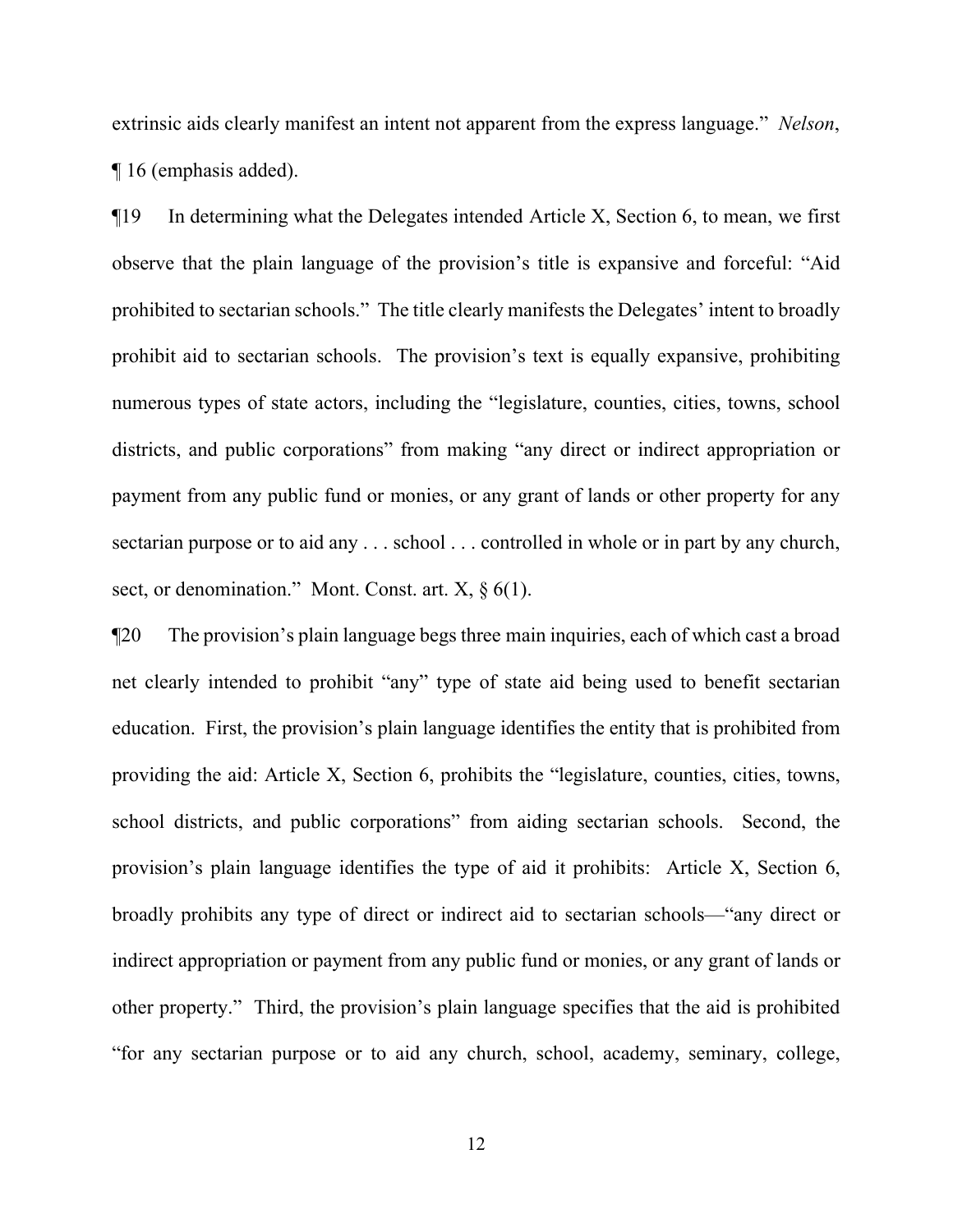university, or other literary or scientific institution, controlled in whole or in part by any church, sect, or denomination."

¶21 The Delegates adapted Article X, Section 6, of the Montana Constitution from the 1889 Constitution's broad and general no-aid provision, recognizing that it was already "among the most stringent [no-aid clauses] in the nation." Montana Constitutional Convention, Verbatim Transcript, March 11, 1972, pp. 2008, 2011 (hereinafter Convention Transcript); *see* Mont. Const. of 1889, art. XI, § 8 ("[T]he Legislative Assembly . . . shall [n]ever make directly or indirectly, any appropriation, or pay from any public fund or moneys . . . in aid of any church, or for any sectarian purpose, or to aid in the support of any school . . . controlled in whole or in part by any church . . . .").

¶22 The Delegates' strong commitment to maintaining public education and ensuring that public education remained free from religious entanglement is evident from the Constitutional Convention Transcripts; the Delegates wanted the public school system to receive "unequivocal support." Convention Transcript, p. 2008. Delegate Burkhardt noted, "Under federal and state mandates to concentrate public funds in public schools, our educational system has grown strong in an atmosphere free from divisiveness and fragmentation." Convention Transcript, p. 2009. He further emphasized, "*Any diversion of funds or effort from the public school system* would tend to weaken that system in favor of schools established for private or religious purposes." Convention Transcript, p. 2009 (emphasis added).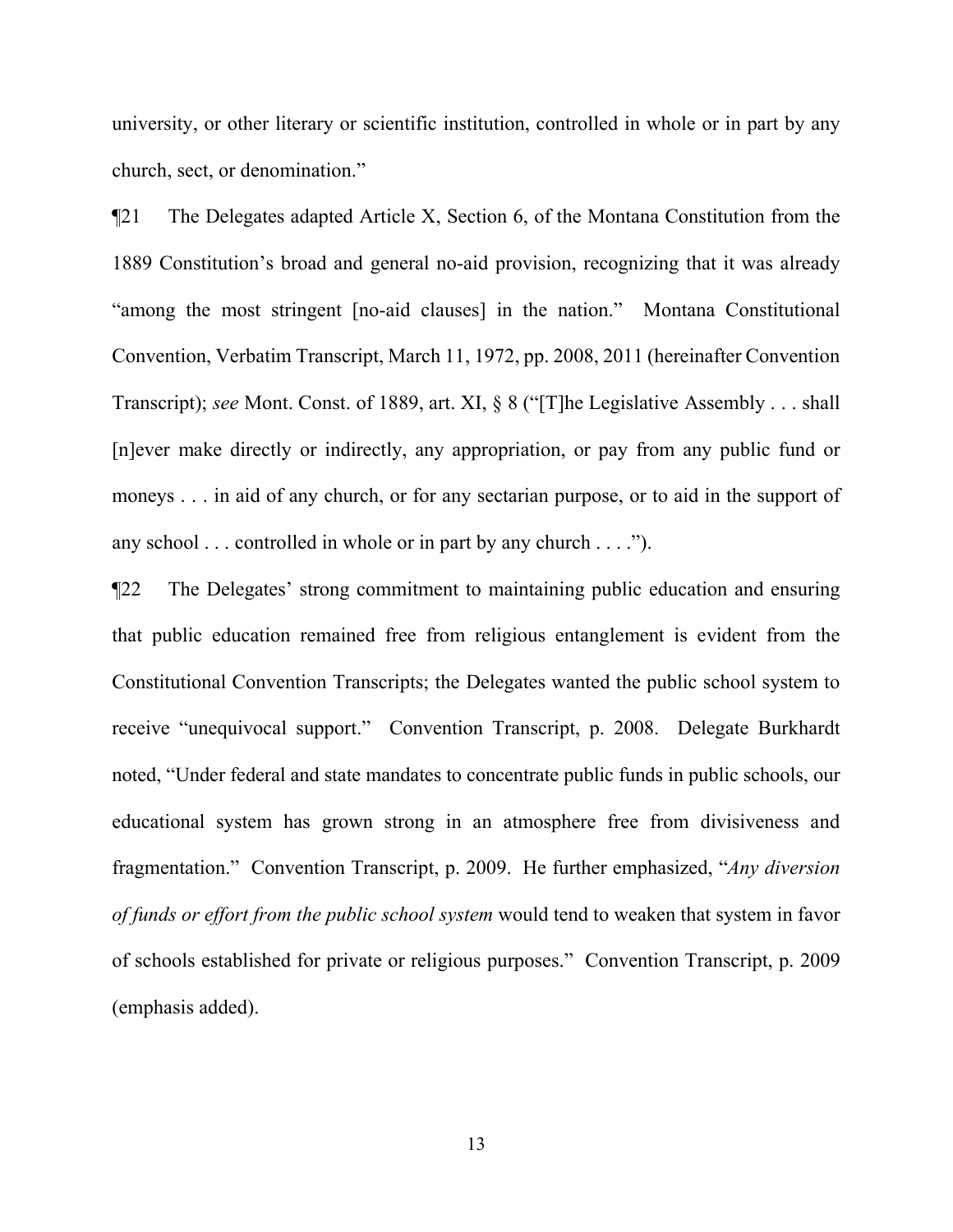¶23 A minority of Delegates sought to delete the language prohibiting indirect aid from Article X, Section 6. Those Delegates wanted to ensure private school students could receive federal aid under the United States Supreme Court's child-benefit theory, which allows federal aid as long as it directly supports the child and not the religious school. Convention Transcript, pp. 2010-11. Delegate Blaylock, however, expressed concern that deleting the indirect language would make it "fairly easy to appropriate a number of funds . . . to some other group and then say this will be done indirectly." Convention Transcript, p. 2015. The Delegates ultimately maintained the indirect language and instead added a separate subsection specifically addressing federal aid: "[Article X, Section 6] shall not apply to funds from federal sources provided to the state for the express purpose of distribution to non-public education." Mont. Const. art. X, § 6(2). Notably, the Delegates understood that Montana could prohibit forms of state aid that were otherwise permissible as federal aid. Convention Transcript, pp. 2008, 2011, 2024-25. Our conclusion that Article X, Section 6, more broadly prohibits aid to sectarian schools than the federal Establishment Clause is consistent with the Delegates' intent of the provision.

¶24 It is also worth observing that Montana's no-aid provision is unique from other states' no-aid provisions. Article X, Section 6's prohibition of "any direct or indirect appropriation or payment from any public fund or monies, or any grant of lands or other property for any sectarian purpose or to aid any . . . school . . . controlled in whole or in part by any church" make it a broader and stronger prohibition against aid to sectarian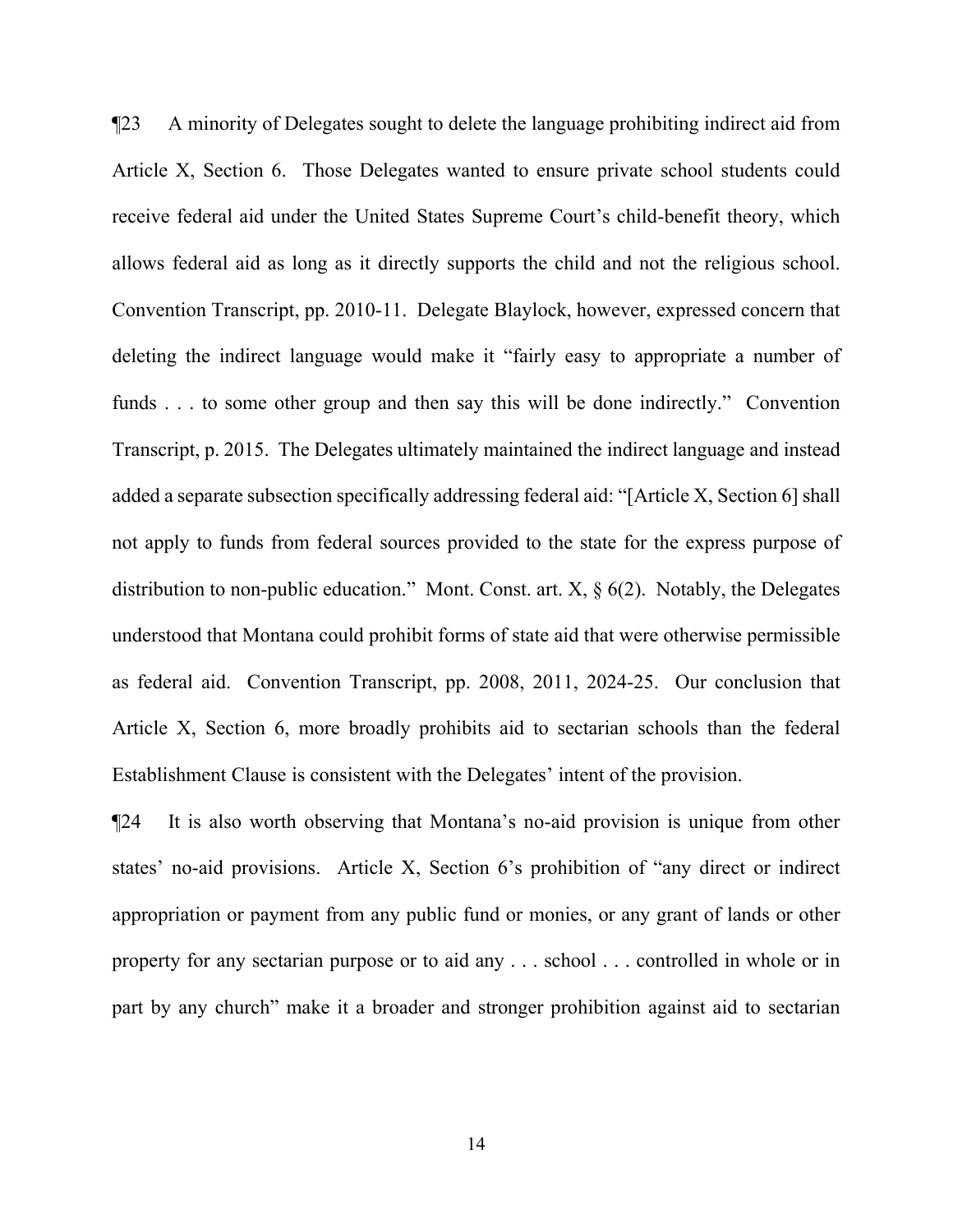schools than other states.<sup>[3](#page-14-0)</sup> Even other states whose no-aid provisions also contain "indirect" language only prohibit aid in the form of the *direct or indirect taking of money* from the public treasury. *See* Ga. Const. art. I, § II, ¶ VII ("No money shall ever be taken from the public treasury, directly or indirectly, in aid of any church  $\dots$ . .");<sup>[4](#page-14-1)</sup> Fla. Const. art. I, § 3 ("No revenue of the state or any political subdivision or agency thereof shall ever be taken from the public treasury directly or indirectly in aid of any church  $\dots$ .").<sup>[5](#page-14-2)</sup> Such language is distinct from and less stringent than Montana's prohibition on *any* type of aid, whether it be a "direct or indirect appropriation or payment from any public fund or monies, or any grant of lands or other property." Mont. Const. art.  $X$ ,  $\S$  6(1).

¶25 As a Court, we have not yet interpreted Article X, Section 6. However, the 1972 Constitutional Convention Delegates intended Article X, Section 6, to retain the meaning of Article XI, Section 8, of the Montana Constitution of 1889. *See* Convention Transcript, p. 2014. Accordingly, this Court's pre-1972 precedent analyzing Article XI, Section 8, of

<span id="page-14-0"></span><sup>3</sup> *See, e.g.*, Utah Const. art. X, § 9 ("Neither the state of Utah nor its political subdivisions may make any appropriation for the direct support of any school or educational institution controlled by any religious organization."); Del. Const. art. X, § 3 ("No portion of any fund now existing, or which may hereafter be appropriated, or raised by tax, for educational purposes, shall be appropriated to, or used by, or in aid of any sectarian, church or denominational school[.]"); Ala. Const. art. XIV, § 263 ("No money raised for the support of the public schools shall be appropriated to or used for the support of any sectarian or denominational school.").

<span id="page-14-1"></span><sup>4</sup> In *Gaddy v. Ga. Dep't of Revenue*, 802 S.E.2d 225, 230 (Ga. 2017), the Georgia Supreme Court upheld a similar tax-credit program.

<span id="page-14-2"></span><sup>5</sup> In *McCall v. Scott*, 199 So. 3d 359, 370 (Fla. Dist. Ct. App. 2016), *cert denied*, No. SC16-1668, 2017 Fla. LEXIS 83, at \*1 (Fla. 2017), a Florida Court of Appeals concluded that the "express language of Florida's no-aid provision contains no limit on the Legislature's taxing authority, including the Legislature's power to enact laws creating tax credits or exceptions; rather, th[e] provision focuses on the use of state funds to aid sectarian institutions, not other kinds of support." (Internal citation and quotations omitted.)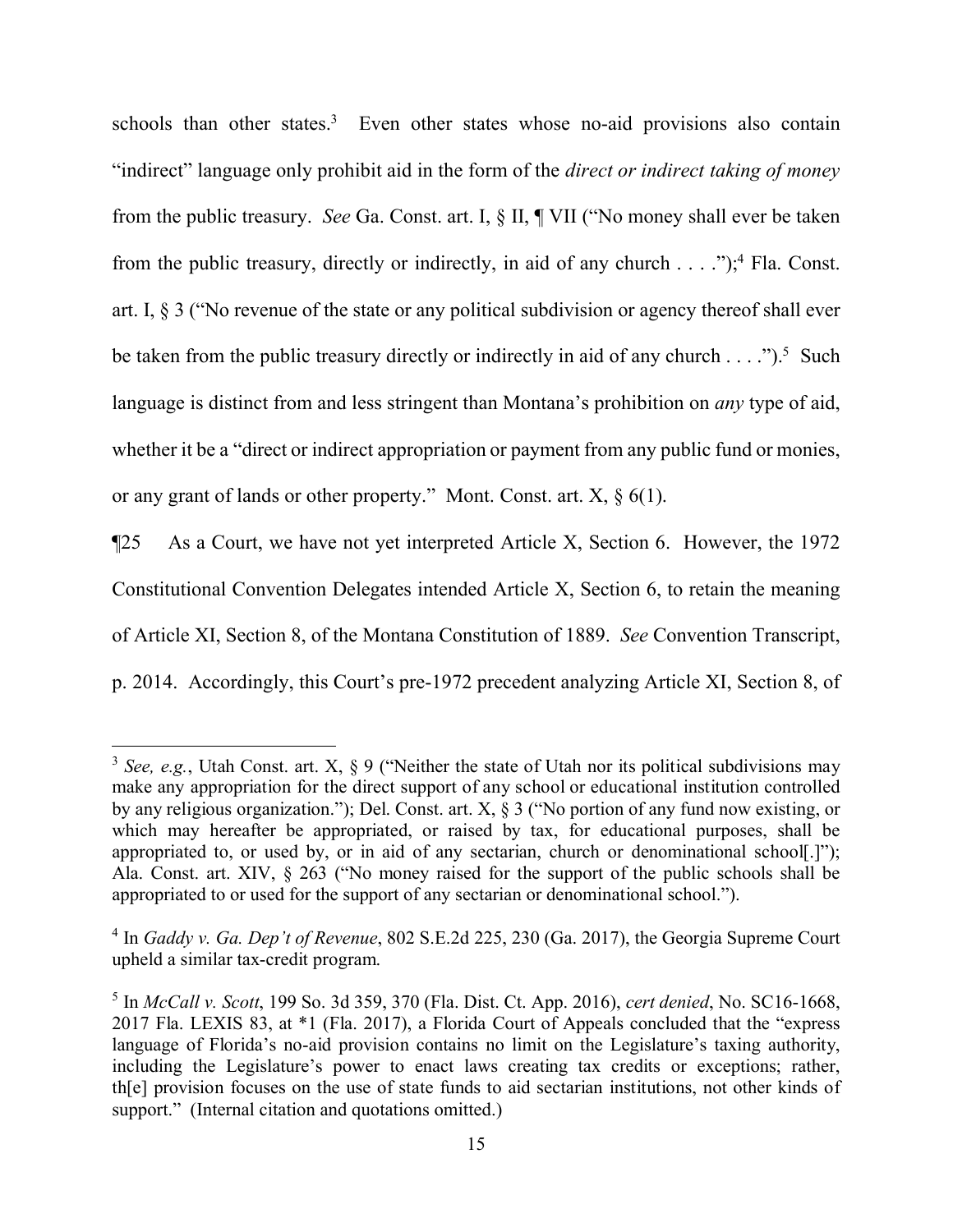the Montana Constitution of 1889 remains helpful to our analysis of Article X, Section 6. In *State ex rel. Chambers v. School Dist. No. 10*, 155 Mont. 422, 436-41, 472 P.2d 1013, 1020-22 (1970), the Court considered whether a tax levy intended to fund general teaching positions at a religiously-affiliated private school violated Article XI, Section 8, of the Montana Constitution of 1889. The Court observed that the tax levy permitted a religiously-affiliated school to unconstitutionally obtain teachers at public expense. *Chambers*, 155 Mont. at 437-38, 472 P.2d at 1020-21. Even though the teachers would have taught general, secular subjects, the Court noted that the funding nonetheless aided sectarian schools, as there was no way to determine "where the secular purpose ended and the sectarian began." *Chambers*, 155 Mont. at 438, 472 P.2d at 1021. Accordingly, the Court determined Article XI, Section 8, of the Montana Constitution of 1889 prohibited "a public school board from making a levy for, or expending funds for the employment of teachers to teach in a parochial school." *Chambers*, 155 Mont. at 440, 472 P.2d at 1022. ¶26 The plain language of Article X, Section 6, and the Constitutional Convention Transcripts demonstrating the Delegates' clear objective to firmly prohibit aid to sectarian

schools lead us to the conclusion that the Delegates intended Article X, Section 6, to broadly and strictly prohibit aid to sectarian schools.

# *II. The Tax Credit Program aids sectarian schools in violation of Article X, Section 6, of the Montana Constitution.*

¶27 Plaintiffs initially filed this action challenging Rule 1. The District Court focused its analysis on the underlying Tax Credit Program, determining the program itself was constitutional. Therefore, the District Court easily dispelled of Rule 1 after concluding it

16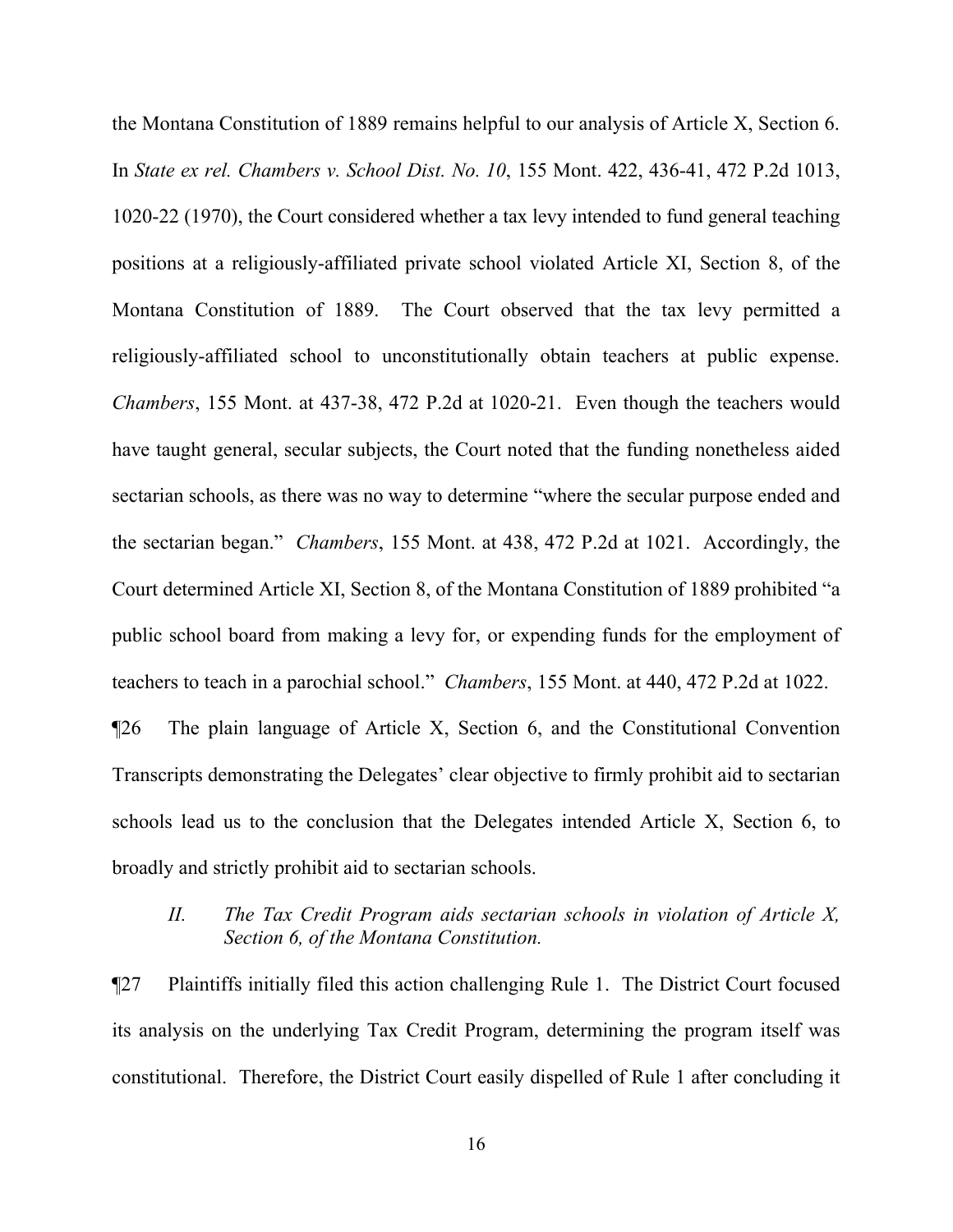was based on a mistake of law. On appeal, the Department argues that the Tax Credit Program is unconstitutional and, accordingly, Rule 1 is necessary for the Department to constitutionally administer the program.<sup>[6](#page-16-0)</sup> To properly evaluate the propriety of Rule 1, we must first address the Department's contention that the Tax Credit Program is unconstitutional. It is clear the Department's contention is a facial challenge to the Tax Credit Program, as it asserts the Tax Credit Program unconstitutionally aids sectarian schools and promulgated Rule 1 to cure the constitutional defect. Under *United States v. Salerno*, 481 U.S. 739, 745, 107 S. Ct. 2095, 2100 (1987), a party bringing a facial challenge must "establish that no set of circumstances exists under which the [statute] would be valid"—that is, that the law is unconstitutional in all of its applications. *See also Mont. Cannabis Indus. Ass'n*, ¶ 14.

¶28 To analyze the Tax Credit Program under Article X, Section 6, first, we identify the entity providing the aid; second, we identify the type of aid; and third, we consider whether the entity provided the aid "for any sectarian purpose or to aid any . . . school . . . controlled in whole or in part by any church . . . ." We ultimately conclude the Tax Credit Program aids sectarian schools in violation of Article X, Section 6, and that it is unconstitutional in all of its applications.

<span id="page-16-0"></span> $6$  As it did before the District Court, the Department's own attorneys have acted as Special Assistant Attorneys General on appeal. M. R. App. P. 27 provides that a party challenging the constitutionality of any act of the Montana Legislature in this Court must provide the attorney general with notice of the constitutional issue, but only if neither the state nor any state agency is a party to the proceeding. The Department of Revenue, a state agency, is the defendant in this case and, accordingly, a notice of the constitutional challenge was not mandated.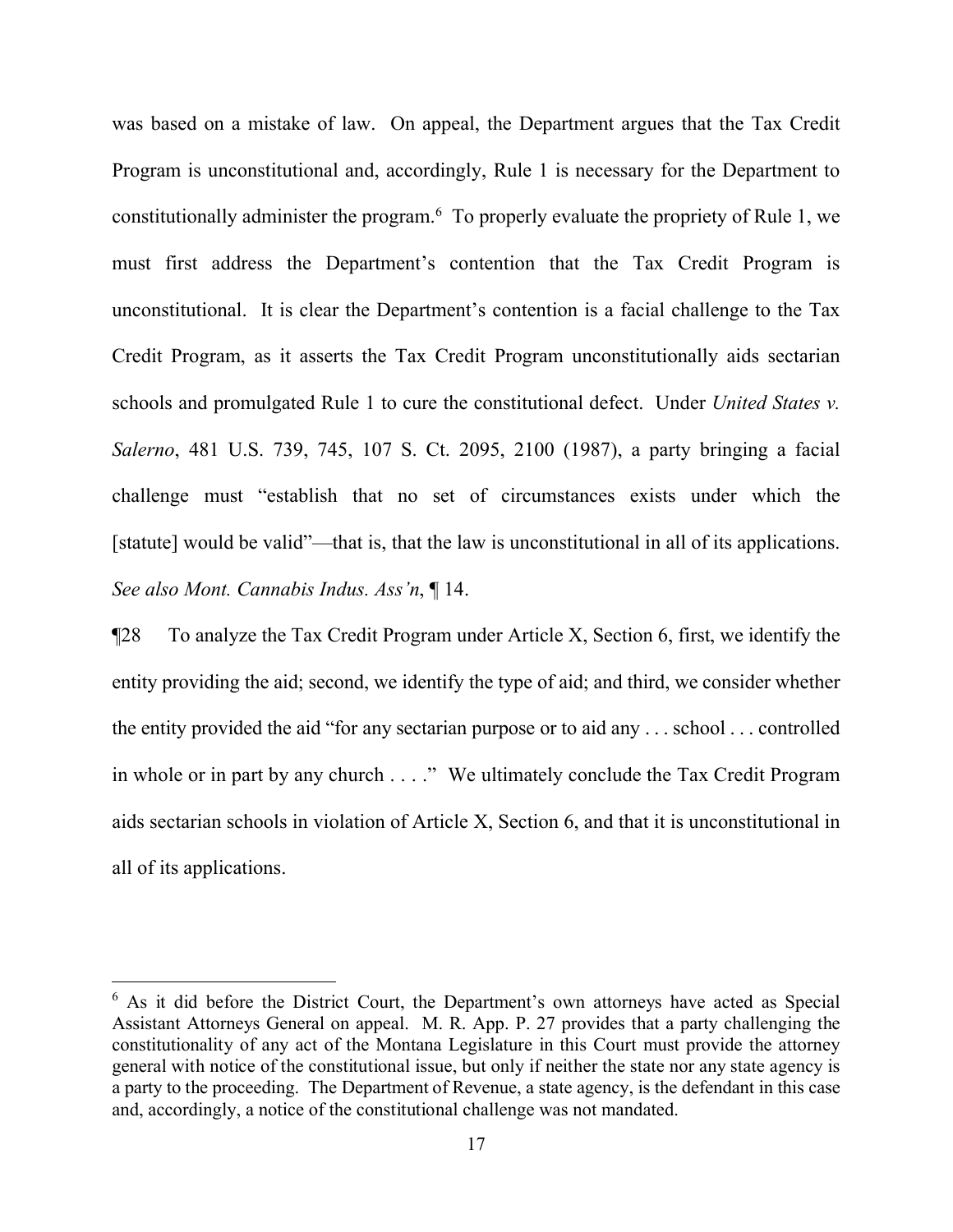# *a. The Legislature aided sectarian schools when it enacted the Tax Credit Program.*

¶29 Article X, Section 6, directly prohibits various entities, including the Legislature, from aiding sectarian schools. Preliminarily, we recognize that an individual taxpayer may give money to any cause she wishes. A taxpayer is free to donate to an SSO, a QEP, or any other charitable cause of her choice. There is no prohibition on a taxpayer giving her money away, nor would such prohibition be constitutional.

¶30 In this case, the action under scrutiny is the Legislature's provision of a tax credit to taxpayer donors. The Legislature, by enacting the Tax Credit Program, involved itself in donations to religiously-affiliated private schools. The Tax Credit Program provides a dollar-for-dollar incentive of up to \$150 for taxpayer donations to SSOs. The tax credit encourages the transfer of money from a taxpayer donor to a sectarian school because the taxpayer donor knows she will be reimbursed, dollar-for-dollar, for her donation to an SSO. SSOs, in turn, directly fund tuition scholarships at religiously-affiliated QEPs. The Legislature, by enacting a statute that provides a dollar-for-dollar credit against taxes owed to the state, is the entity providing aid to sectarian schools via tax credits in violation of Article X, Section 6.

# *b. The Tax Credit Program permits the Legislature to indirectly pay tuition at private, religiously-affiliated schools.*

¶31 Article X, Section 6, broadly prohibits any type of direct or indirect aid: the Legislature may not make "any direct or indirect appropriation or payment from any public fund or monies, or any grant of lands or other property."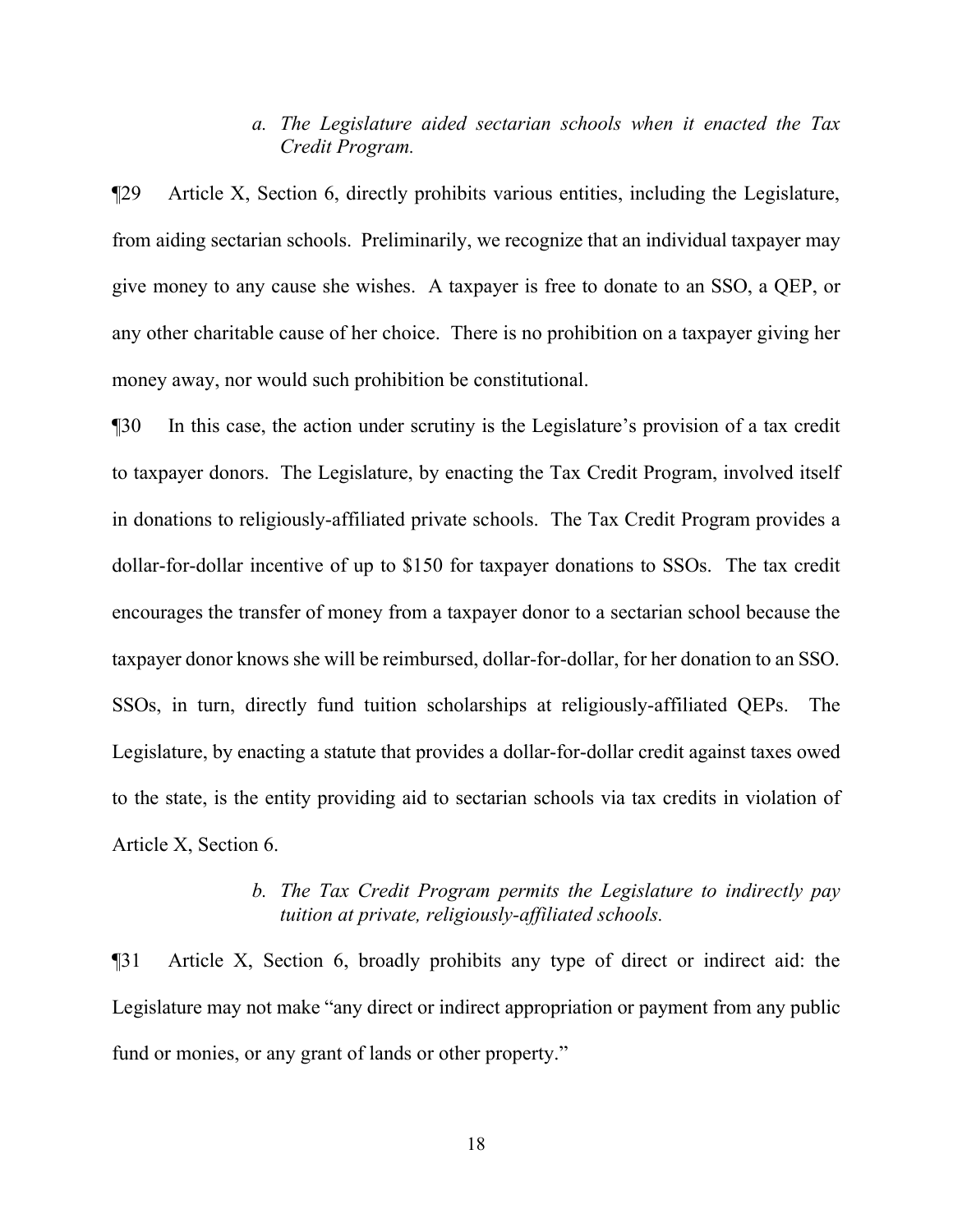¶32 The Tax Credit Program permits the Legislature to indirectly pay tuition at private, religiously-affiliated schools. Parents owe a certain amount of tuition to the QEP their child attends. If a child receives a tuition scholarship from an SSO, the scholarship decreases the amount of tuition that child's parents owe to the QEP. Many of the taxpayer donors who would donate to SSOs would be parents of children who attend QEPs. When parents donate to an SSO, they receive a dollar-for-dollar tax credit of up to \$150. If the parents' child also receives a tuition scholarship from an SSO in the amount of, for example, \$150, the parents' tuition obligation to the QEP decreases by \$150—the exact amount the parents received as a tax credit for their donation to an SSO. The parents donated \$150 to an SSO, received a dollar-for-dollar reimbursement for that donation in the form of a tax credit, and subsequently owed \$150 less in tuition to their child's QEP. The Legislature indirectly payed \$150 of that student's tuition by permitting his or her parents to claim a tax credit instead of paying that amount of tuition to the QEP.

¶33 The Legislature attempted to sever the indirect payment by requiring taxpayer donors to donate to an SSO generally and prohibiting them from directing or designating contributions to specific parents, legal guardians, or QEPs. *See* § 15-30-3111(1), MCA. Therefore, parents cannot donate to an SSO, claim a tax credit for their donation, and then directly designate the funds they donated to their own child's scholarship. However, an indirect payment still exists, as described above, when a student whose parents claimed the tax credit receives a scholarship from an SSO. The simple fact that parents who donate to SSOs cannot directly designate the scholarship funds to their own child or to their child's school does not defeat the fact that the Legislature indirectly pays tuition to the QEP.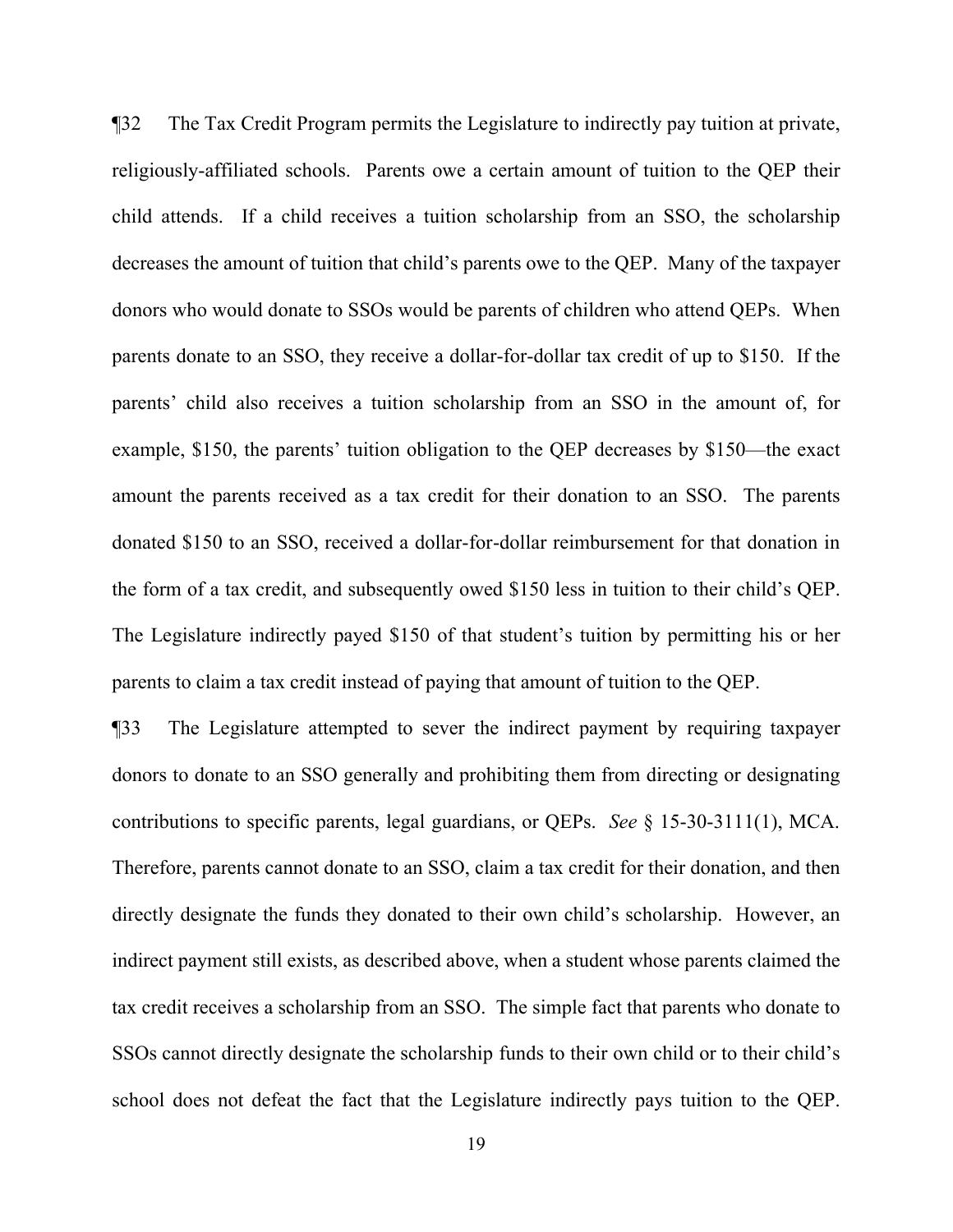Senate Bill 410's Fiscal Note recognized as much, stating that the donations to SSOs, the bases for the tax credits, "would primarily represent funds that *would have been used to pay tuition directly* . . . ." Fiscal Note, at 2. The Tax Credit Program permits the Legislature to indirectly pay tuition at QEPs by reimbursing parents for donating to SSOs, donations funded with money the parents would have otherwise used to pay their child's tuition.

¶34 The Tax Credit Program permits the Legislature to subsidize tuition payments at religiously-affiliated private schools. A subsidy is a "*grant*, usu[ally] made by the government, to any enterprise whose promotion is considered to be in the public interest." *Subsidy*, *Black's Law Dictionary* (10th ed. 2014). "Although governments sometimes make direct payments (such as cash grants), subsidies are usu[ally] indirect. They may take the form of . . . tax breaks . . . ." *Subsidy*, *Black's Law Dictionary* (10th ed. 2014). When the Legislature indirectly pays general tuition payments at sectarian schools, the Legislature effectively subsidizes the sectarian school's educational program. That type of government subsidy in aid of sectarian schools is precisely what the Delegates intended Article X, Section 6, to prohibit.

¶35 While \$150 may seem like a small sum of money when compared to the State's overall operating budget, the amount of aid is wholly insignificant to an Article X, Section 6, analysis. The Legislature violates Article X, Section 6's prohibition on aid to sectarian schools when it provides any aid, no matter how small. Further, the \$150 indirect payments certainly add up over time, especially as the aggregate limits on the tax credits increase from \$3 million each year the limit is met. *See* § 15-30-3111(5)(a)(i)-(iii), MCA. The Tax Credit Program creates an indirect payment: the program reduces "the net price of attending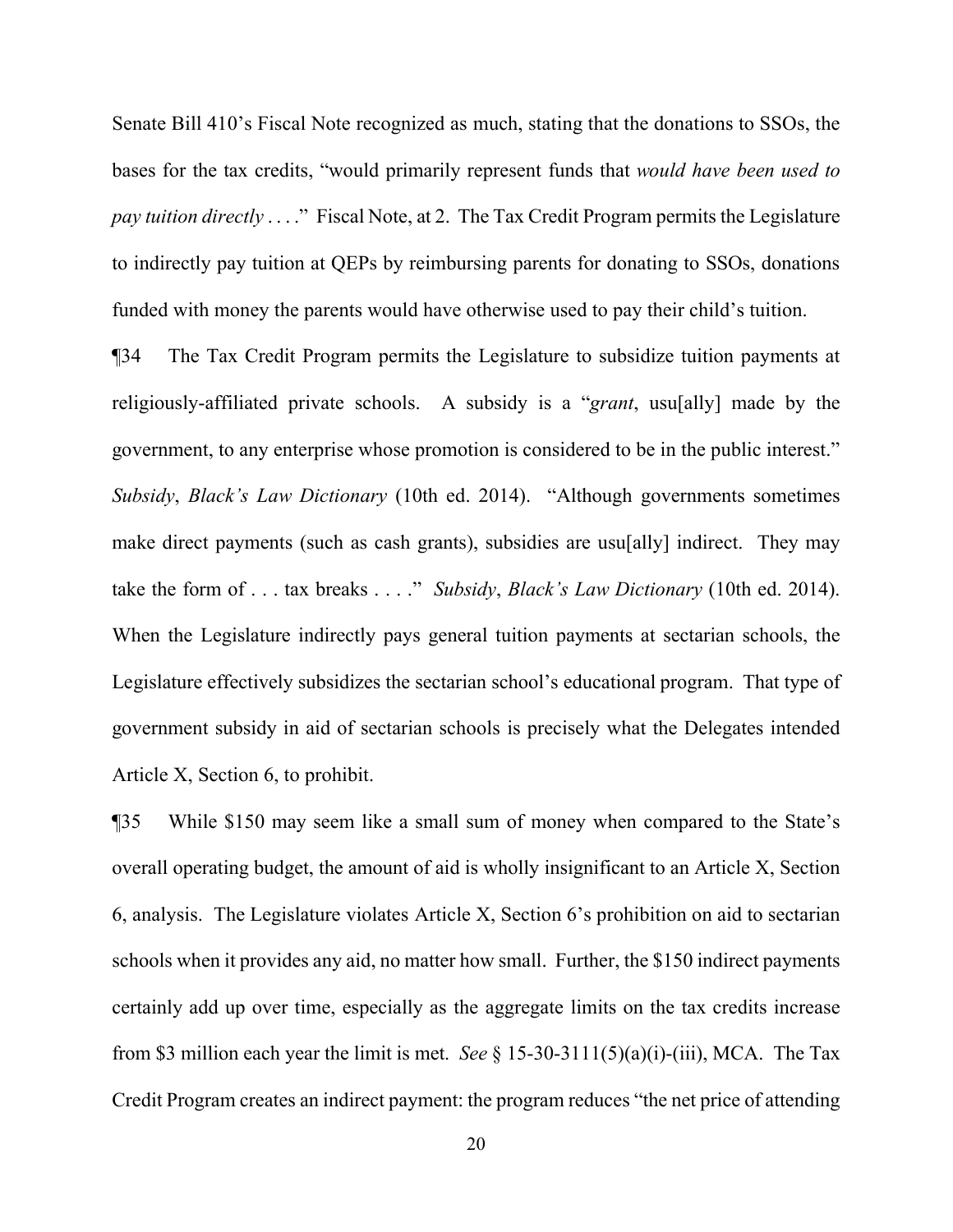private school . . . for students who receive scholarships and whose families claim the credit." Fiscal Note, at 2. Article X, Section 6, expressly prohibits that type of indirect payment to sectarian schools.

¶36 Importantly, for purposes of examining the facial constitutionality of the Tax Credit Program, the schools meeting the Legislature's definition of QEP may be—and, in fact, the overwhelming majority are—religiously affiliated. There is simply no mechanism within the Tax Credit Program itself that operates to ensure that an indirect payment of \$150 is *not* used to fund religious education in contravention of Article X, Section 6. The Department, in administering the Tax Credit Program pursuant to the Legislature's definition of QEP, § 15-30-3102(7), MCA, has no ability to ensure that indirect payments are not made to religious schools. Or, as this Court has previously cautioned, there is no mechanism within the Tax Credit Program to identify "where the secular purpose end[s] and the sectarian beg[ins]." *Chambers*, 155 Mont. at 438, 472 P.2d at 1021. The Department cannot discern when the tax credit is indirectly paying tuition at a secular school and when the tax credit is indirectly paying tuition at a sectarian school. Because the Tax Credit Program does not distinguish between an indirect payment to fund a secular education and an indirect payment to fund a sectarian education, it cannot, under *any* circumstance, be construed as consistent with Article X, Section 6.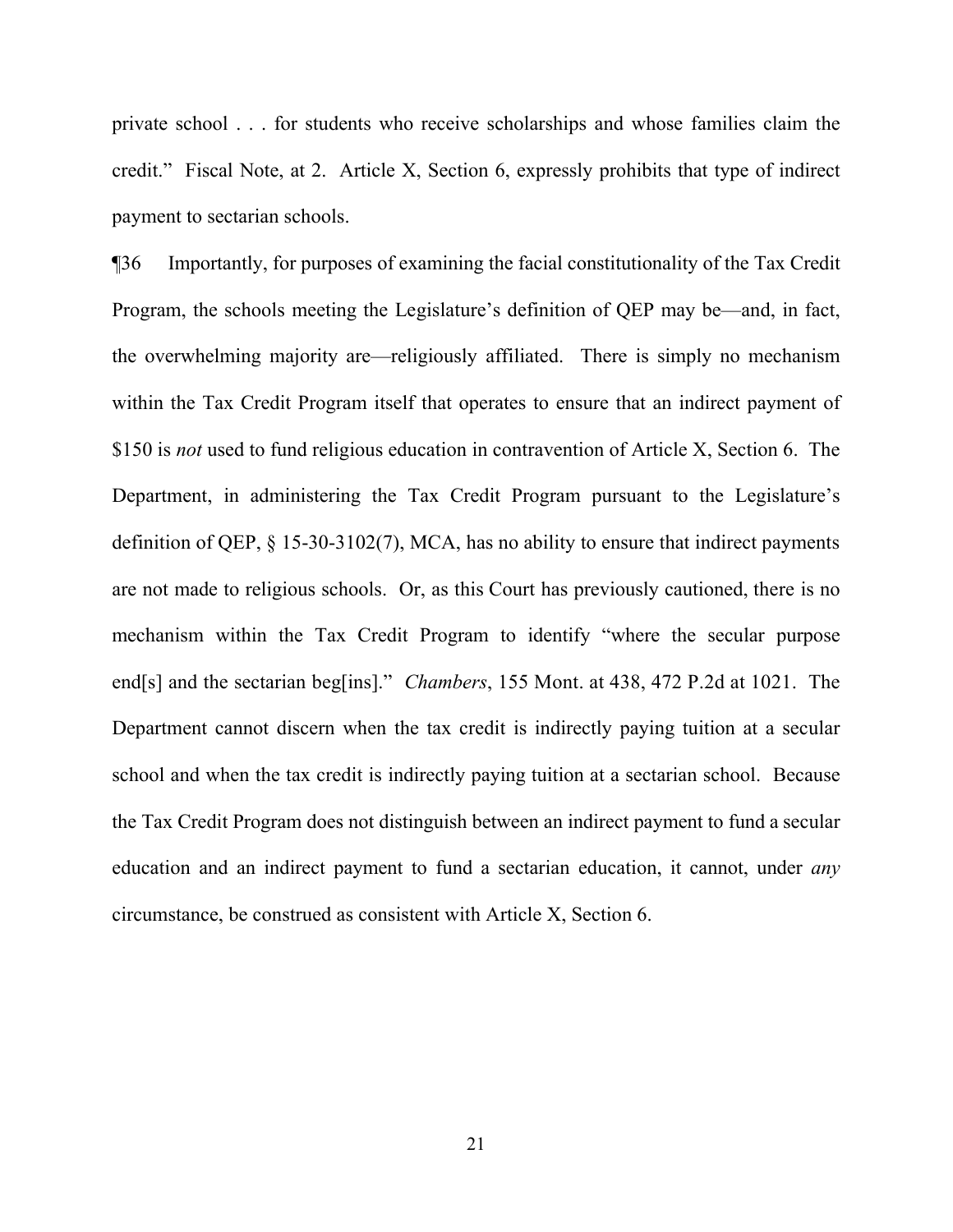# *c. The Legislature provided the tax credits to aid schools controlled in whole or in part by churches.*

¶37 Article X, Section 6, prohibits aid used "for any sectarian purpose or to aid any . . . school . . . controlled in whole or in part by any church, sect, or denomination." In *Chambers*, we explained that public funds could not be used to pay teachers' salaries at a religiously-affiliated private school, even if those teachers provided standard, non-religious instruction. *Chambers*, 155 Mont. at 438, 472 P.2d at 1021. In support of that conclusion, we reasoned that the school was sectarian as a whole, and therefore there was no way to determine "where the secular purpose ended and the sectarian began." *Chambers*, 155 Mont. at 438, 472 P.2d at 1021.

¶38 Under the Legislature's definition of QEP, the majority of QEPs are private schools controlled by churches. SSOs pay scholarship funds directly to QEPs and the funds offset scholarship recipients' general tuition obligations. General tuition payments fund the sectarian school as a whole and therefore may be used by the school to strengthen any aspect of religious education, including those areas heavily entrenched in religious doctrine. Religious education is a "rock on which the whole [church] rests, and to render tax aid to [a religious school] is indistinguishable . . . from rendering the same aid to the [c]hurch itself." *Chambers*, 155 Mont. at 438, 472 P.2d at 1021 (quoting *Everson v. Bd. of Educ.*, 330 U.S. 1, 24, 67 S. Ct. 504, 515 (1947) (Jackson, J., dissenting)). The Tax Credit Program aids schools controlled by churches, in violation of Article X, Section 6.

¶39 "The most effective way to establish any institution is to finance it." *Chambers*, 155 Mont. at 438, 472 P.2d at 1021 (quoting *Sch. Dist. of Abington Twp. v. Schempp*,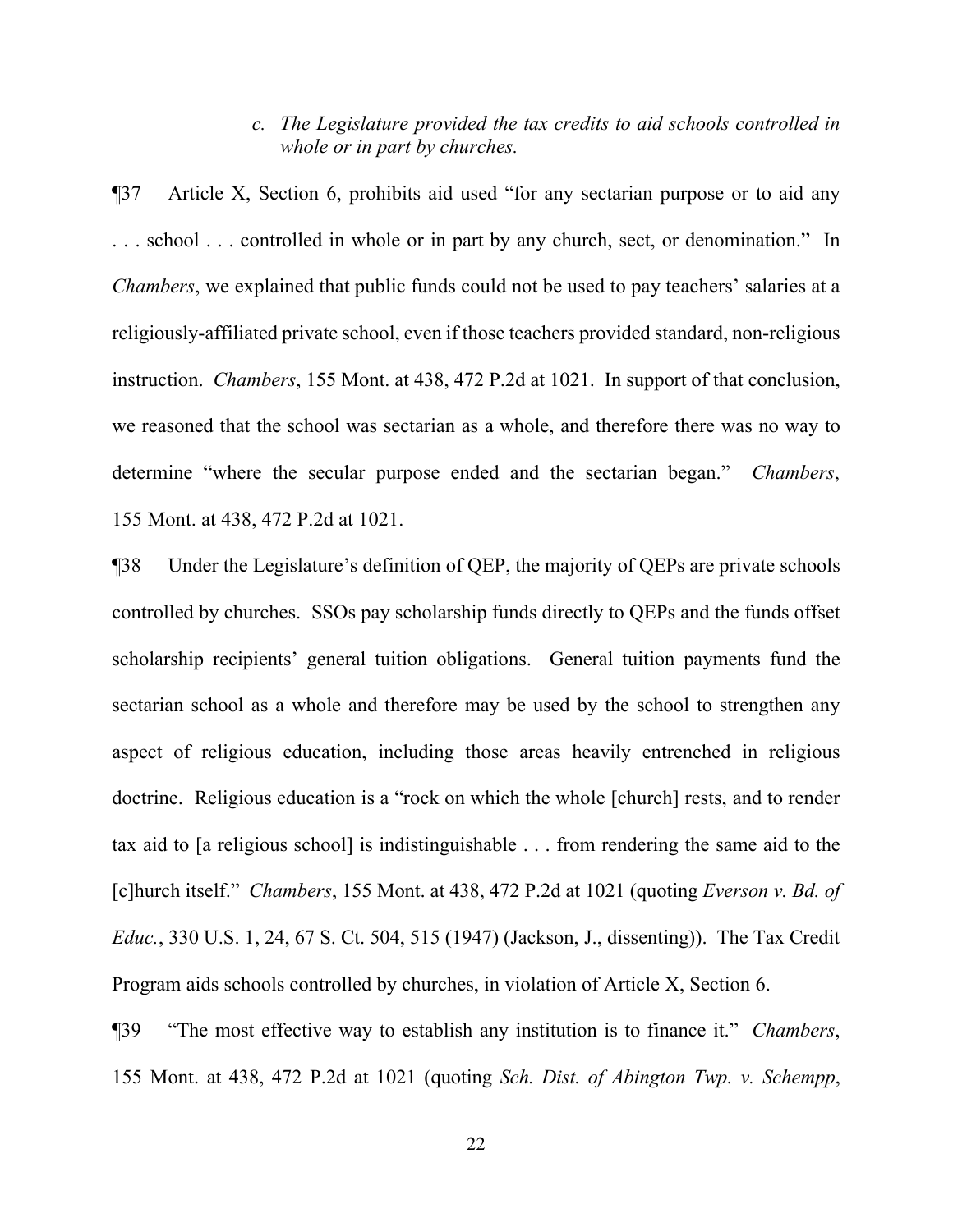374 U.S. 203, 229, 83 S. Ct. 1560, 1575 (1963) (Douglas, J., concurring)). The Legislature's enactment of the Tax Credit Program is facially unconstitutional and violates Montana's constitutional guarantee to all Montanans that their government will not use state funds to aid religious schools. This basic notion of separation of church and state is a foundation of our Nation's federal Constitution, but is more fiercely protected by Montanans through the broader prohibitions contained in Article X, Section 6. Although the Tax Credit Program provides a mechanism of attenuating the tax credit from the SSO's tuition payment to a religiously-affiliated QEP, it does not comport with the constitutional prohibition on indirectly aiding sectarian schools. We conclude, following consideration of both the plain language of the provision and the Delegates' intent as discerned from their discussion when drafting Montana's 1972 Constitution, that such attenuation remains inconsistent with Article X, Section 6's strict and broad prohibition on aid to sectarian schools. The Tax Credit Program constitutes the precise type of indirect payment the Delegates sought to prohibit in their formulation of Article X, Section 6. Based on the Legislature's definition of QEP, the Department cannot constitutionally implement or administer the Tax Credit Program. Because Senate Bill 410 contained a severability clause,<sup>[7](#page-22-0)</sup> we conclude the Tax Credit Program,  $\S$  15-30-3111, MCA, must be severed from the remainder of Part 31, §§ 15-30-3101 to -3114, MCA.

<span id="page-22-0"></span> $7$  2015 Mont. Laws 2186 ("If a part of [this act] is invalid, all valid parts that are severable from the invalid part remain in effect. If a part of [this act] is invalid in one or more of its applications, the part remains in effect in all valid applications that are severable from the invalid applications.").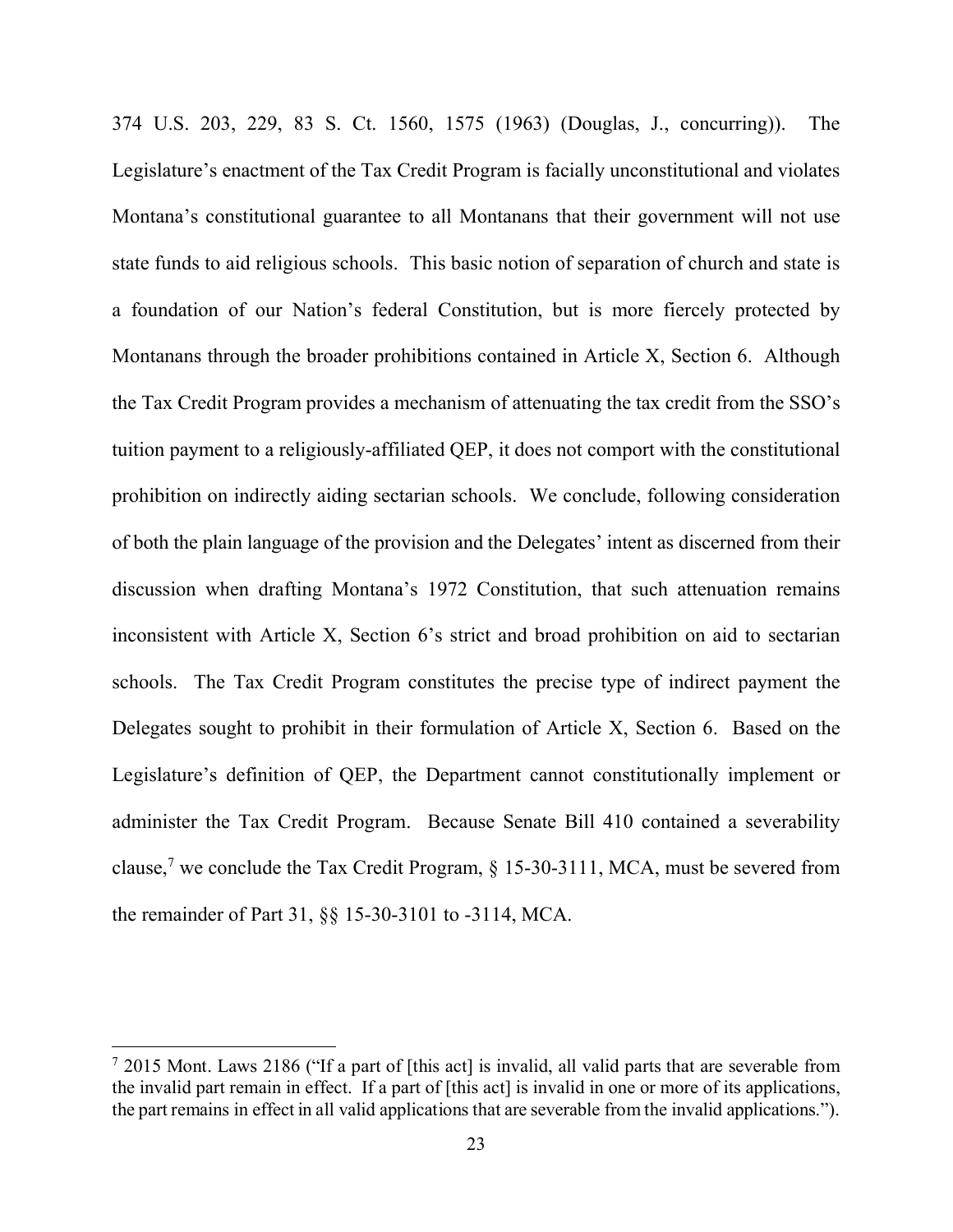¶40 Having concluded the Tax Credit Program violates Article X, Section 6, it is not necessary to consider federal precedent interpreting the First Amendment's less-restrictive Establishment Clause. Conversely, however, an overly-broad analysis of Article X, Section 6, could implicate free exercise concerns. Although there may be a case where an indirect payment constitutes "aid" under Article X, Section 6, but where prohibiting the aid would violate the Free Exercise Clause, this is not one of those cases. We recognize we can only close the "room for play" between the joints of the Establishment and Free Exercise Clauses to a certain extent before our interpretation of one violates the other.

# *III. Rule 1 is unnecessary because the underlying Tax Credit Program is unconstitutional and, further, the Department exceeded its rulemaking authority when it enacted Rule 1.*

¶41 The Department enacted Rule 1 in its efforts to constitutionally implement the Tax Credit Program, which we have now determined is unconstitutional. We severed the Tax Credit Program from the remainder of Part 31. *See supra*, ¶ 39. As a result, Rule 1 is superfluous. However, we further note that, in enacting Rule 1, the Department exceeded the Legislature's grant of rulemaking authority. *See* § 15-30-3114, MCA (granting the Department rulemaking authority to adopt rules that are necessary to implement and administer Part 31).

¶42 An agency's authority to adopt rules is limited:

Whenever by the express or implied terms of any statute a state agency has authority to adopt rules to implement, interpret, make specific, or otherwise carry out the provisions of the statute, an adoption, amendment, or repeal of a rule is not valid or effective unless it is:

(a) consistent and not in conflict with the statute; and

(b) reasonably necessary to effectuate the purpose of the statute.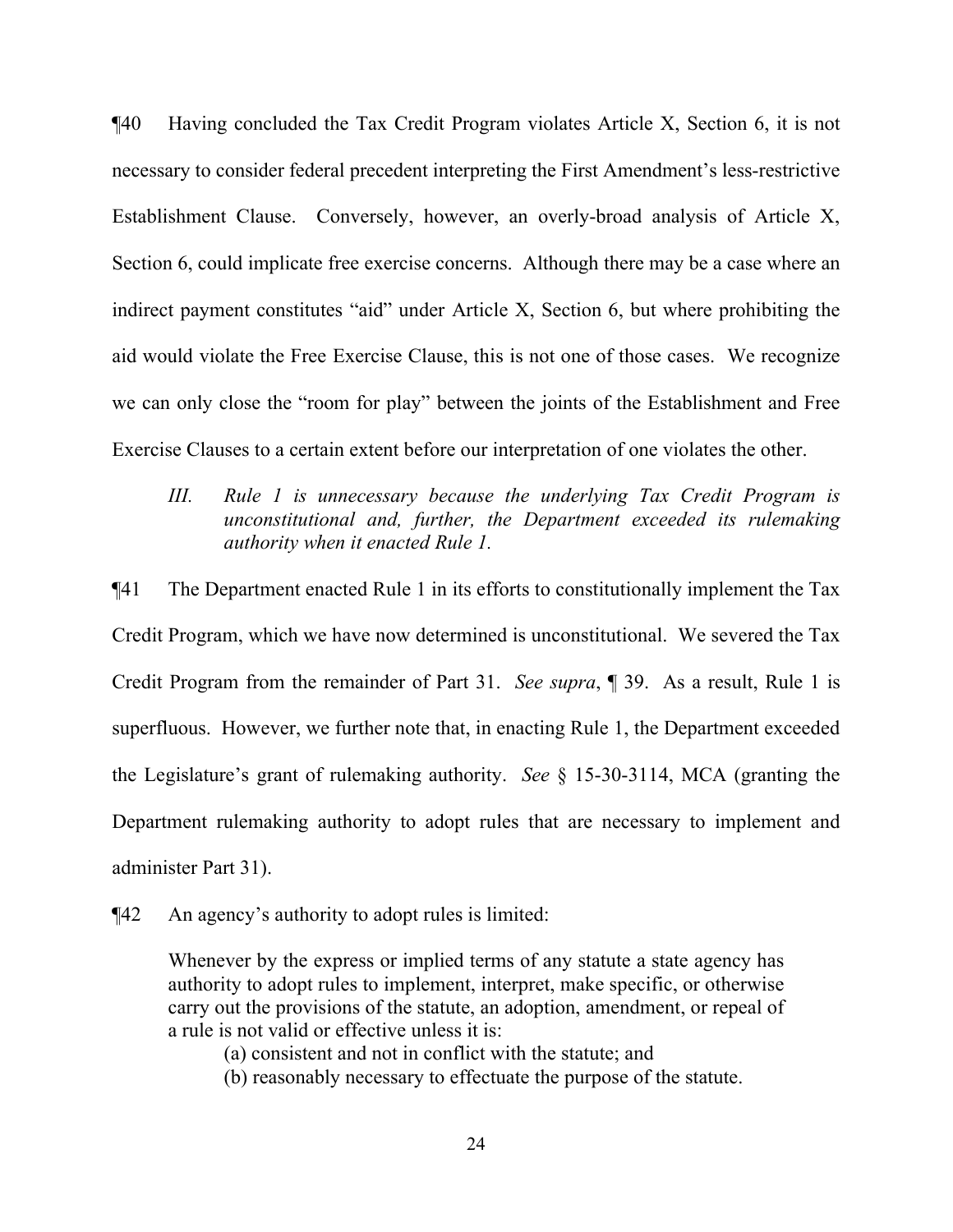Section 2-4-305(6), MCA; *see also Bd. of Barbers of Dep't of Prof'l & Occupational Licensing v. Big Sky College of Barberstyling*, 192 Mont. 159, 161, 626 P.2d 1269, 1271 (1981). Accordingly, the Department's rules implementing Part 31 needed to be (1) consistent and not in conflict with Part 31 and (2) reasonably necessary to effectuate the purpose of Part 31. *See* § 2-4-305(6), MCA.

¶43 Rule 1 is inconsistent with the Legislature's definition of QEP. The Legislature broadly defined QEP to include all private schools in Montana, including religiously-affiliated schools. Section 15-30-3102(7), MCA. The Department's Rule 1 significantly narrowed the scope of the schools qualifying as QEPs, excluding all schools controlled in whole or in party by any church. Admin. R. M. 42.4.802. The Department's limitation on the definition of QEP conflicts with the Legislature's broad definition.

¶44 Although we recognize that the Legislature, by enacting § 15-30-3101, MCA, granted the Department broad authority to implement Part 31 consistent with Article X, Section 6, an agency may only adopt rules to "implement, interpret, make specific, or otherwise carry out the provisions of [a] statute." Section 2-4-305(6), MCA. An agency cannot transform an unconstitutional statute into a constitutional statute with an administrative rule. It is the Legislature's responsibility to craft statutes in compliance with Montana's Constitution, which it failed to do here. Rule 1 is superfluous because the underlying Tax Credit Program is unconstitutional and, additionally, the Department exceeded the Legislature's grant of rulemaking authority in enacting Rule 1.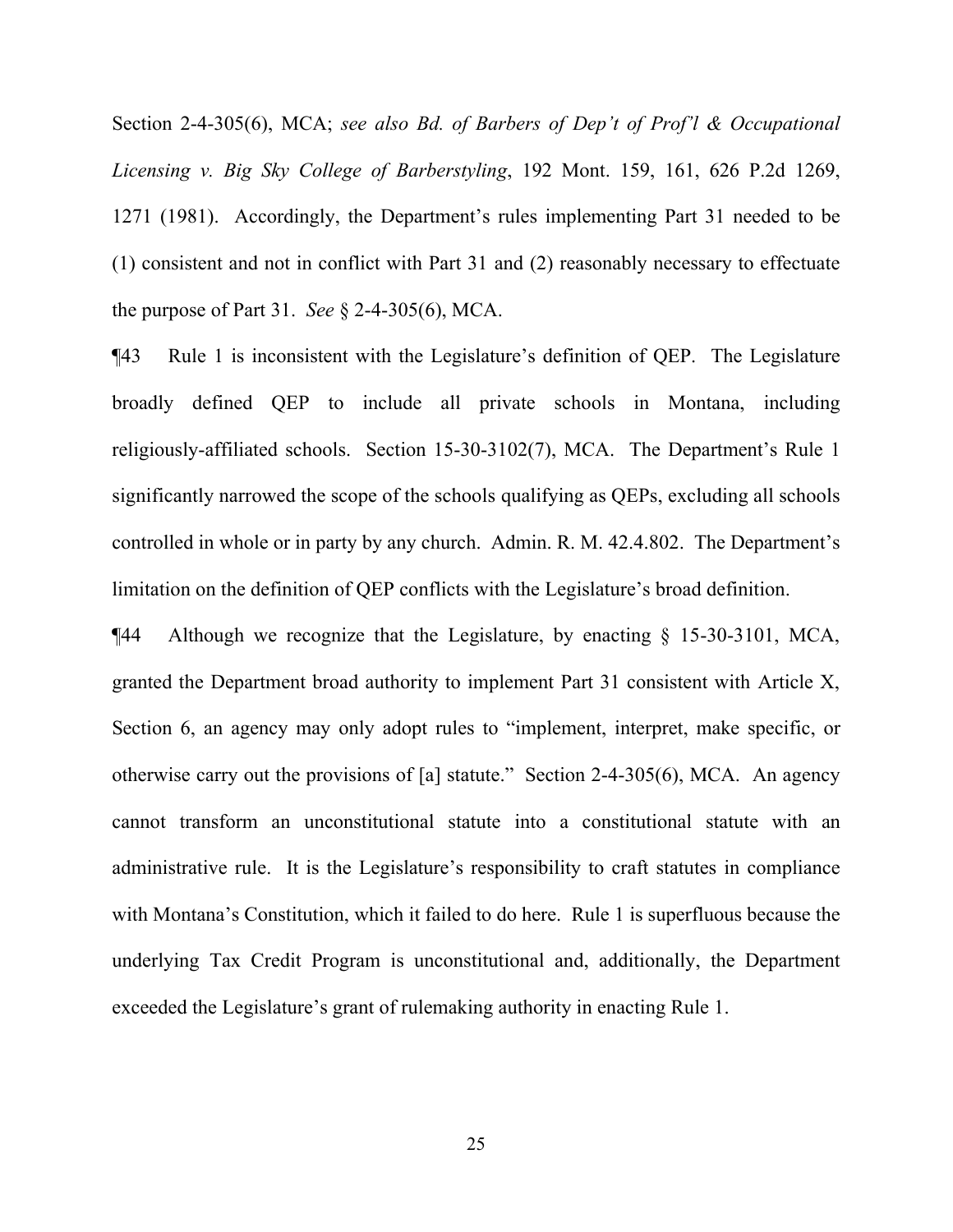#### **CONCLUSION**

¶45 We conclude the Tax Credit Program violates Article X, Section 6's stringent prohibition on aid to sectarian schools. Because the Tax Credit Program is unconstitutional, Rule 1 is superfluous and, further, the Department exceeded the scope of its rulemaking authority when it enacted Rule 1. We accordingly reverse the District Court's order granting Plaintiffs summary judgment and determine the Tax Credit Program, § 15-30-3111, MCA, must be severed from the remainder of Part 31, §§ 15-30-3101 to -3114, MCA.

#### /S/ LAURIE McKINNON

We concur:

/S/ MIKE McGRATH /S/ JAMES JEREMIAH SHEA /S/ DIRK M. SANDEFUR /S/ INGRID GUSTAFSON

Justice Ingrid Gustafson, concurring.

¶46 I concur in the Majority's Opinion and agree the Tax Credit Program violates our Constitution's prohibition against providing aid to religious schools, and this constitutional deficiency cannot be cured via administrative rule. I write separately to discuss additional grounds upon which the Tax Credit Program creates an indirect payment under Article X, Section 6(1), of the Montana Constitution. Although this Court has decided this matter purely on State constitutional grounds, I also discuss how the Tax Credit Program violates the federal Establishment and Free Exercise Clauses.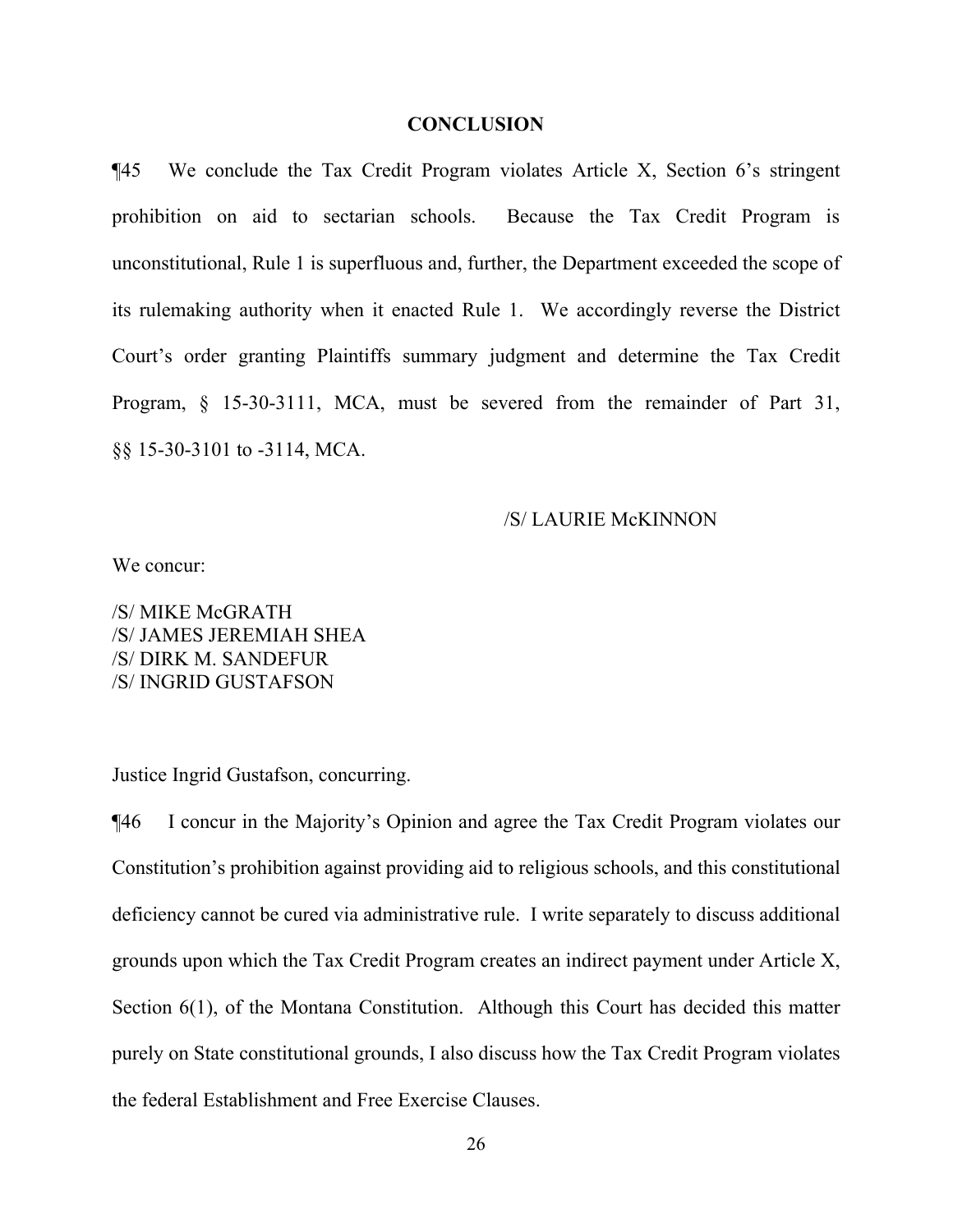*The Tax Credit for Qualified Education Contributions is an indirect payment under Article X, Section 6(1), of the Montana Constitution.*

¶47 Montana's definition of "appropriation" is "well-established and quite limited," referring only to the authority given to the Legislature to expend money from the state treasury. *Nicholson v. Cooney*, 265 Mont. 406, 415, 877 P.2d 486, 491 (1994) (citations omitted). However, the plain language of Article X, Section 6(1), prohibits more than appropriations; as Justice Baker notes in her Dissent, it prohibits four actions, including indirect payments. In this case, the District Court ended its analysis prematurely by not considering whether the Tax Credit Program constitutes an "indirect payment."

¶48 As to whether the money comes from a public fund, when determining whether the Tax Credit for Qualified Education Contributions (TCQEC) of Title 15, chapter 30, part 31, creates a "direct or indirect appropriation or payment," it is necessary to understand that while the TCQEC deems the money provided to the SSO by a taxpayer to be a "donation," it is not in fact a donation. To donate is to give property or money without receiving consideration for the transfer. *Donate*, *Black's Law Dictionary* (10th ed. 2014). Here, the taxpayer "donates" nothing, because for every dollar the taxpayer diverts to the SSO, the taxpayer receives one dollar in consideration from the State in the form of a lower tax bill. The taxpayer simply chooses, with the State's blessing, to pay the money he or she otherwise owes to the State to an SSO. Since religious schools would be eligible to receive tuition payments from these funds, this runs afoul of the purpose of Article X, Section 6 "to guard against the diversion of public resources to sectarian school purposes."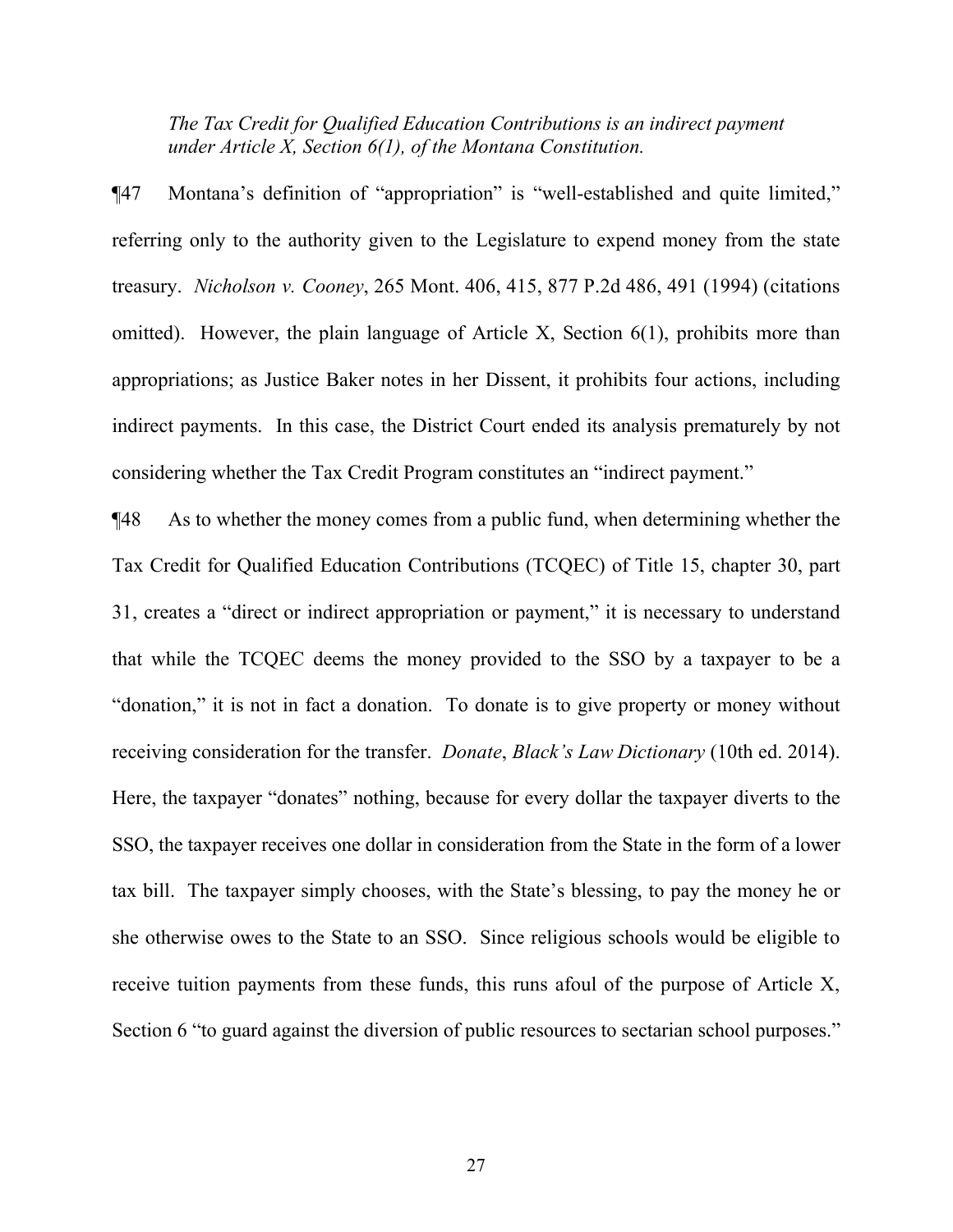*Kaptein ex rel. Kaptein v. Conrad Sch. Dist.*, 281 Mont. 152, 163-64, 931 P.2d 1311, 1318 (1997) (Nelson, J., specially concurring).

¶49 For the "donor," the difference between a dollar-for-dollar tax credit and a typical charitable tax deduction is remarkable. The former costs them absolutely nothing out of pocket. *See Hibbs v. Winn*, 542 U.S. 88, 95, 124 S. Ct. 2276, 2282 (2004) (deeming contributions to a similar Arizona program "costless" to the "donor"). The dollar-for-dollar diversion distinguishes this program from other tax credit programs, such as the contributions to university or college foundations and endowment funds codified in § 15-30-2326, MCA, which offers taxpayers a tax credit equal to 10% of the amount of qualifying charitable contributions made. In such instances, the State incentivizes charitable giving; for example, under § 15-30-2326, MCA, for every \$10 a taxpayer contributes, that taxpayer's tax liability is decreased by \$1. The taxpayer, however, still donates \$9 out of his or her own pocket. Here, the taxpayer donates none of his or her own funds, but instead dictates where and how a portion of their tax liability is spent. Our first—and currently only—SSO acknowledges as much, urging taxpayers to make a donation "to direct a portion of your taxes to help a student thrive  $\dots$ ."

<span id="page-27-0"></span><sup>1</sup> Big Sky Scholarships, *About this Charity*, https://perma.cc/5TMP-M4XD. As Big Sky Scholarships also points out, "The entire amount of any donation is eligible for the federal charitable deduction." Thus, a taxpayer "donor" would not only reduce his or her Montana tax liability by up to \$150, but he or she could also take a charitable deduction for that amount on his or her federal income tax return. Therefore, a taxpayer in the 33% tax bracket would receive a \$49.50 reduction in his or her federal income tax liability on top of the dollar-for-dollar tax credit on the taxpayer's State taxes.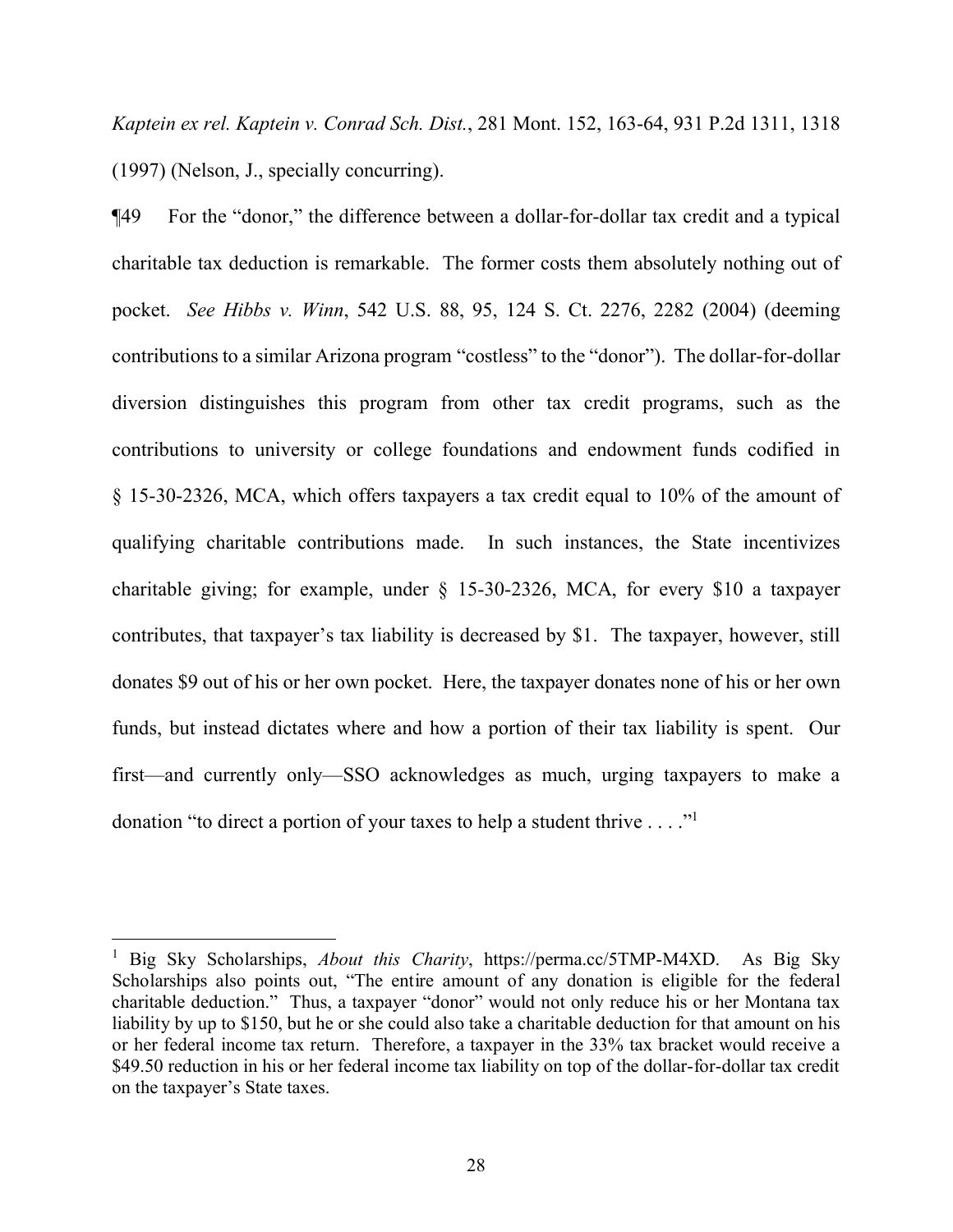¶50 Justice Baker observes that under the TCQEC, "[n]o money originates, is deposited into, or is expended from the state treasury or any public fund." Dissent, ¶ 94. And since the money is never deposited into and then expended from a public fund, it is not an appropriation. *Board of Regents v. Judge*, 168 Mont. 433, 446-47, 543 P.2d 1323, 1330 (1995). [2](#page-28-0) However, the only reason the money is not deposited into and then expended from a public fund is because the TCQEC diverts it before it reaches the public treasury. The Legislature recognized this diversion within SB410, the bill that created the TCQEC, when it set aside \$3 million from the State's budget to cover the revenue shortfall the Tax Credit Program created.<sup>[3](#page-28-1)</sup> Justice Baker likewise acknowledges the TCQEC diverts funds, although she would deem this "an indirect *transfer of benefit* to the student-selected school" but not find this to be an indirect payment. Dissent, ¶ 93 (emphasis in original). A "transfer of benefit" is simply an oblique way of saying "assignment."[4](#page-28-2) Allowing a taxpayer to assign a portion of his or her tax liability by paying the money owed to the State to a third party is not a "donation" by the taxpayer.

<span id="page-28-0"></span> $2$  We note, however, that the Legislature created a similar tax credit for public schools that explicitly creates an appropriation. Such "donations for the purpose of funding innovative educational programs" entitles contributors to tax credits consistent with § 15-30-3110, MCA. These funds are deposited into a "state special revenue fund" and are then appropriated to public schools. Section 20-9-905, MCA.

<span id="page-28-1"></span><sup>&</sup>lt;sup>3</sup> SB410's fiscal note indicates the Tax Credit Program will reduce general fund revenues by up to \$9.6 million per year by 2022 because § 15-30-3111(5), MCA, provides for the available tax credits to increase by ten percent following each year that the previous tax year's credit limit is met.

<span id="page-28-2"></span><sup>4</sup> An assignment is the transfer of rights or property. Assignment, *Black's Law Dictionary* (10th ed. 2014). *See also Assignee, Black's Law Dictionary* (10th ed. 2014) ("One to whom property rights or powers are transferred by another.").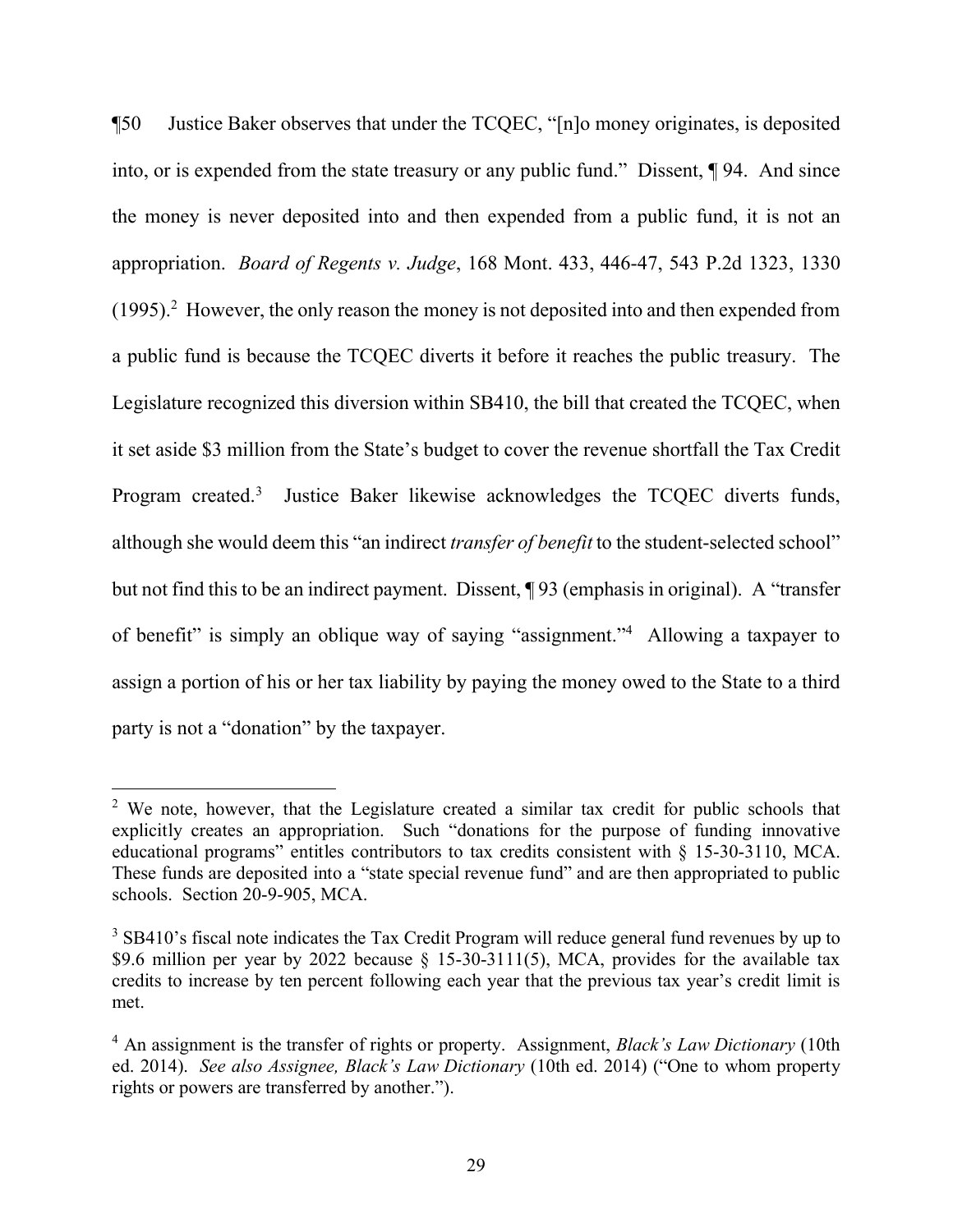**The TCQEC** was explicitly designed as a tax expenditure.<sup>[5](#page-29-0)</sup> Section 5-4-104(2), MCA, defines "tax expenditures" as "those revenue losses attributable to provisions of Montana tax laws that allow a special exclusion, exception, or deduction from gross income or that provide a special credit . . . including: . . . (d) credits allowed against Montana personal income tax or Montana corporate income tax." Indisputably, the Tax Credit Program creates a "tax expenditure" under § 5-4-104(2), MCA. *See also DaimlerChrysler Corp. v. Cuno*, 547 U.S. 332, 343-44, 126 S. Ct. 1854, 1862 (2006) ("'[T]ax expenditures' . . . reduce amounts available to the treasury by granting tax credits or exemptions."). Moreover, many of the items enumerated under  $\S$  5-4-104(2), MCA, while not appropriations, are nonetheless expenditures.

¶52 Every tax exemption constitutes a subsidy that affects nonqualifying taxpayers, forcing them to become "indirect and vicarious 'donors.'" *Texas Monthly, Inc. v. Bullock*, 489 U.S. 1, 14, 109 S. Ct. 890, 899 (1989) (quoting *Bob Jones Univ. v. United States*, 461 U.S. 574, 591, 103 S. Ct. 2017, 2028 (1983)). "Both tax exemptions and tax deductibility are a form of subsidy . . . . Deductible contributions are similar to cash grants of the amount of a portion of the individual's contributions." *Regan v. Taxation with Representation*, 461 U.S. 540, 544, 103 S. Ct. 1997, 2000 (1983). *Regan* further held that, by denying a political lobbying organization tax-exempt status under  $\S$  501(c)(3), the U.S. Code was not denying

<span id="page-29-0"></span> $5$  Section 15-30-3101, MCA, provides in part: "Pursuant to 5-4-104, the legislature finds that the purpose of student scholarship organizations is to provide parental and student choice in education with private contributions through tax replacement programs." Section 5-4-104(1), MCA, provides in part that "the legislature encourages a policy of providing an explicit purpose of a tax expenditure . . . ." Therefore, the Legislature clearly recognized that the TCQEC creates a tax expenditure.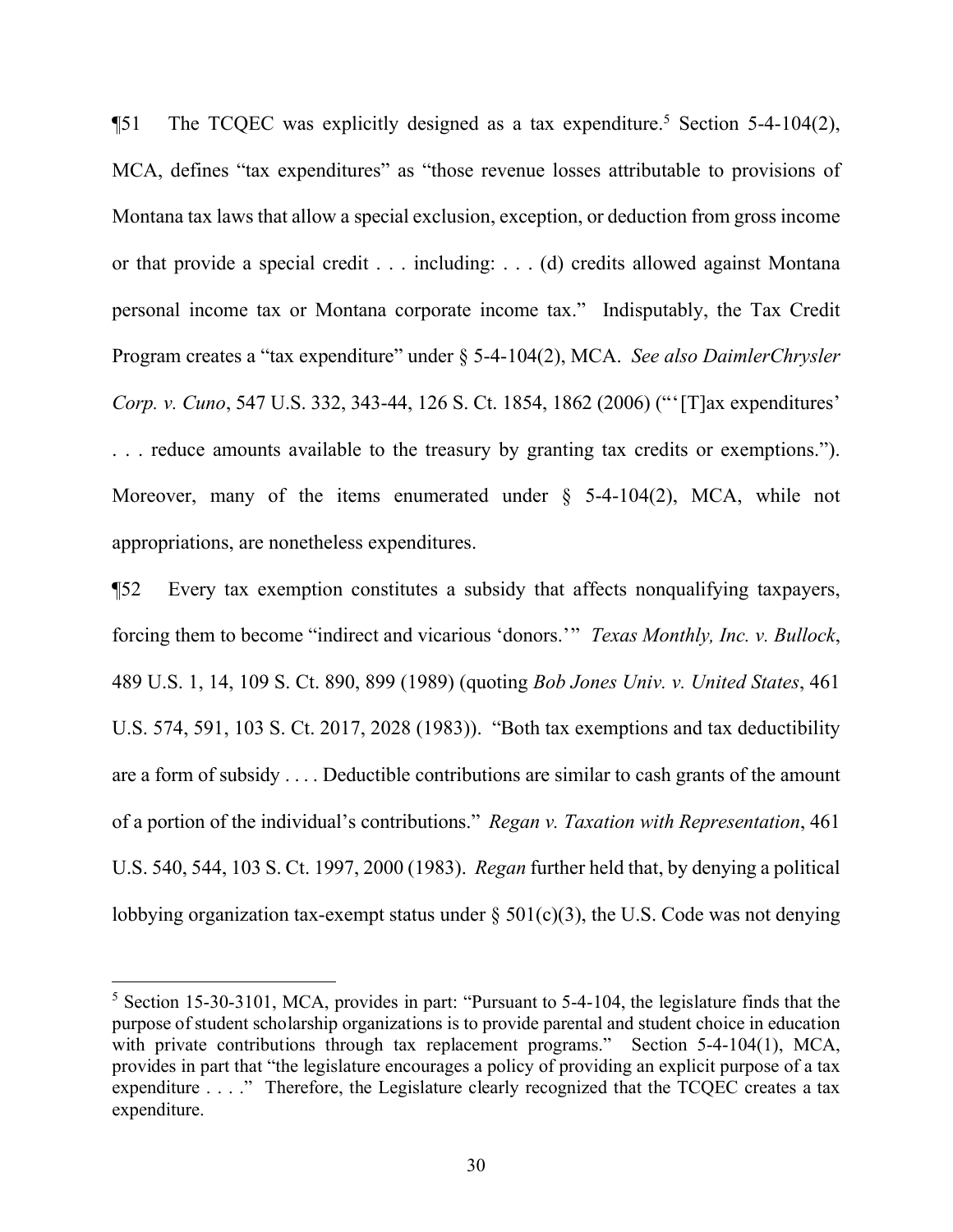the organization any independent benefit, but "Congress has merely refused to pay for the lobbying out of public moneys." *Regan*, 461 U.S. at 545, 103 S. Ct. at 2001. *Texas Monthly*, *Bob Jones University*, and *Regan* all recognize that deductions and exemptions function the same as an appropriation by allowing some taxpayers to pay lower taxes than they otherwise would. Although Justice Rice in his Dissent characterizes DOR's argument on this point as "an utter misstatement of the fundamental right of private property ownership," Dissent, ¶ 115, it is, in fact, consistent with the U.S. Supreme Court's holdings. Likewise, Article X, Section 6(1), of the Montana Constitution recognizes that a tax expenditure may not be an appropriation *per se* but nonetheless may function in the same manner. Thus, Article X, Section 6(1), prohibits not only appropriations, but also payments.

¶53 By creating a diversionary scheme whereby money otherwise bound for the public treasury is diverted, the Legislature has created an indirect payment. Moreover, as noted above, the TCQEC does require "funding," with the State setting aside \$3 million to cover the anticipated revenue shortfall this statutory scheme is expected to cause in its first year—in addition to the substantial administrative costs described in the Majority Opinion.

# *The funds generated by the Tax Credit for Qualified Education Contributions aid schools controlled in whole or in part by a church, sect, or denomination.*

¶54 Under the Tax Credit Program, no funds are delivered to students, but are paid directly to the schools. Section 15-30-3104(1), MCA, provides that the SSO delivers the scholarship funds "directly to the qualified education provider . . . ." Thus, while the scholarships aid the students in assisting them in covering the cost of tuition, they aid the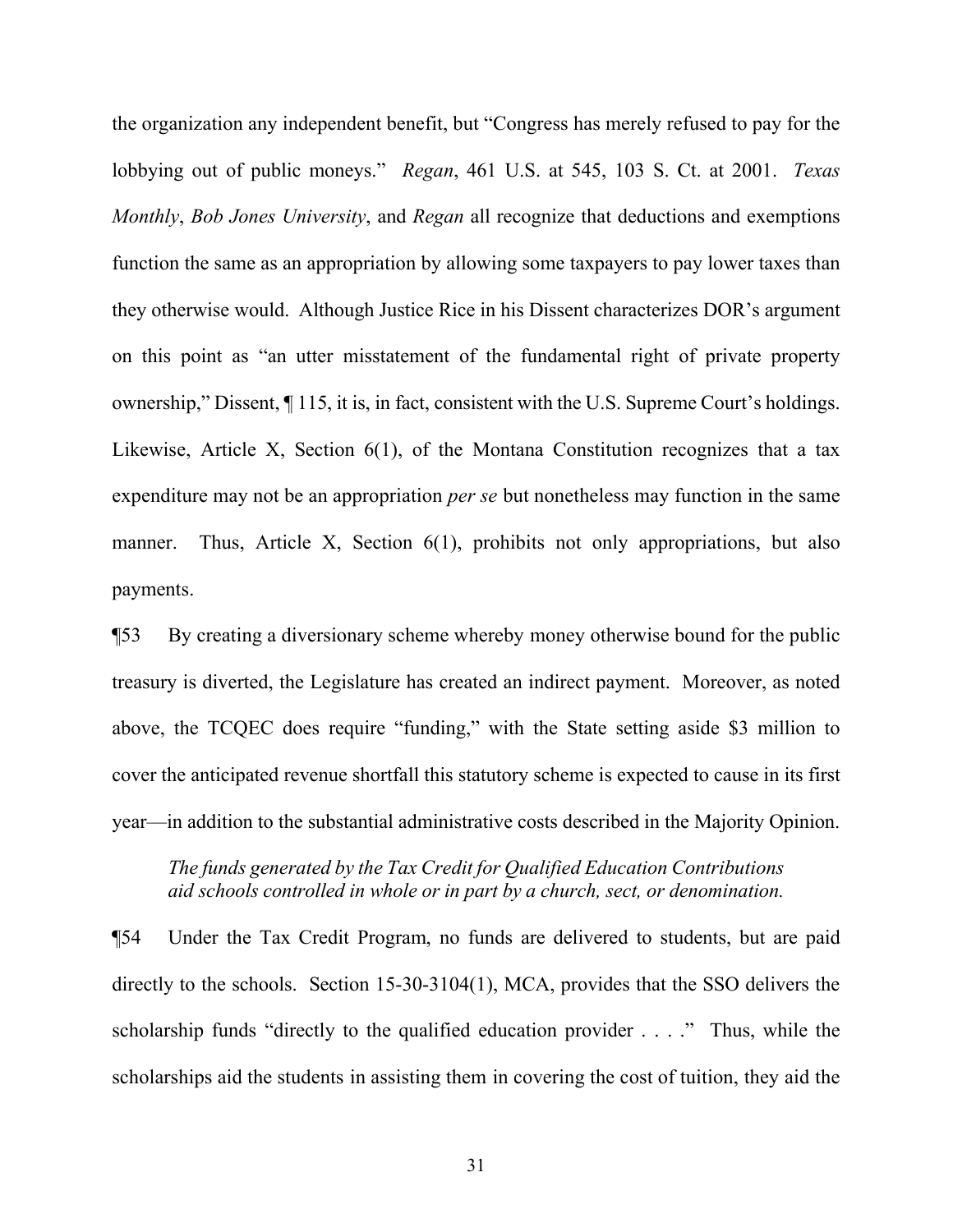schools in the form of direct monetary payments. The economic effect of these funds is that of aid given directly to the school. *See Mueller v. Allen*, 463 U.S. 388, 399, 103 S. Ct. 3062, 3069 (1983).

¶55 In addition to the Montana cases cited by the Majority, federal precedent compels the conclusion that these funds aid religious schools. In *Comm. for Public Educ. & Religious Liberty v. Nyquist*, 413 U.S. 756, 93 S. Ct. 2955 (1973), the U.S. Supreme Court found unconstitutional a statutory scheme which provided a grant to low-income parents who paid private school tuition. The Supreme Court rejected the argument that these grants did not constitute aid to a religious school since they went to the parents, holding, "By reimbursing parents for a portion of their tuition bill, . . . the effect of the aid is unmistakably to provide desired financial support for nonpublic, sectarian institutions." *Nyquist*, 413 U.S. at 783, 93 S. Ct. at 2971. The *Nyquist* majority rejected the dissenters' position that "government aid to individuals generally stands on an entirely different footing from direct aid to religious institutions." *Nyquist*, 413 U.S. at 801, 93 S. Ct. at 2978 (Burger, C.J., dissenting). Here, by relieving parents of a portion of their tuition bill by directly paying part of the students' tuition, the effect of the aid is to provide financial support to QEPs, including religious schools.

¶56 Later, in *Zobrest v. Catalina Foothills Sch. Dist.*, 509 U.S. 1, 113 S. Ct. 2462 (1993), the U.S. Supreme Court upheld a deaf student's right to the services of a sign-language interpreter funded by the local school district, and pursuant to the Individuals with Disabilities Education Act (IDEA), 20 U.S.C. § 1400 et seq., even though he attended a Catholic high school. The Supreme Court reasoned that the funding of an individual's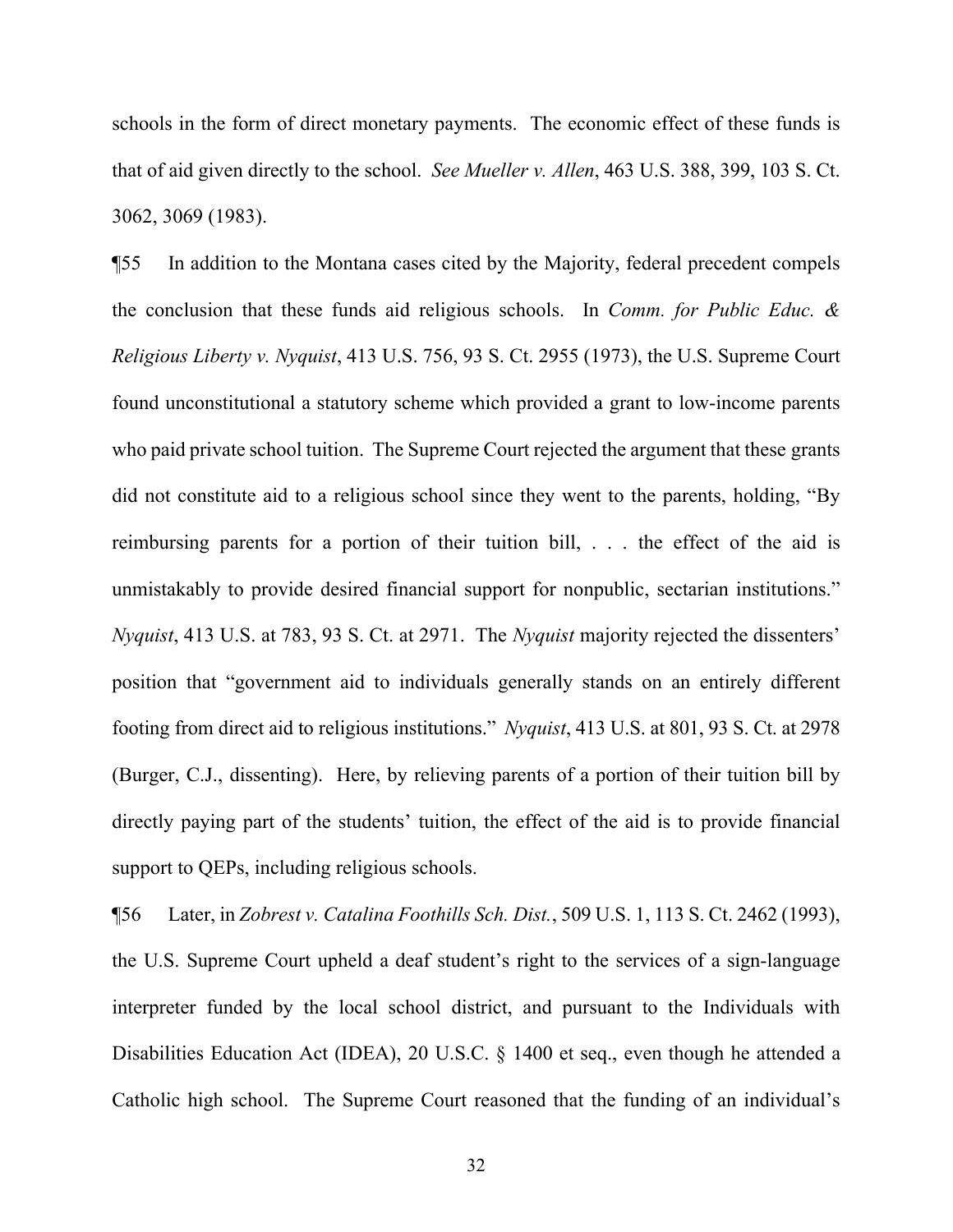interpreter "creates no financial incentive for students to undertake sectarian education." *Zobrest*, 509 U.S. at 9-10, 113 S. Ct. at 2467 (quoting *Witters v. Wash. Dep't of Servs. for Blind*, 474 U.S. 481, 488, 106 S. Ct. 748, 752 (1986)). In other words, the student would have received the services of a district-funded sign-language interpreter regardless of which school he attended, and providing the interpreter gave no aid to the religious school because it did not relieve it of any costs it otherwise would have borne to educate its students. The interpreter benefited the student and not the school. *Zobrest*, 509 U.S. at 12, 113 S. Ct. at 2469. Here, however, the tuition payments aid the recipient schools because these funds directly cover the costs of educating the school's students. They do not, as in *Zobrest*, provide a benefit only to the student and to which the student would have been entitled regardless of school attended.

¶57 Therefore, I agree with the majority that the Tax Credit Program unconstitutionally creates an indirect payment of public funds that aids religious schools.

*The Tax Credit Program violates the U.S. Constitution's Establishment and Free Exercise Clauses by compelling taxpayers to support religious schools in order to avail themselves of the tax credit.*

¶58 Section 15-30-3111(1), MCA, provides in part that "[t]he donor may not direct or designate contributions to a parent, legal guardian, or specific qualified education provider." Thus, a taxpayer who reduces his or her tax liability by up to \$150 by sending those funds to the SSO has no control over which QEP receives the benefit of those funds. Those funds may go to pay the tuition of a student at a secular school or a religious school, but the taxpayer cannot choose which school—or which type of school—to support.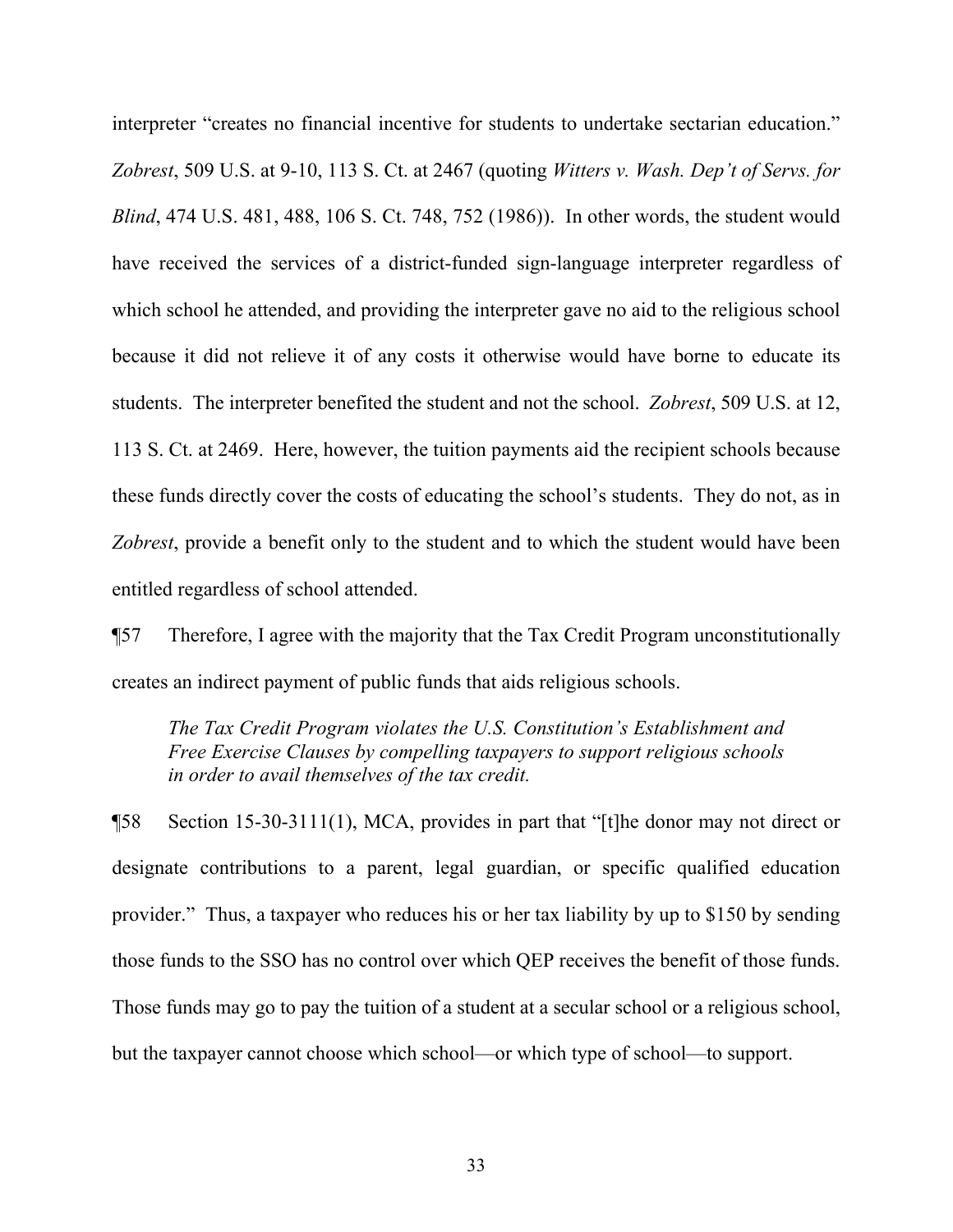¶59 As explained above, I do not consider this diversion of funds to be a genuine "donation." Nonetheless, taxpayers may wish to take advantage of the proffered tax credit, whether to support a school or schools providing instruction consistent with a particular religion, to support the secular school that is designated as a QEP, or because they believe their tax money is better spent supporting private schools in general. Nonetheless, a taxpayer who desires to donate to an SSO in exchange for a tax credit may find donating under the constraints of the TCQEC untenable as the SSO is free to use this money to aid a religious school which the taxpayer may prefer not to support financially.

¶60 As the Majority explains, "The Legislature attempted to sever the indirect payment by requiring taxpayer donors to donate to an SSO generally and prohibiting them from directing or designating contributions to specific parents, legal guardians, or QEPs." Opinion, ¶ 33. However, in their attempt, the Legislature ran afoul of the Establishment and Free Exercise Clauses by compelling taxpayers who seek the tax credit to relinquish the choice as to whether to support a religious school, and whether to support, or decline to support, a particular religion.

# **A. The Tax Credit Program violates the Establishment Clause because it prohibits the donating taxpayer from choosing whether the funds aid a religious school.**

¶61 The Establishment Clause of the First Amendment, applied to the States through the Fourteenth Amendment, prevents a State from enacting laws that have the "purpose" or "effect" of advancing or inhibiting religion. *Zelman v. Simmons-Harris*, 536 U.S. 639, 648-49, 122 S. Ct. 2460, 2465 (2002) (citation omitted). In *Agostini v. Felton*, 521 U.S. 203, 222, 117 S. Ct. 1997, 2010 (1997), the U.S. Supreme Court acknowledged its recent

34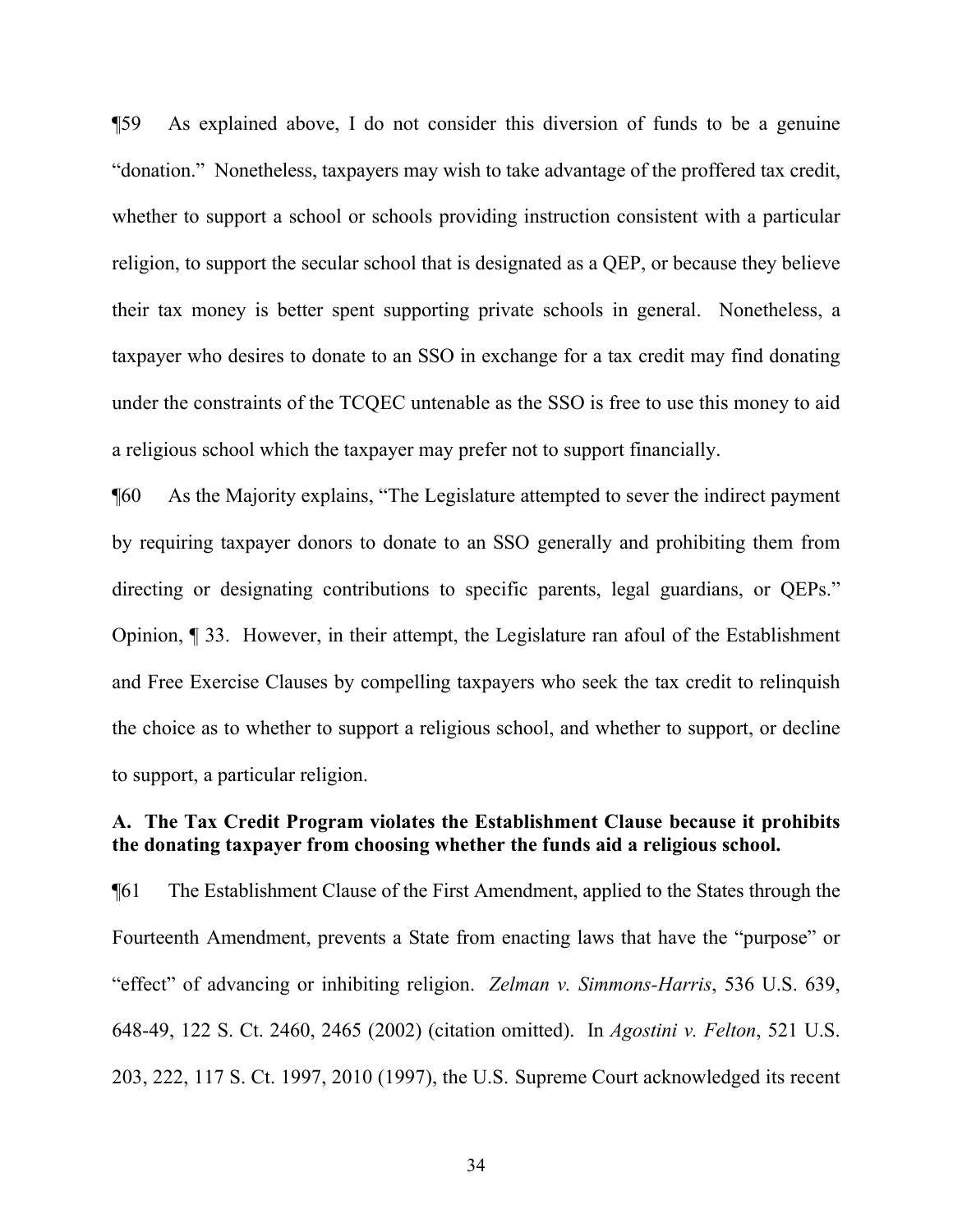cases had undermined the assumptions upon which some of its earlier Establishment Clause cases had rested. It then took the opportunity to reiterate the principles it uses to evaluate Establishment Clause challenges: "[W]e continue to ask whether the government acted with the purpose of advancing or inhibiting religion," and "we continue to explore whether the aid has the 'effect' of advancing or inhibiting religion." *Agostini*, 521 U.S. at 222-23, 117 S. Ct. at 2010. We apply those principles here.

¶62 In *Nyquist*, the U.S. Supreme Court concluded that a state-funded tuition reimbursement for nonpublic schools violated the Establishment Clause. The Supreme Court explained, "[I]f the grants are offered as an incentive . . . the Establishment Clause is violated . . . . Whether the grant is labeled a reimbursement, a reward, or a subsidy, its substantive impact is still the same." *Nyquist*, 413 U.S. at 786-87, 93 S. Ct. at 2972. The Supreme Court further held that, whether a parent received a cash reimbursement for tuition or was allowed to reduce his or her tax bill, "in both instances the money involved represents a charge made upon the state for the purpose of religious education." *Nyquist*, 413 U.S. at 791, 93 S. Ct. at 2974-75 (citation and quotation omitted).

¶63 In *Mueller*, 463 U.S. at 390, 103 S. Ct. at 3064, the U.S. Supreme Court upheld a Minnesota tax scheme which allowed parents to deduct certain educational expenses from their state income tax. Some Minnesota taxpayers had challenged the law, arguing that it violated the Establishment Clause by providing financial assistance to religious schools. *Mueller*, 463 U.S. at 392, 103 S. Ct. at 3065. The Supreme Court, noting that in some instances it had struck down "arrangements resembling . . . forms of assistance," while in other instances it upheld roughly similar arrangements, analyzed the constitutionality of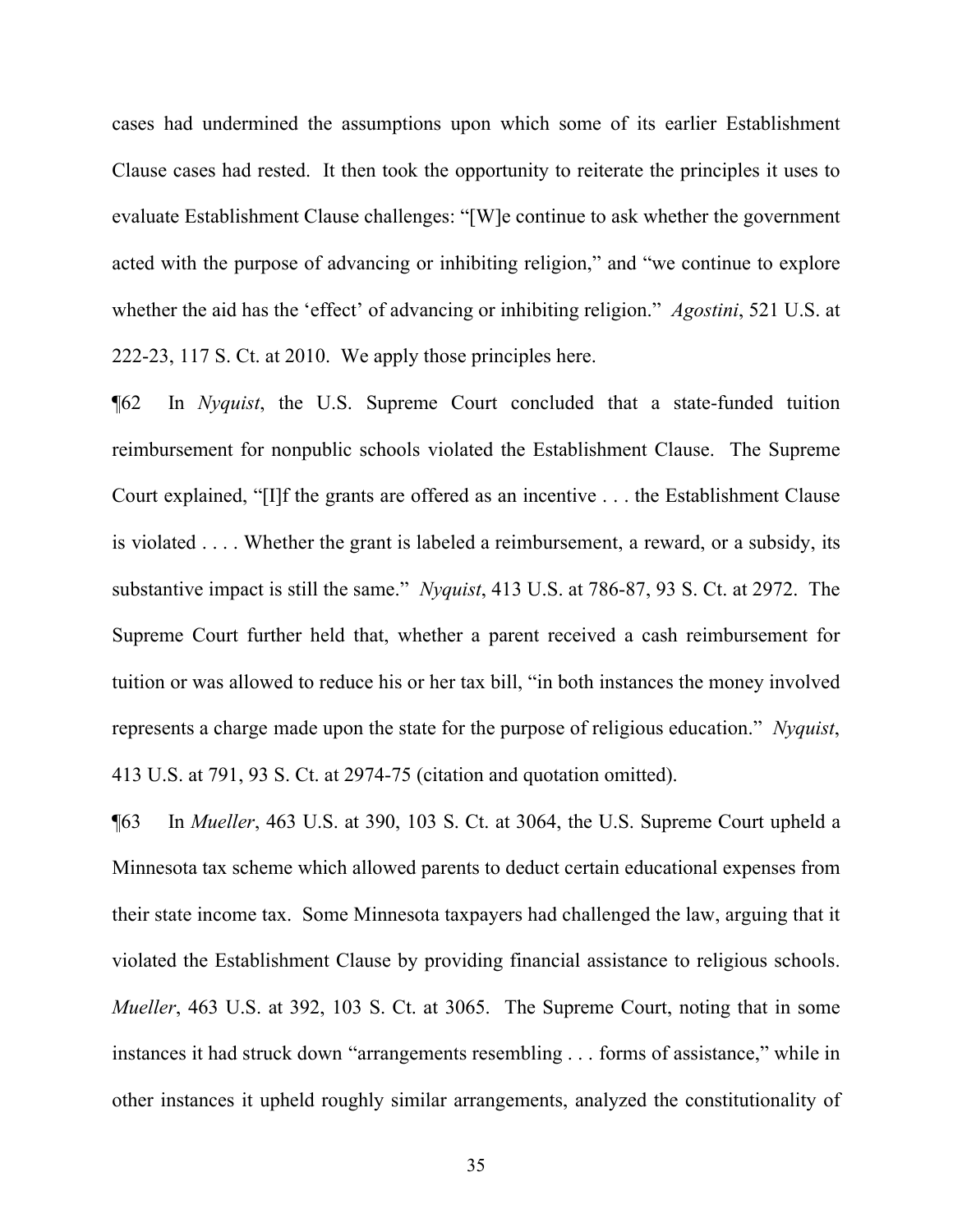*Mueller* by comparing its facts to *Nyquist* and the cases *Nyquist* relied upon to determine if the Minnesota statute violated the Establishment Clause. *Mueller*, 463 U.S. at 393, 103 S. Ct. at 3066. First, the Supreme Court concluded that a State's decision to defray the educational expenses parents bear is a secular and understandable purpose, regardless of the nature of the school attended. *Mueller*, 463 U.S. at 395, 103 S. Ct. at 3067. The *Mueller*  court found the universality of the tax deduction to be of considerable importance in upholding the Minnesota tax scheme. It held: In this respect, as well as others, this case is vitally different from the scheme struck down in *Nyquist*. There, public assistance amounting to tuition grants was provided only to parents of children in *nonpublic* schools.

*Mueller*, 463 U.S. at 397-98, 103 S. Ct. at 3068 (emphasis in original). Because the Minnesota tax scheme was available to the parents of all students in any school, public or private, the Supreme Court found it distinguishable from *Nyquist*, and thus constitutional. *Mueller*, 463 U.S. at 398-99, 103 S. Ct. at 3069 (concluding that the applicability of *Nyquist's* tax deduction only to the students of nonpublic schools "had considerable bearing" on court's decision to strike it down). Here, the scholarships regulated by the TCQEC bear the purpose of defraying the cost of tuition. However, this aid is available only for the parents of students attending certain non-public schools—unlike in *Mueller*, where parents could claim the tax deduction regardless of whether their children attended public or private schools. *Mueller*, 463 U.S. at 397, 103 S. Ct. at 3068. The present case is more akin to *Nyquist* than *Mueller* in this regard.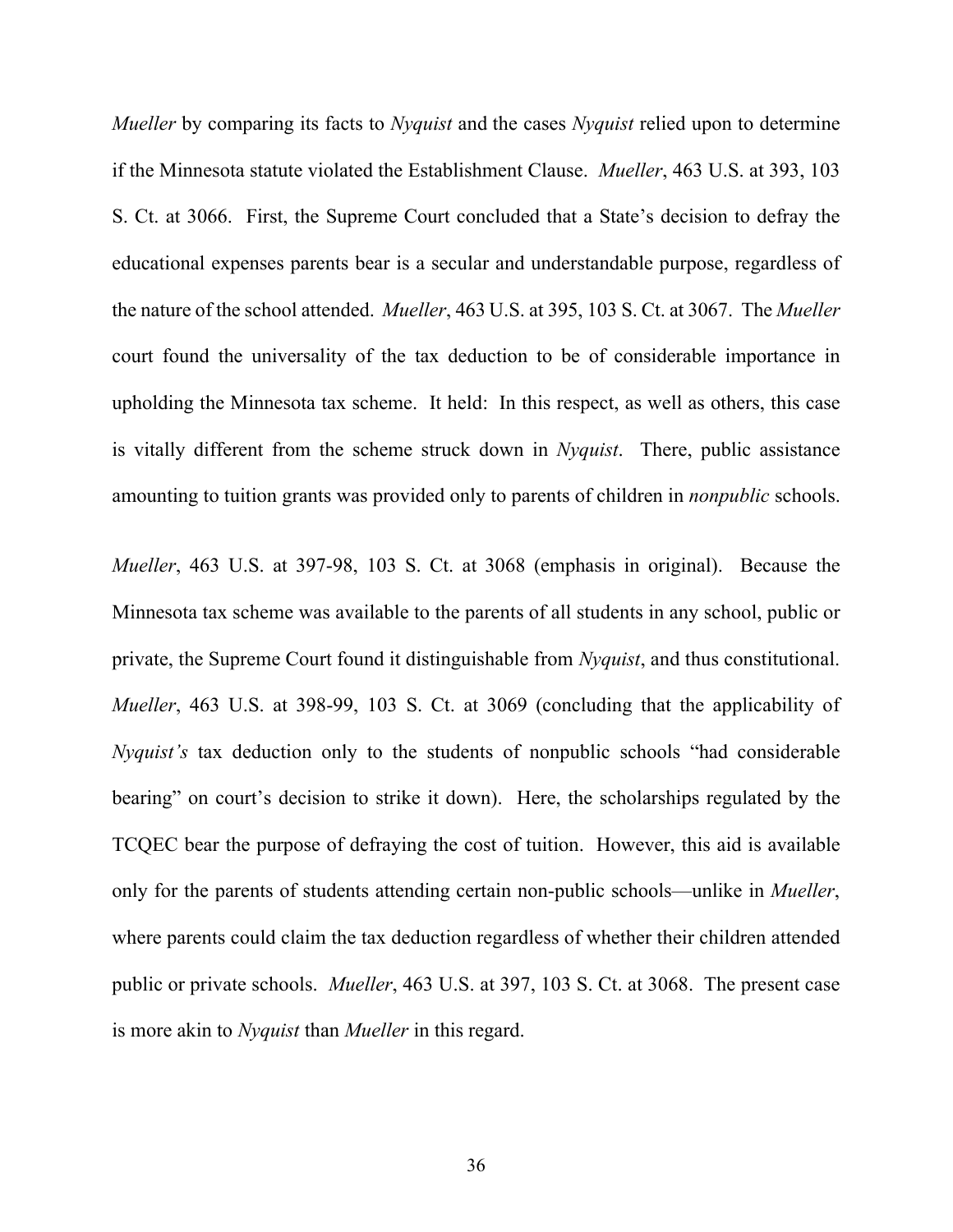¶64 In *Zelman*, the U.S. Supreme Court considered whether an Ohio program that provided tuition aid to families violated the Establishment Clause. In so doing, the Supreme Court found that its Establishment Clause jurisprudence drew "a consistent distinction between government programs that provide aid directly to religious schools and programs of true private choice, in which government aid reaches religious schools only as a result of the genuine and independent choices of private individuals." *Zelman*, 536 U.S. at 649, 122 S. Ct. at 2465 (citations omitted). Most pertinent to the present case, the Supreme Court explained that the amount of government aid channeled to religious institutions by aid recipients is irrelevant to the constitutionality of the scheme. The salient point is "whether recipients generally were empowered to direct the aid to schools or institutions of their own choosing." *Zelman*, 536 U.S. at 651, 122 S. Ct. at 2466-67. Relying on *Mueller*, *Witters*, and *Zobrest*, *Zelman* held: "[W]here a government aid program is neutral with respect to religion, and provides assistance directly to a broad class of citizens who, in turn, direct government aid to religious schools wholly as a result of their own genuine and independent private choice, the program is not readily subject to challenge under the Establishment Clause." *Zelman*, 536 U.S. at 652, 122 S. Ct. at 2467.

¶65 Here, the recipients of the "government aid" are not the parents and students; they are the taxpayers who donate to the SSO and in exchange obtain tax credits. Under §§ 15-30-3104(1), and -3111(1), MCA, these taxpayers get no choice; they are at the mercy of the SSO as to where their donations are spent. Thus, it cannot be said the donations are given "to religious schools wholly as a result of their own genuine and individual private choice."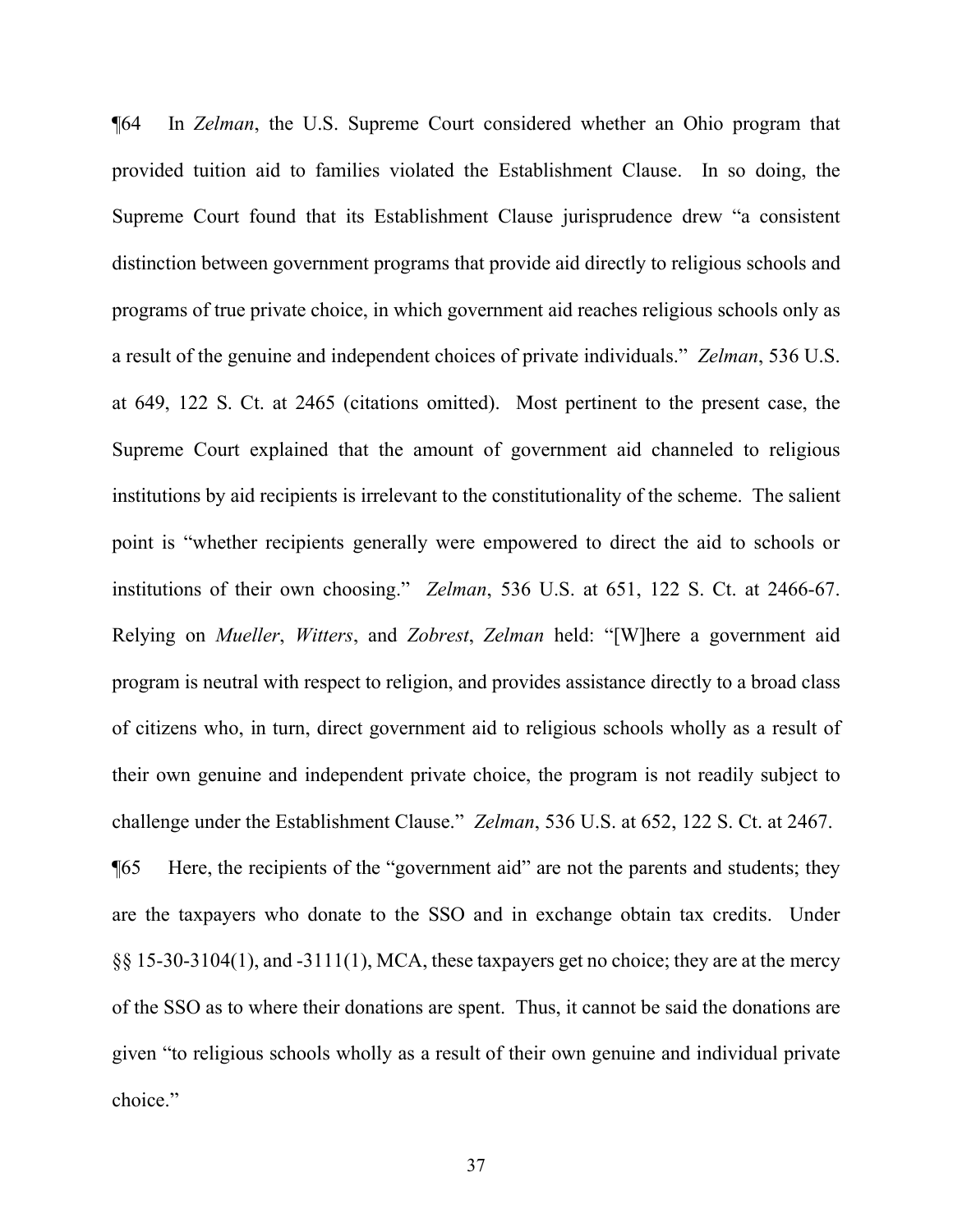¶66 In *Ariz. Christian Sch. Tuition Org. v. Winn*, 563 U.S. 125, 142-43, 131 S. Ct. 1436, 1447 (2011), the U.S. Supreme Court concluded that Arizona taxpayers, as mere taxpayers, lacked standing to challenge a tax credit/tuition scheme roughly similar to the TCQEC. In that instance, the scholarship organization, similar to our SSO, was called a "school tuition organization," or STO. *Winn*, 563 U.S. at 129, 131 S. Ct. at 1440. There, the Supreme Court held that taxpayers had no standing to challenge the scheme because they were free to choose not to donate to an STO, and because they had no right to dictate how other citizens spent, or chose not to spend, their own pre-tax money. *Winn*, 563 U.S. at 142, 131 S. Ct. at 1447. The Supreme Court explained that all Arizona taxpayers "remain free to pay their own tax bills, without contributing to an STO," or may "contribute to an STO of their choice, either religious or secular." *Winn*, 563 U.S. at 142, 131 S. Ct. at 1447. Here, Montana taxpayers who wish to take advantage of the Tax Credit Program have no such choice, as § 15-30-3111(1), MCA, mandates that the donor cannot choose which school receives their contribution. Thus, since only one SSO exists in Montana, and its QEPs consist of both religious and secular schools, the contributor cannot choose whether or not to support a religious school and still avail himself or herself of the tax credit.

¶67 Plaintiffs have litigated this matter in their role as parents of children attending Stillwater Christian School and not as taxpayers seeking a tax credit. The Tax Credit Program does not inhibit Plaintiffs' choice as to whether their children attend a religious school, but it does inhibit the taxpayers' right to exercise their own "genuine and individual private choice[s]" as to whether their donations fund a secular or religious education. On these grounds, I would hold the Tax Credit Program violates the Establishment Clause.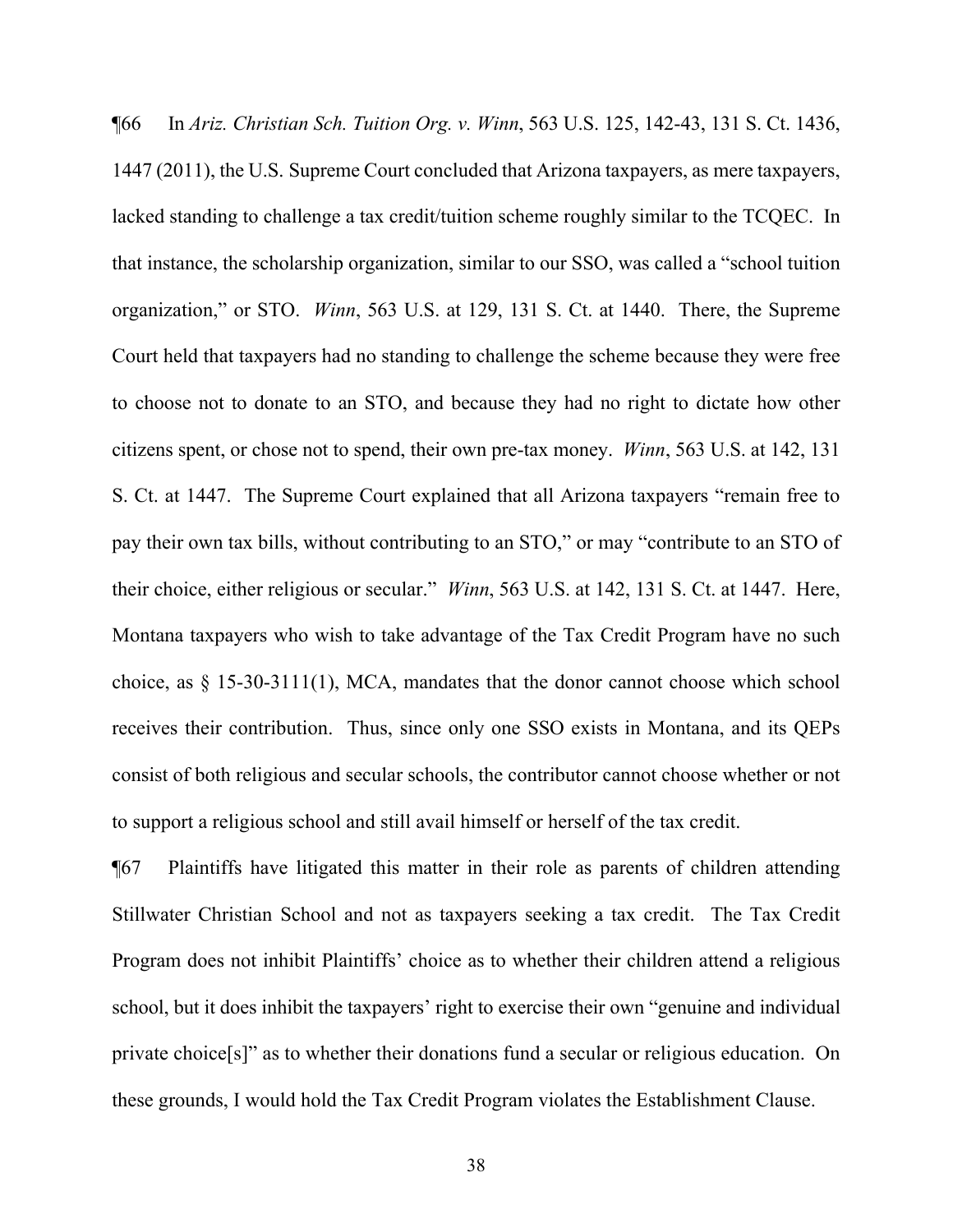# **B. The Tax Credit Program violates the Free Exercise Clause because it compels taxpayers to acquiesce in the use of their donations to support religious schools in order to claim a tax credit.**

¶68 In *Mitchell v. Helms*, 530 U.S. 793, 828, 120 S. Ct. 2530, 2551 (2000), the U.S. Supreme Court commented that it had, in numerous decisions, "prohibited governments from discriminating in the distribution of public benefits based upon religious status or sincerity." (Citations omitted.) Here, however, the TCQEC discriminates in its distribution of a tax credit for donations to SSOs because donors have no choice but to permit the SSO to designate a donation to a student attending a religious school.

¶69 In *Trinity Lutheran*, the U.S. Supreme Court found that a policy of the Department of Natural Resources of the State of Missouri, which barred religious institutions from participating in a playground resurfacing program, "expressly discriminates against otherwise eligible recipients by disqualifying them from a public benefit solely because of their religious character." *Trinity Lutheran Church of Columbia, Inc. v. Comer*, \_\_\_ U.S.

\_\_\_, \_\_\_, 137 S. Ct. 2012, 2021 (2017). Here, contributors who wish to claim an otherwise available tax credit for donating to an SSO cannot do so without being compelled to support a religious school. In *Trinity Lutheran*, the Supreme Court stated, "[T]he Department's policy puts Trinity Lutheran to a choice: It may participate in an otherwise available benefit program or remain a religious institution." Here, § 15-30-3111(1), MCA, puts the taxpayer to a choice: He or she may participate in the Tax Credit Program, but only if he or she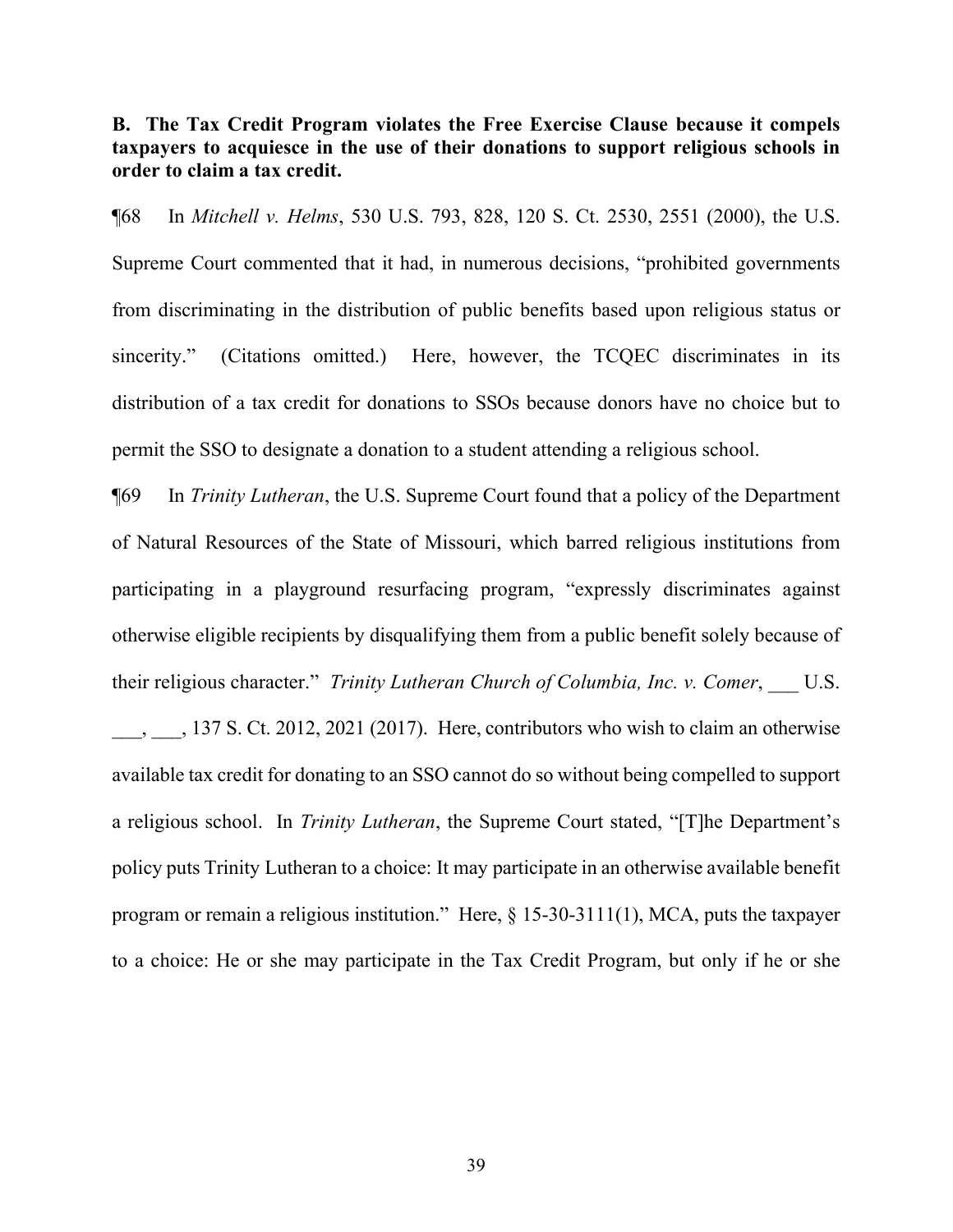agrees to relinquish control of where that donation is spent, with the likely result that the SSO will give those funds to a religious school.<sup>[6](#page-39-0)</sup>

¶70 The Free Exercise Clause protects religious observers from unequal treatment. *Church of Lukumi Babalu Aye v. City of Hialeah*, 508 U.S. 520, 542, 113 S. Ct. 2217, 2232 (1993) (citation omitted). Denying a generally available benefit solely due to religious identity imposes a penalty on the free exercise of religion that can be justified only by a state interest "of the highest order." *Trinity Lutheran*, U.S. at , 137 S. Ct. at 2019 (citations omitted). Here, the Tax Credit Program would deny this benefit to taxpayers who wish to avail themselves of a tax credit for private-school scholarships but prefer not to support religious schools, or may prefer to support only a specific religion's schools.

¶71 The U.S. Supreme Court has held that the exclusion of degrees in devotional theology from eligibility in a state scholarship program did not violate the Free Exercise Clause because the exclusion "does not require students to choose between their religious beliefs and receiving a government benefit." *Locke*, 540 U.S. at 720-21, 124 S. Ct. at 1312. Here, however, taxpayers wishing to donate to a QEP and claim a tax credit for that donation are forced to choose between their religious beliefs and a government benefit because they cannot control whether the donation is used to fund a religious education.

¶72 Notwithstanding the additional analysis I offer here, I concur with and join in this Court's Opinion.

<span id="page-39-0"></span><sup>6</sup> Big Sky Scholarships presently lists 13 QEPs, only one of which, an elementary school for children with learning disabilities, is secular. Big Sky Scholarships, *Schools*, https://perma.cc/L8RB-AD69.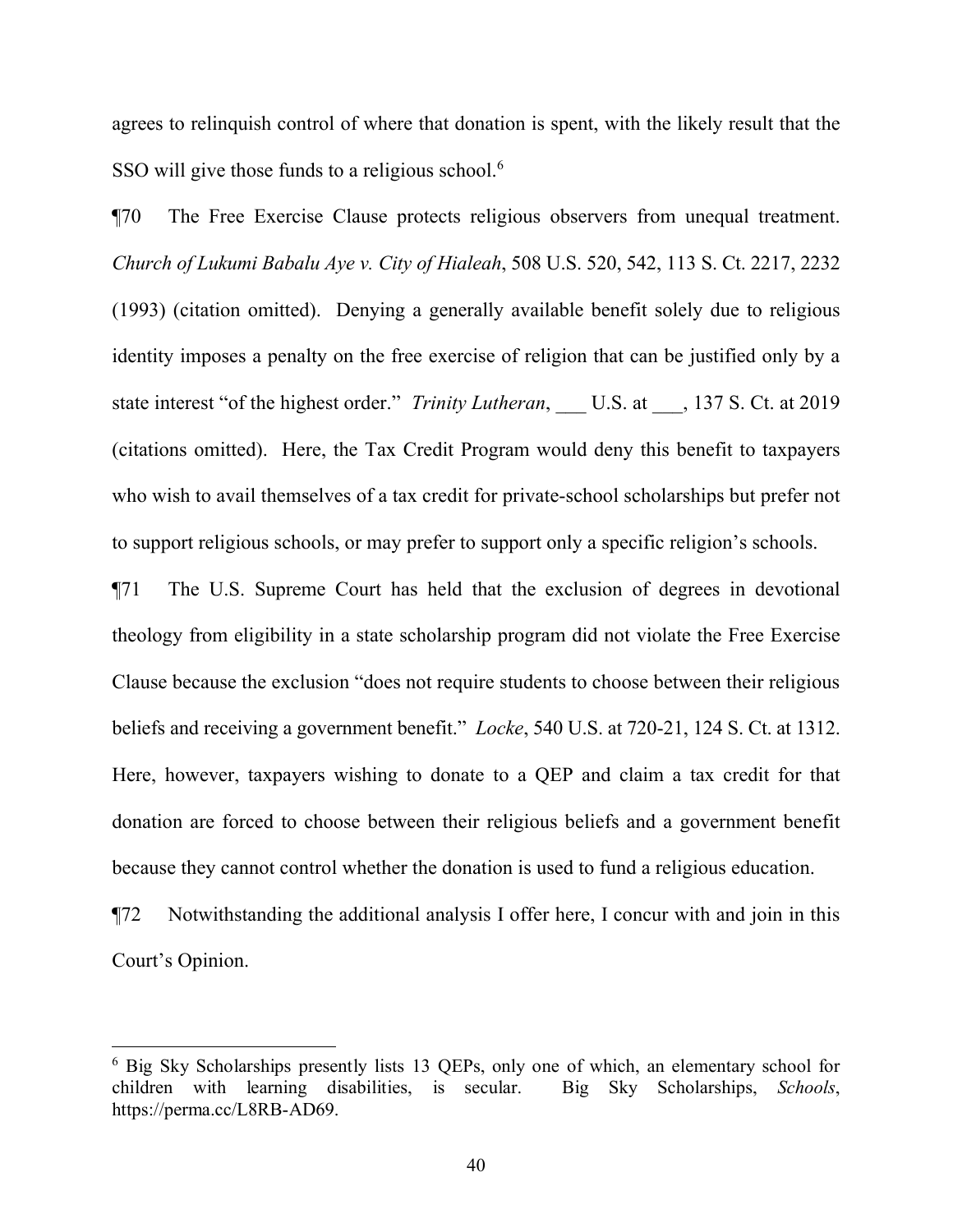#### /S/ INGRID GUSTAFSON

Chief Justice Mike McGrath and Justice Dirk Sandefur join in the concurring Opinion of Justice Gustafson.

> /S/ MIKE McGRATH /S/ DIRK M. SANDEFUR

Justice Dirk Sandefur, concurring.

¶73 I concur in the ultimate result reached by the Court and much of its reasoning. However, I write separately to clearly state the reasons for my concurrence.

¶74 As a preliminary aside not at issue, I reject and condemn this Court's continuing use of a reasonable doubt standard for reviewing the constitutionality of statutes. As it has many times before, the Court again begins an analysis of the constitutionality of a statue

by stating as the standard of review that:

[a] statute is presumed constitutional unless it "conflicts with the constitution, in the judgment of this court, beyond a reasonable doubt." The party challenging the constitutionality of the statute bears the burden of proof. If any doubt exists, it must be resolved in favor of the statute.

Opinion, ¶ 13 (citations omitted). Certainly, legislative enactments are and should be presumed constitutional until clearly demonstrated otherwise upon legal analysis. However, reasonable doubt is inherently and exclusively a standard of *factual proof*. Nothing more. The question of whether a statute conflicts with a federal or state constitutional provision, whether facially or as applied to a certain factual scenario, is a

41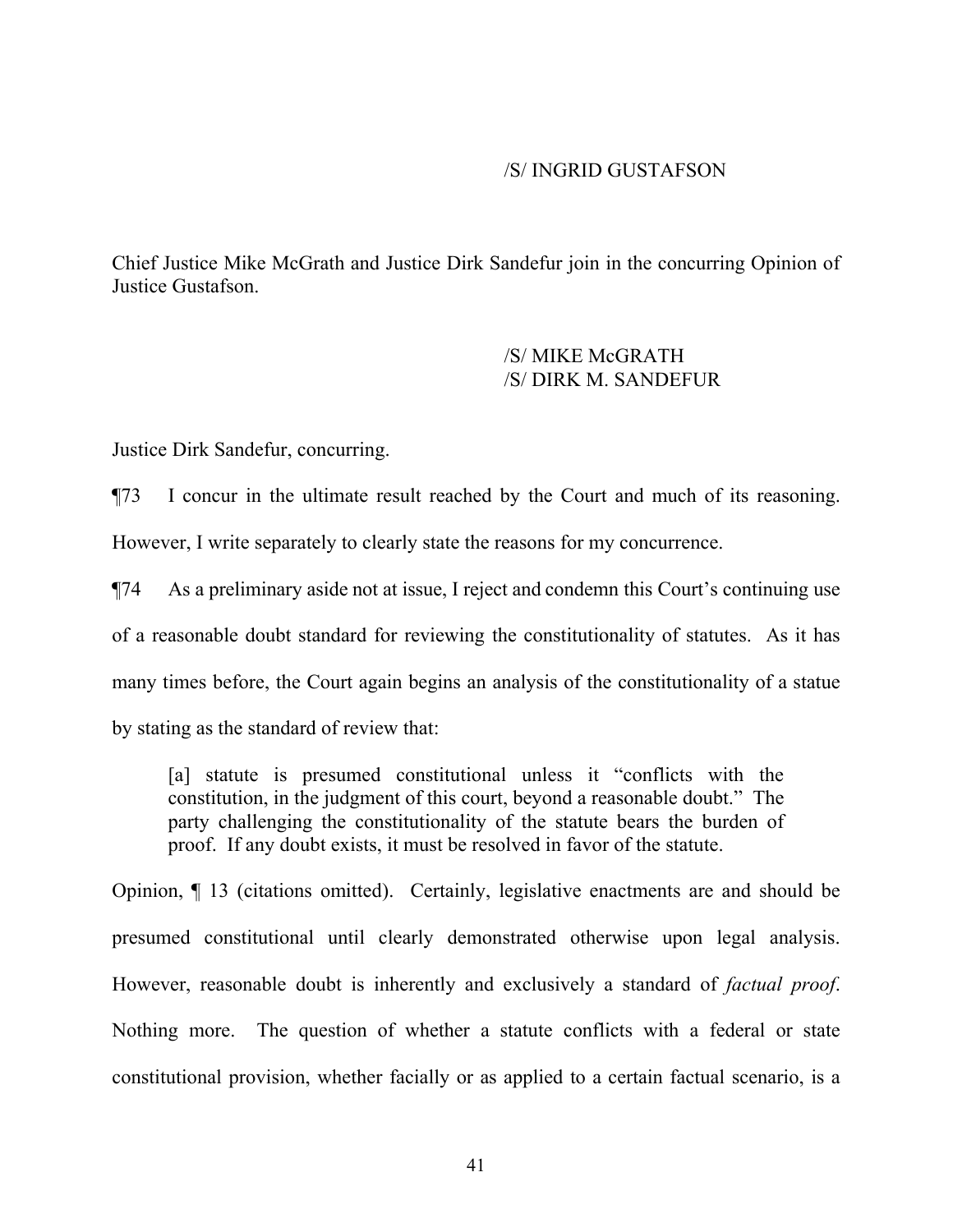pure question of law. Whether facially or as applied, a statute either conflicts with a constitutional provision as a matter of law or it does not. Without reference to "reasonable doubt" or "proof," the proper standard for reviewing the constitutionality of statutes should be that statutes are presumed constitutional until clearly demonstrated to conflict with a constitutional provision, whether facially or as applied to a particular set of facts. The party challenging the constitutionality of a statute has the burden of demonstrating the asserted unconstitutionality by appropriate legal analysis.

¶75 Turning to the matters at issue, I concur that the dollar-for-dollar private school tax credit program embodied in §§ 15-30-3101 to -3114, MCA, is not a direct or indirect "*appropriation*" as referenced in Article V, Section 11(5), or Article X, Section 6, of the Montana Constitution. [1](#page-41-0) *See State ex rel. Bonner v. Dixon*, 59 Mont. 58, 78-79, 195 P. 841, 845 (1921), *overruled in part by Bd. of Regents v. Judge*, 168 Mont. 433, 447, 543 P.2d 1323, 1331 (1975), and *Bd. of Regents*, 168 Mont. at 446-47, 543 P.2d at 1331-32. In context, the constitutional phrase "appropriation" from "any public fund or monies" narrowly connotes an expenditure or commitment of public money in hand. I further concur that the program does not effect a *direct payment* from "any public fund or monies" as referenced in Article X, Section 6.

<span id="page-41-0"></span><sup>&</sup>lt;sup>1</sup> In pertinent part, Article V, Section 11(5), prohibits the Legislature from making any appropriation for "religious . . . purposes to any private individual, private association, or private corporation not under control of the state." Article X, Section 6, prohibits state and local governments from "mak[ing] any direct or indirect appropriation or payment from any public fund or monies . . . for any sectarian purpose or to aid any church [or] school . . . controlled in whole or in part by any church, sect, or denomination."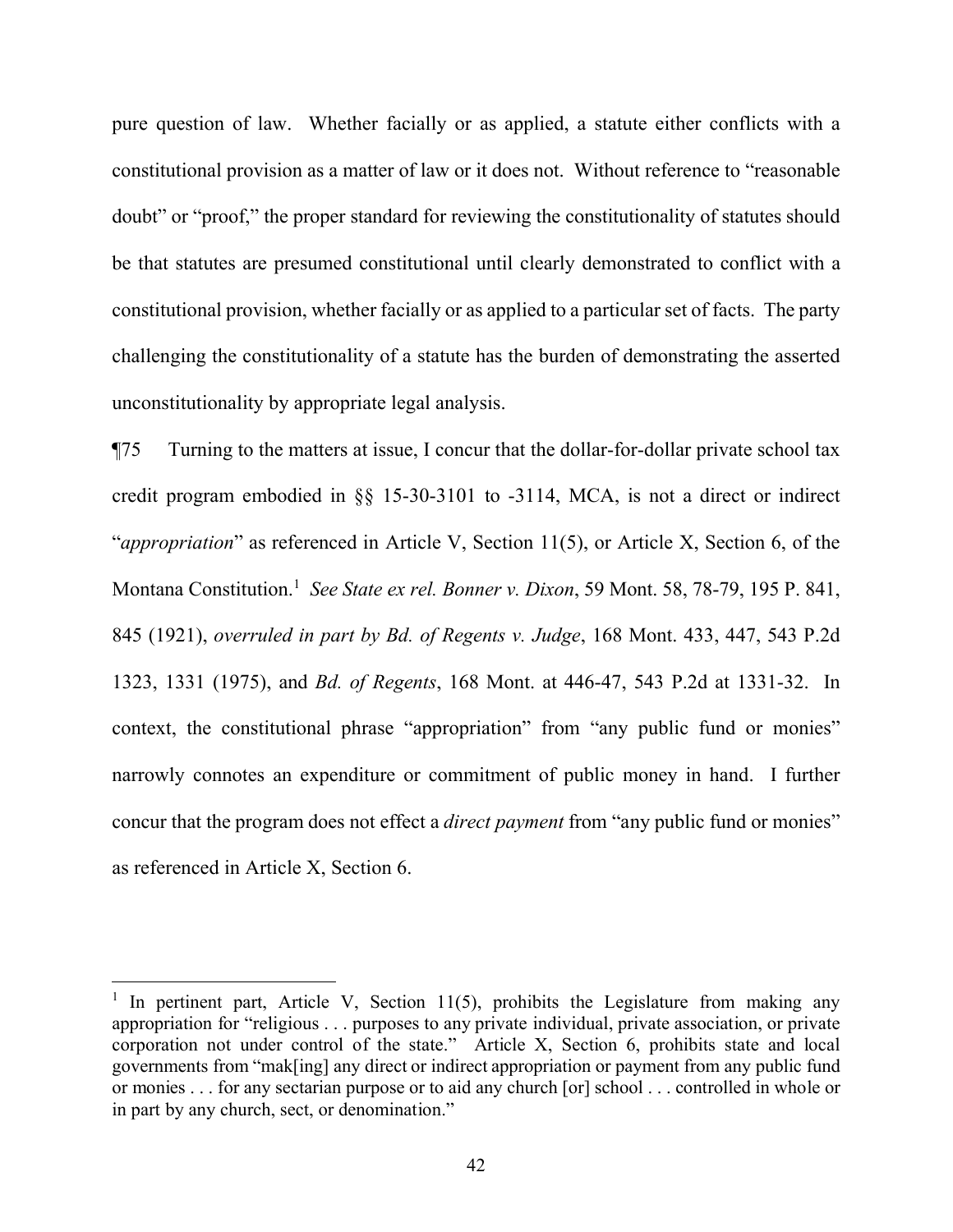¶76 I concur, however, that as applied to religiously-affiliated private schools, the private school tax credit program effects an *indirect payment* of *public monies* for a sectarian purpose or to aid schools controlled in whole or in part by a church, religious sect, or religious denomination. Though it does not effect a direct or indirect "appropriation" or a direct payment, the program nonetheless diverts, on a dollar-for-dollar basis, funds otherwise earmarked and accrued to the public purse in the form of tax liability independently imposed by law. As applied to religiously-affiliated private schools, the undeniable purpose of the diversion is to further a sectarian purpose—the proliferation of the chosen religious beliefs and values of the participating parents—thereby further aiding private schools controlled in whole or in part by the affiliated church, religious sect, or religious denomination. As noted by the majority and previously by this Court, "[t]he most effective way to establish any institution is to finance it." The private school tax program is a clever, even somewhat ingenious, attempt by the Legislature to have the State provide affirmative financial aid to help parents enroll their children in private schools, not coincidentally including religiously-affiliated private schools. The Legislature attempted to accomplish this manifest objective through the guise of a facially neutral statutory scheme that does not reference religion or religiously-affiliated schools and which directs an administrative agency to administer the scheme in a constitutional manner.

¶77 Plaintiffs assert, *inter alia*, that the program does not violate Article X, Section 6, of the Montana Constitution because the purpose and effect of the program is not to further a sectarian purpose or aid religiously-affiliated schools but, rather, merely to facilitate parental educational choice without regard for the choice made. They assert that any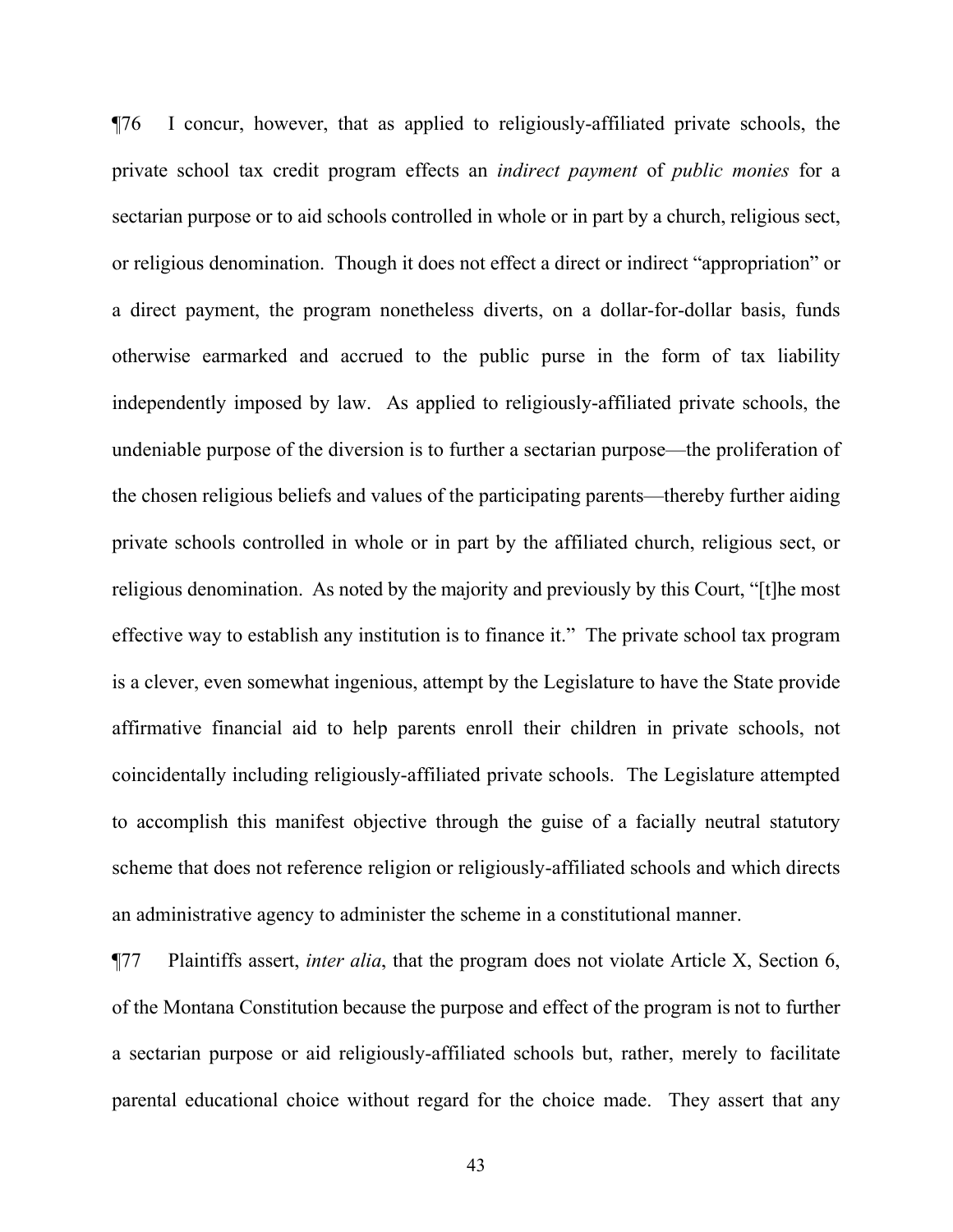secondary benefit to religiously-affiliated schools is only incidental or *de minimis*. Despite the superficial appeal of this argument, closer examination quickly unveils the false distinction on which it is premised. Religiously-affiliated schools exist for the purpose of providing a quality general education, but with a specific emphasis on religious beliefs and values not taught in public schools. It is certainly conceivable that some parents, even though they do not subscribe to the affiliated religion, may nonetheless choose a religiously-affiliated school in pursuit of a quality general education perceived to be unavailable in public schools. However, the obvious and indisputable fact is that most, if not all, parents choose to send their children to a religiously-affiliated school for the specific purpose of educating their children with an emphasis on particular religious beliefs and values not taught in public schools. Providing children with particular religious instruction or emphasis incident to general education unquestionably aids and benefits the exercise and proliferation of those religious beliefs and values—the very *raison d'être* for religiously-affiliated schools. Tuition aids also help maintain enrollment in religiously-affiliated schools, thereby helping facilitate their continued existence and administration. However neutrally characterized, a law diverting money otherwise earmarked and accrued to the public purse to allow parents to choose religiously-affiliated schools is clearly tantamount to an indirect payment of government monies for a sectarian purpose and aids schools controlled in whole or in part by a particular church, religious sect, or religious denomination.

¶78 As an ancillary matter not necessary to the Court's decision in light of its primary holding, I further concur with the majority that the Department of Revenue exceeded the

44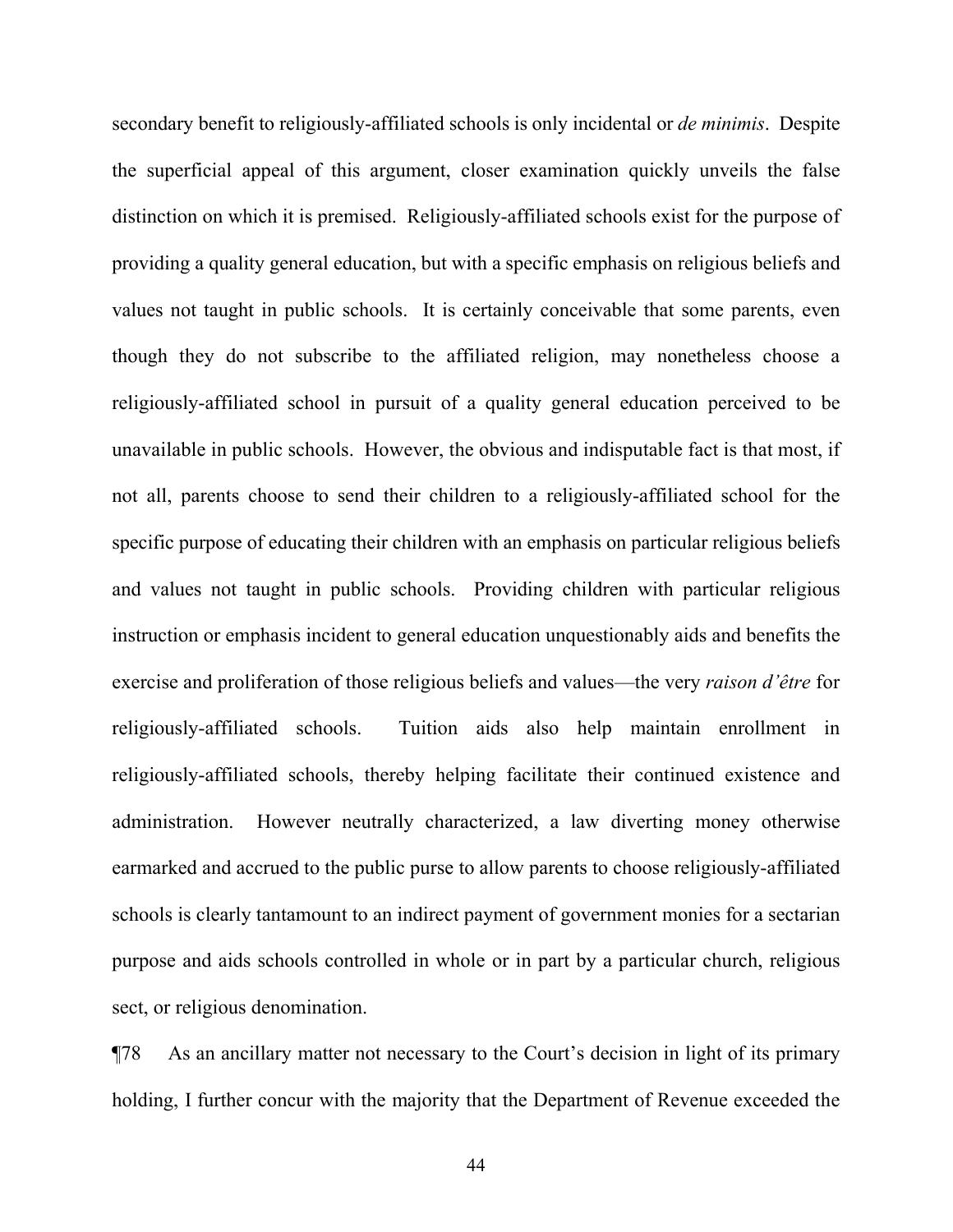scope of its administrative rulemaking authority in adopting Rule 1. Regardless of its general charge to the Department to administer the private school tax credit program in a constitutional manner, the Legislature has long provided that administrative agencies have no authority to promulgate rules conflicting with or otherwise limiting a clear and unequivocal statutory provision. *See* § 2-4-305(6), MCA (limiting exercise of delegated administrative rulemaking authority to rules necessary to effect an express or manifest statutory purpose but in a manner consistent and not in conflict with the statutory language and effect). *See also* Mont. Const. art. III, § 1 (separation of powers between co-equal branches of government). The Legislature put the Department in a hopelessly untenable position—it enacted a facially neutral statutory scheme with obvious application, *inter alia*, to an unconstitutional purpose and effect, and then inconsistently charged the Department with the task of administering the scheme in a constitutional manner. The only way for the Department to carry out the Legislature's mandate was to administer the program in a manner inconsistent with the manifest intent and express provision of the statute—by declaring the tax credit unavailable to help fund the cost of sending children to religiously-affiliated schools.

¶79 I further concur with the Court's implicit holding, and Justice Gustafson's express concurrence, that as applied to religiously-affiliated schools, the private school tax credit program not only violates Article X, Section 6, of the Montana Constitution, but also violates the Establishment Clause of the First Amendment to the United States Constitution. As applied to the states through the Fourteenth Amendment, the Establishment Clause clearly, broadly, and unequivocally prohibits state governments from

45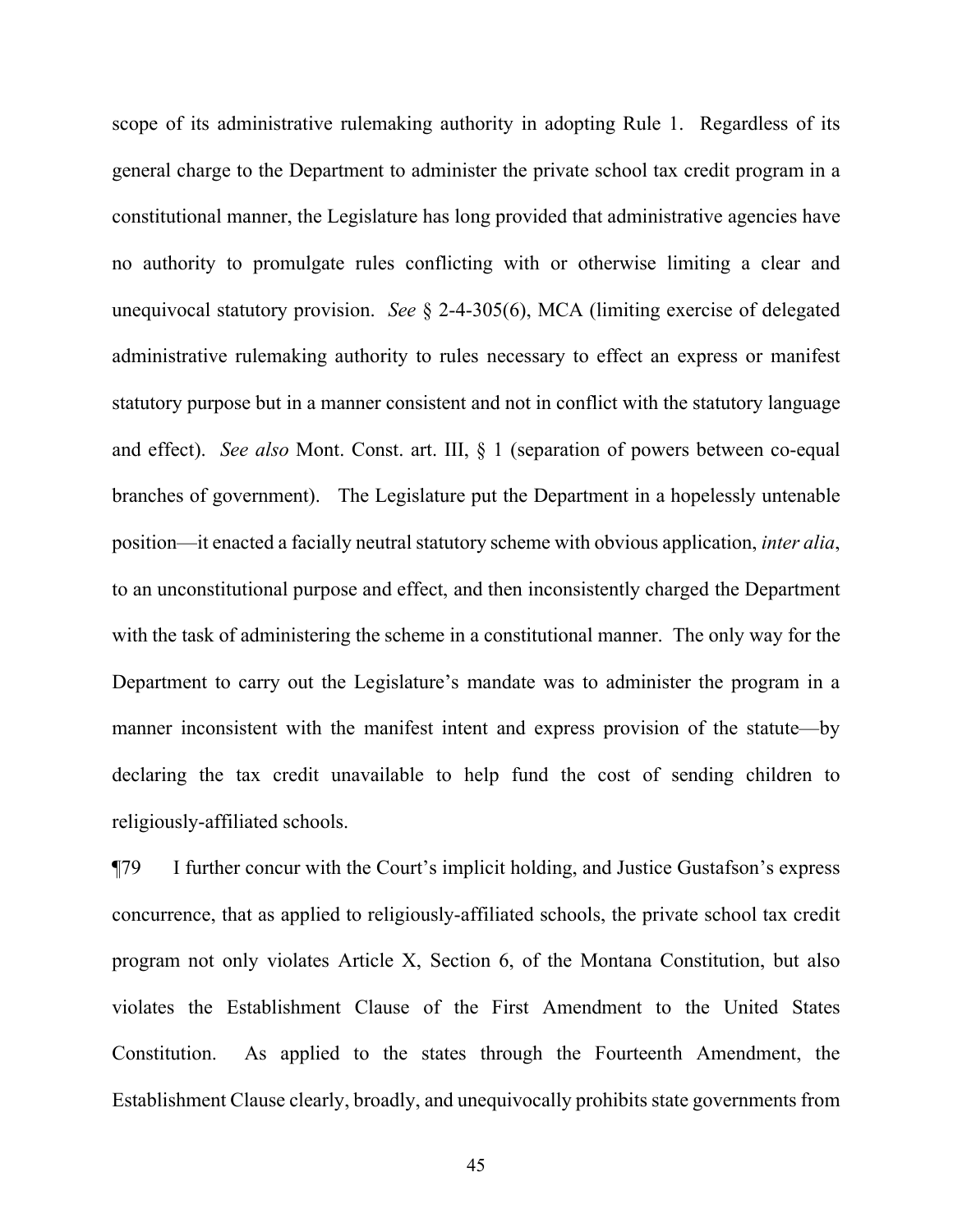"mak[ing]" any "law respecting an establishment of religion . . . ." U.S. Const. amend. I. As applied to religiously-affiliated schools, and for the same reasons that it violates Article X, Section 6, of the Montana Constitution, the private school tax credit program constitutes a state law "respecting an establishment of religion." Whether viewed objectively or through the subjective view of the churches or religious denominations that provide and control religiously-affiliated schools, the provision of government tuition subsidies, aids, or incentives to facilitate enrollment in those schools is a substantial, if not essential, aid to the proliferation of the affiliated religions and the continued existence and administration of the schools.

¶80 Finally, I concur with the majority and Justice Gustafson's concurrence, that as applied to the private school tax credit program as it applies to religiously-affiliated schools, Montana's constitutional prohibition on the indirect payment of public monies for sectarian purposes or to aid schools controlled in whole or in part by a church, religious sect, or denomination does not violate the Free Exercise Clause of the First Amendment to the United States Constitution. As applied to state governments through the Fourteenth Amendment, the Free Exercise Clause does nothing more than clearly, broadly, and unequivocally prohibit state governments from "mak[ing]" *any* "law . . . *prohibiting* the free exercise" of religion. U.S. Const. amend. I (emphasis added). Regardless of the increasingly value-driven hairsplitting and overstretching that unnecessarily complicates its modern jurisprudence, the Free Exercise Clause is nothing more than a protective shield against government *interference* in the free *exercise* of a citizen's chosen religion or religious views. The Free Exercise Clause is not, nor did the Framers intend it to be, a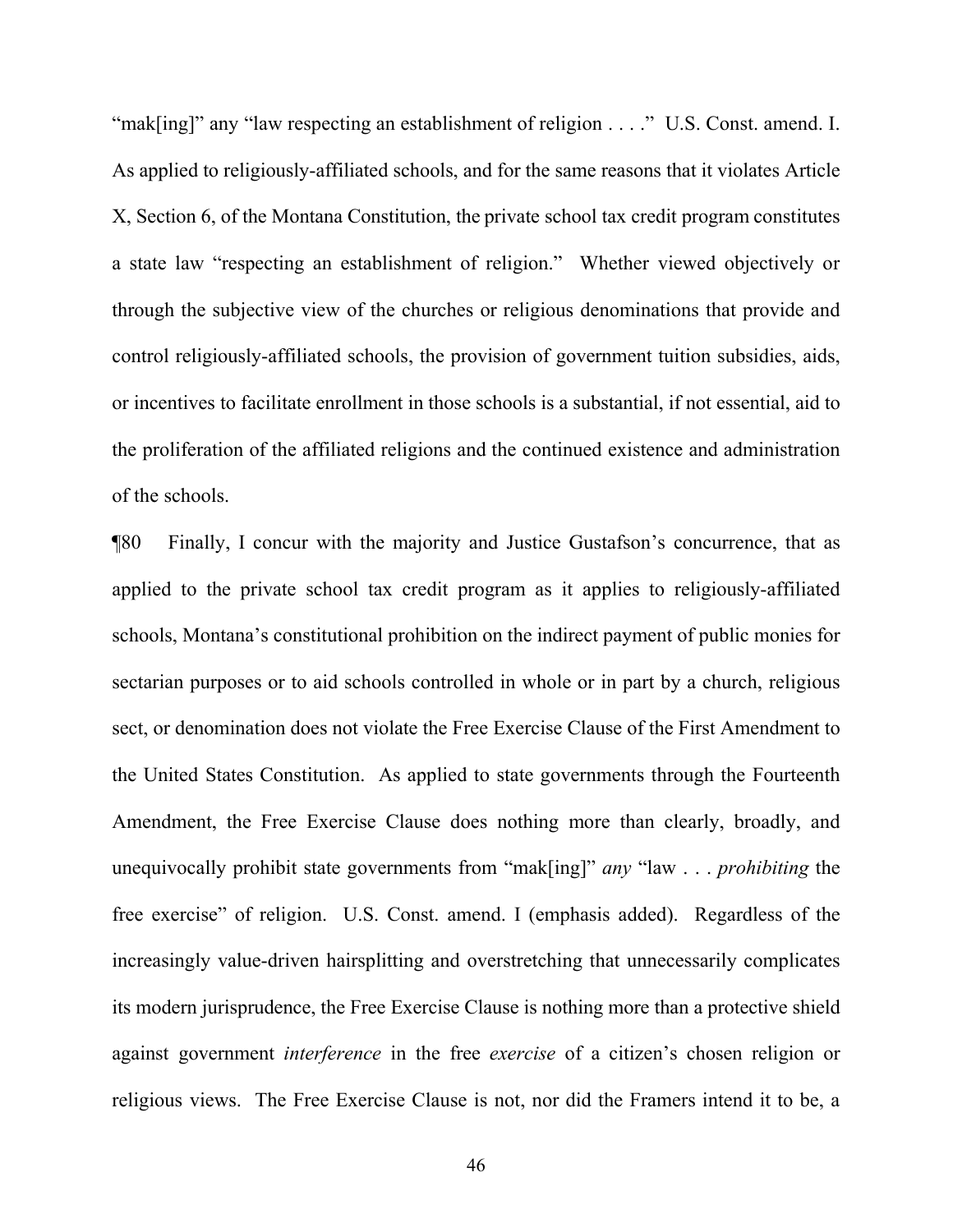sword or affirmative right to *receive* government aid—precisely the manifestly intended purpose and effect of the private school tax credit program as applied to religiously-affiliated schools. Though there may indeed be some room for "play" in reconciling the Establishment and Free Exercise Clauses, the bottom line is that the Free Exercise Clause only prohibits the government from interfering with the exercise of religious beliefs, practices, and, by extension, related activities and operations of religious and affiliated entities. As applied to the private school tax credit program, Montana's constitutional ban on sectarian aid does not in any way interfere with or otherwise substantially burden the preexisting First Amendment right of parents to send their children to religiously-affiliated schools without government-imposed interference or impediment. Parents who wish to send their children to religiously-affiliated schools can and will continue to do so without government inference or impediment, just as they always have. As applied here, Article X, Section 6, of the Montana Constitution merely prohibits state and local governments from *affirmatively promoting or facilitating* the exercise of religious beliefs by diverting or foregoing government tax revenue for that purpose. The right to freely exercise religious beliefs without government interference or impediment cannot be reasonably stretched to require the state and its taxpayers to help pay for the exercise of that right through the diversion of otherwise earmarked and accrued government tax revenue.

¶81 Nor does Montana's broad constitutional ban on sectarian aid *unconstitutionally* discriminate on the basis of religion. Article X, Section 6 may well have broader application that might be problematic in some other context. But, as specifically applied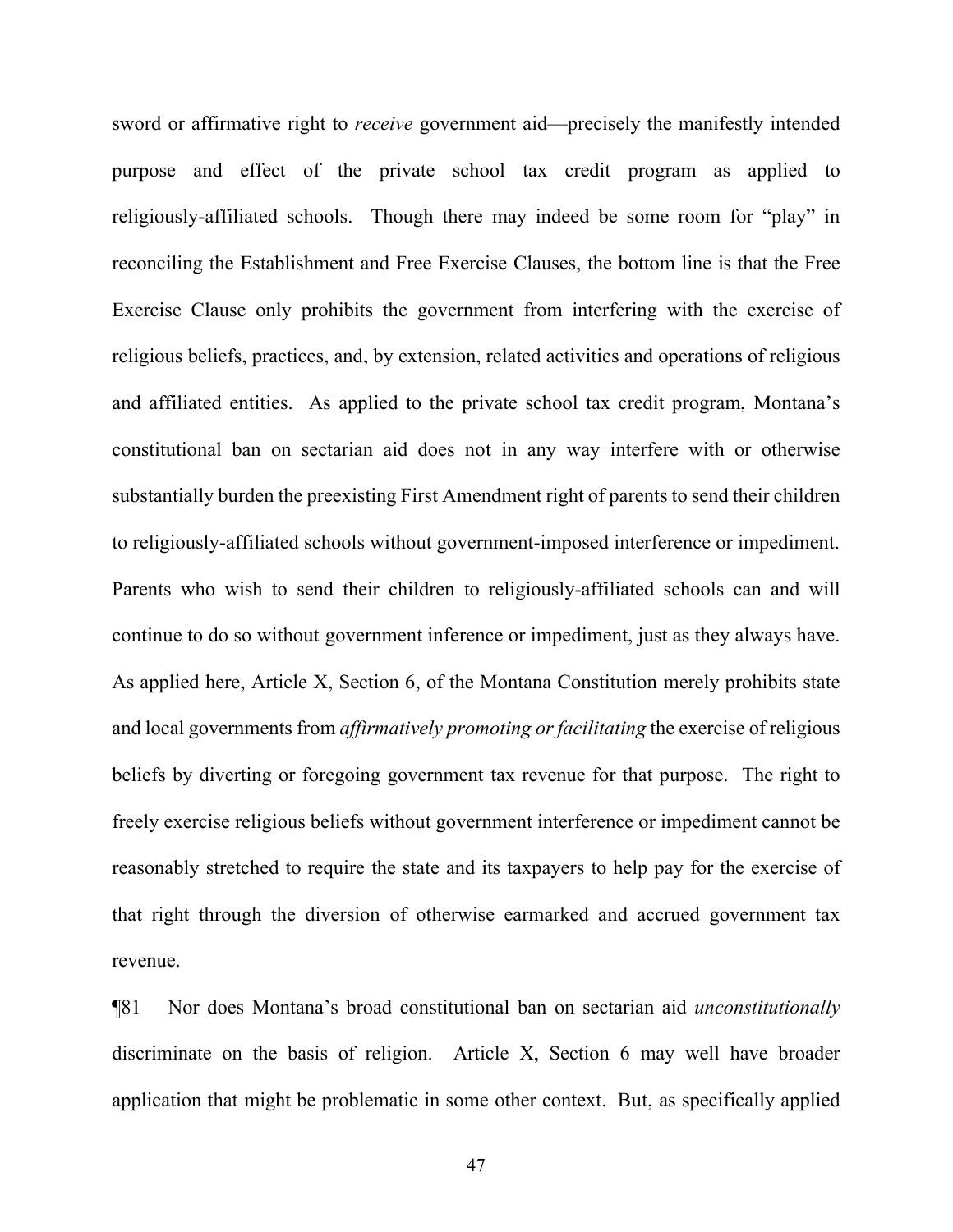to the particular private school tax credit at issue and its application to religiously-affiliated schools, Article X, Section 6 does not discriminate against the exercise of religion any more than the First Amendment Establishment Clause already lawfully does, just as intended and expressly provided by the Framers of the United States Constitution.

¶82 Having greatly benefitted from eight years of attendance in a religiously-affiliated elementary and middle school, I certainly understand the value and import to parents of educating their children with an emphasis on their chosen religious beliefs and values, parents' desire to further the proliferation of those beliefs and values, parents' fundamental right to make that choice for their children without governmental interference or impediment, and the concerted, well-intentioned efforts of powerful social and political forces to advance the proliferation of their respective religious beliefs in our state and country. However, the federal and state constitutional prohibitions on government aid for sectarian purposes respectively embodied in the First Amendment Establishment Clause and Article X, Section 6, of the Montana Constitution do not conflict, and are perfectly consistent, with the fundamental right to freely exercise one's chosen religion. In balanced tandem, the Establishment and Free Exercise Clauses form one of the cornerstones upon which our country and federal and state constitutions were founded and framed to the benefit and protection of all—the clear separation of church and state regardless of the will of the majority at any given time. The Court today fulfills its constitutional oath and duty to neutrally recognize, enforce, and maintain that critical constitutional balance under our state and federal constitutions.

¶83 I concur.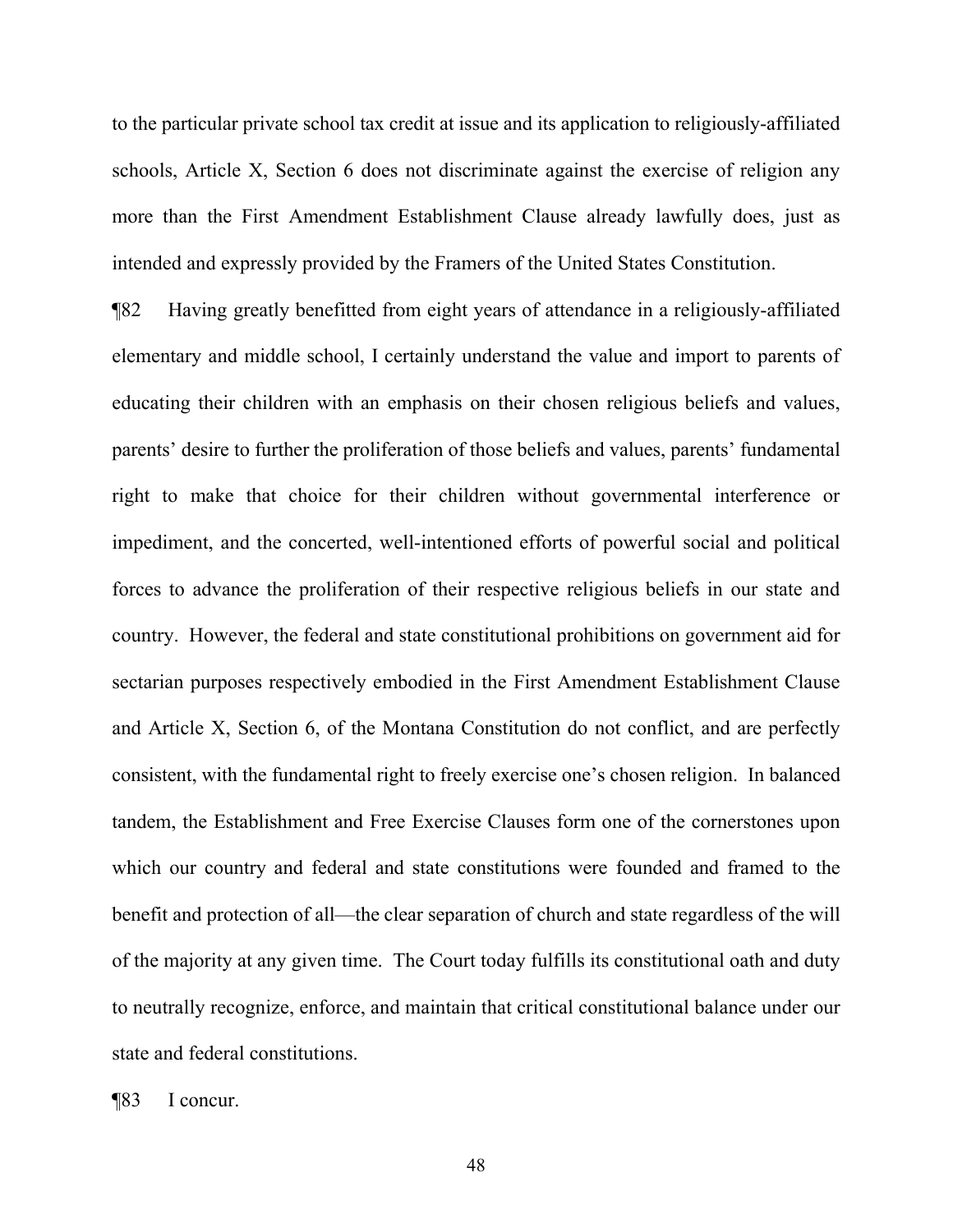#### /S/ DIRK M. SANDEFUR

Justice Beth Baker, dissenting.

¶84 I agree that the Department overstepped its executive authority when it adopted Rule 1 because the enabling legislation did not trump existing statutory limitations on an agency's rulemaking authority. Section 2-4-305(6), MCA. Rule 1 conflicts with § 15-30-3111, MCA, and was an *ultra vires* act by the Department. I do not join the Court's Opinion, however, because, in my view, the Court oversteps its own authority in invalidating § 15-30-3111, MCA (the Tax Credit Program), as unconstitutional.

¶85 Cases that test the limits of the government's involvement in matters of religion are difficult, in no small part because of the constitutional tension between prohibited government establishment of religion and the restraint against government action interfering with its free exercise. The Montana Constitutional Convention Delegates, seeking to avoid "jeopardiz[ing] the precarious historical balance which has been struck between opposing doctrines and countervailing principles," Montana Constitutional Convention, Committee Proposals, Feb. 22, 1972, p. 728, preserved the 1889 State Constitution's protection against direct or indirect public funding for sectarian purposes. As the Court accurately observes, other than stylistic changes, the Delegates maintained the language, and thus the meaning, of the 1889 Constitution when they adopted Article X, Section 6. Opinion,  $\P$ [2[1](#page-48-0), 25.<sup>1</sup> The Court today seeks to outline a logical framework for

<span id="page-48-0"></span><sup>&</sup>lt;sup>1</sup> Article XI, Section 8, of the 1889 Constitution, provided:

Neither the Legislative Assembly, nor any county, city, town, or school district, or other public corporations, shall ever make directly or indirectly, any appropriation,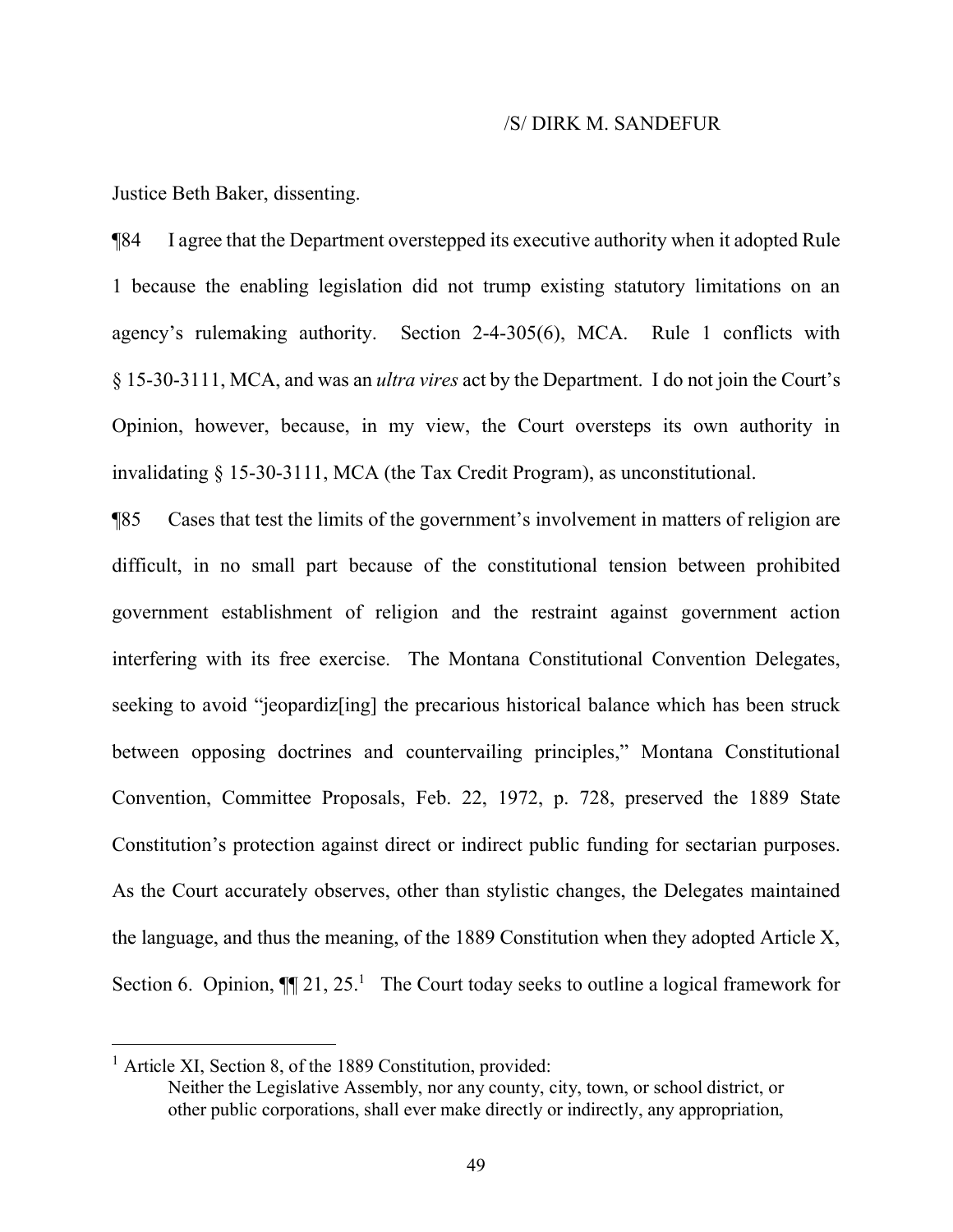examining claimed violations of Article X, Section 6, of the Montana Constitution. But it does not adhere to controlling principles of law in analyzing § 15-30-3111, MCA, and Rule 1 within that framework.

¶86 The Court begins with a fundamental mistake that permeates the remainder of the Opinion and flaws its conclusions. Relying in part on the title of Section 6, the Court makes a sweeping statement that the provision broadly prohibits "aid" to sectarian schools. Opinion, ¶ 19. Recognizing the first principle of statutory construction—to examine the plain meaning of the words used, Opinion, ¶ 18—it nonetheless skips over the words used in Section 6 to divine the Delegates' intent. Throughout the Opinion, the Court then applies its broad construct of "aid" to draw conclusions on each element within its outlined framework.

¶87 Let's back up a step. Article X, Section 6, says that the government "shall not make any direct or indirect *appropriation or payment from any public fund or monies*, or any grant of lands or other property *for any sectarian purpose* or *to aid* any church, . . . or other . . . institution, controlled in whole or in part by any church, sect, or denomination." (Emphasis added). In purporting to identify the "three main inquiries" required in its analysis, the Court applies the sweeping term "aid" instead of the textual "appropriation or

or pay from any public fund or moneys whatever, or make any grant of lands or other property in aid of any church, or for any sectarian purpose, or to aid in support of any school, academy, seminary, college, university, or other literary, scientific institution, controlled in whole or in part by any church, sect or denomination whatever.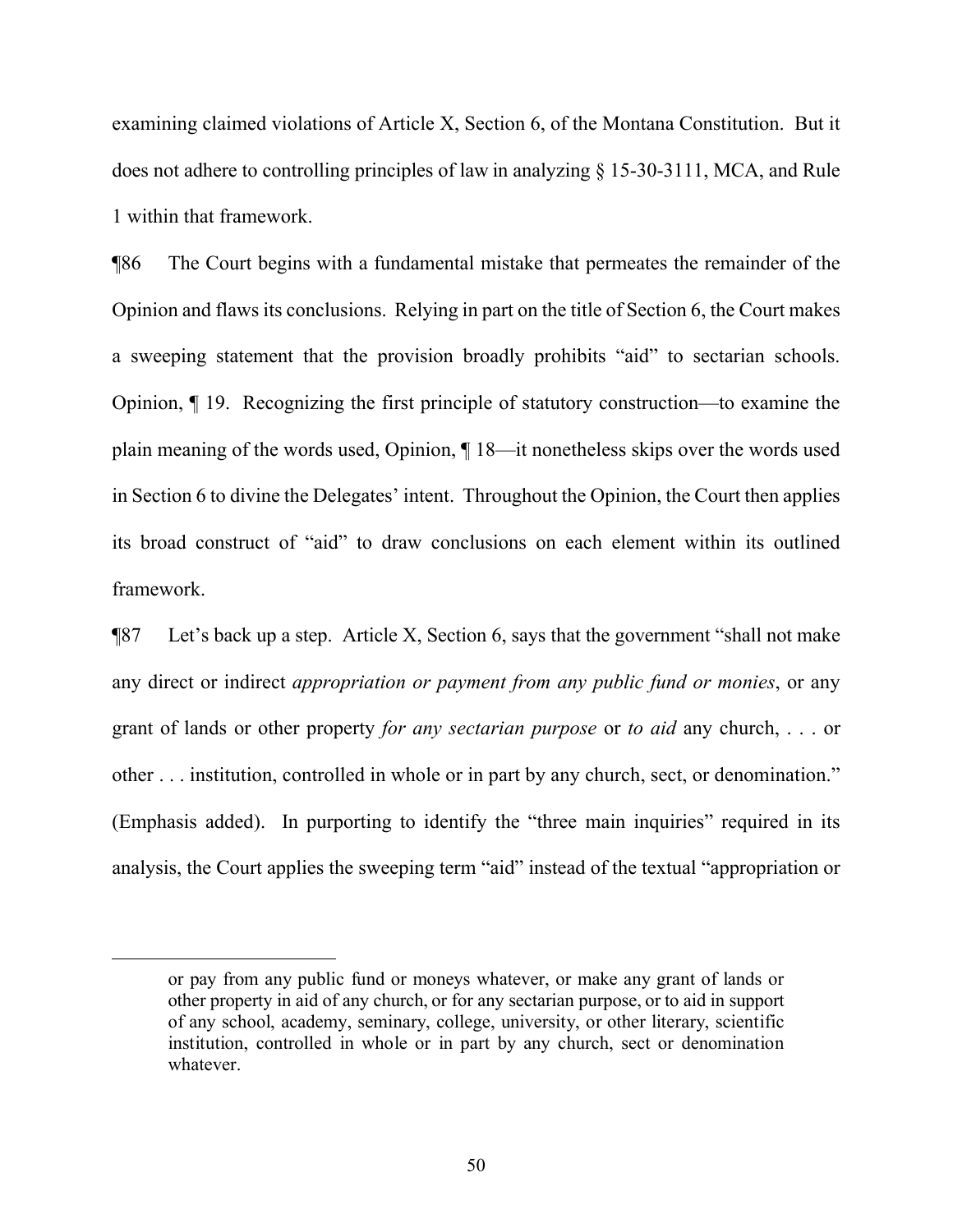payment from any public fund or monies." Opinion, ¶ 20. As an established principle of statutory construction, we do not rely on a provision's title over the language contained within its text. *Bates v. Neva*, 2014 MT 336, ¶ 21, 377 Mont. 350, 339 P.3d 1265 (recognizing that titles "are subordinate to statutory text and cannot be used to create ambiguity"). The operative language in the text is "direct or indirect appropriation or payment from any public fund or monies." Without examining what that language plainly means, the Court employs a broad meaning of "aid" for its analysis.<sup>[2](#page-50-0)</sup> I begin with the plain language.

¶88 Article X, Section 6(1) prohibits four actions:

- (1) direct appropriations;
- (2) indirect appropriations;
- (3) direct payments; or
- (4) indirect payments

 $\overline{a}$ 

from public funds or monies. The first step is to examine what is an "appropriation" and what is a "payment." "A long line of Montana cases has established that 'appropriation' refers only to the authority given to the legislature to expend money from the state treasury." *Nicholson*, 265 Mont. at 415, 877 P.2d at 491. We discussed the nature of state appropriations in *Dixon*, explaining:

"Appropriation" means an authority from the law-making body in legal form to apply sums of money out of that which may be in the treasury in a given

<span id="page-50-0"></span><sup>&</sup>lt;sup>2</sup> Standing alone, the title of Section 6 is not free from interpretation. It could be read, as the Court does, to proclaim that *all* aid to sectarian institutions is prohibited; or it could be read to preface an explanation of *what* aid to sectarian institutions is prohibited.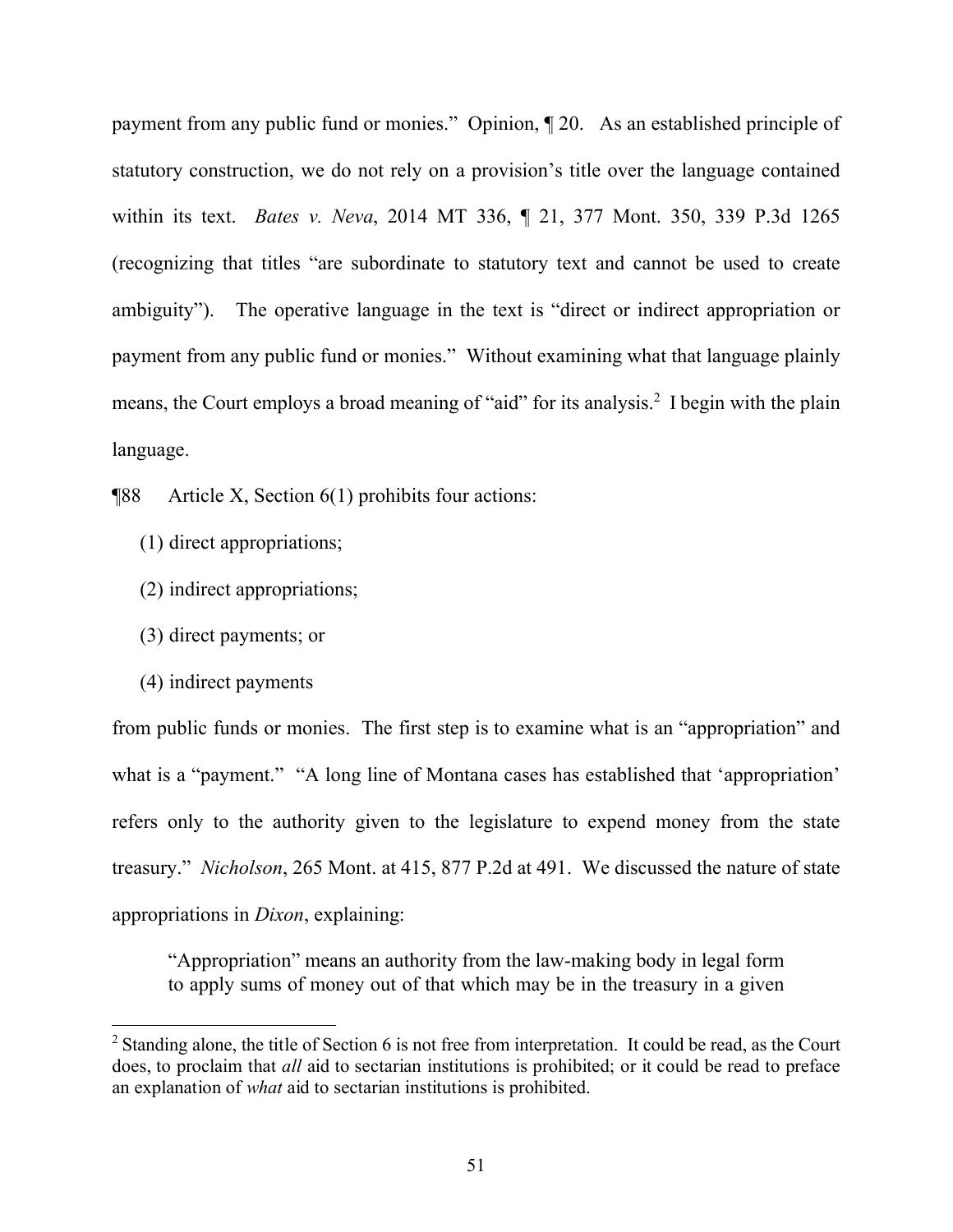year, to specified objects or demands against the state. It means the setting apart of a portion of the public funds for a public purpose, and there must be money in the fund applicable to the designated purpose to constitute an appropriation*.* [3](#page-51-0)

*Dixon*, 59 Mont. at 78, 195 P. at 845.

 $\overline{a}$ 

¶89 A "payment" is the "[p]erformance of an obligation by the delivery of money or some other valuable thing . . . ." *Payment*, *Black's Law Dictionary* (10<sup>th</sup> ed. 2014). The Constitution likewise extends this prohibition to "any grant of lands or other property"—other items of value that the government must own, or be entitled to, before it can effectuate a delivery to another. Article X, Section 6, using the disjunctive "or," distinguishes an "appropriation" from a "payment." As discussed above, an appropriation comes "from the law-making body" or the "legislature" to "expend" or "apply" money "from the state treasury." *Nicholson*, 265 Mont. at 415, 877 P.2d at 491; *Dixon*, 59 Mont. at 78, 195 P. at 845. A "payment," in contrast, is attenuated from the law-making body. The Legislature cannot "appropriate" funds "to any private individual, private association, or private corporation not under control of the state." Mont. Const. art. V, § 11(5).

<span id="page-51-0"></span><sup>&</sup>lt;sup>3</sup> We also held in *Dixon* that the term "appropriation" as used in the Constitution "has reference exclusively to the general fund[.]" *Dixon*, 59 Mont. at 76, 195 P. at 844. This part of the *Dixon* holding was overruled in *Board of Regents*, in which this Court interpreted the 1972 Constitution as broadening the scope of legislative appropriation power, such that it "now extends beyond the general fund and encompasses all those public operating funds of state government." *Bd. of Regents*, 168 Mont. at 446, 543 P.2d at 1331. Therefore, *Board of Regents* broadened the scope of those public funds from which an appropriation may be expended. *See also* Treasury Fund Structure Act of 1963, 1963 Mont. Laws ch. 147, § 2. *Board of Regents* did not, however, alter or expand the meaning of "appropriation" provided by *Dixon* as "the setting apart of a portion of the public funds for a public purpose, and there must be money in the fund applicable to the designated purpose." *Dixon*, 59 Mont. at 78, 195 P. at 845.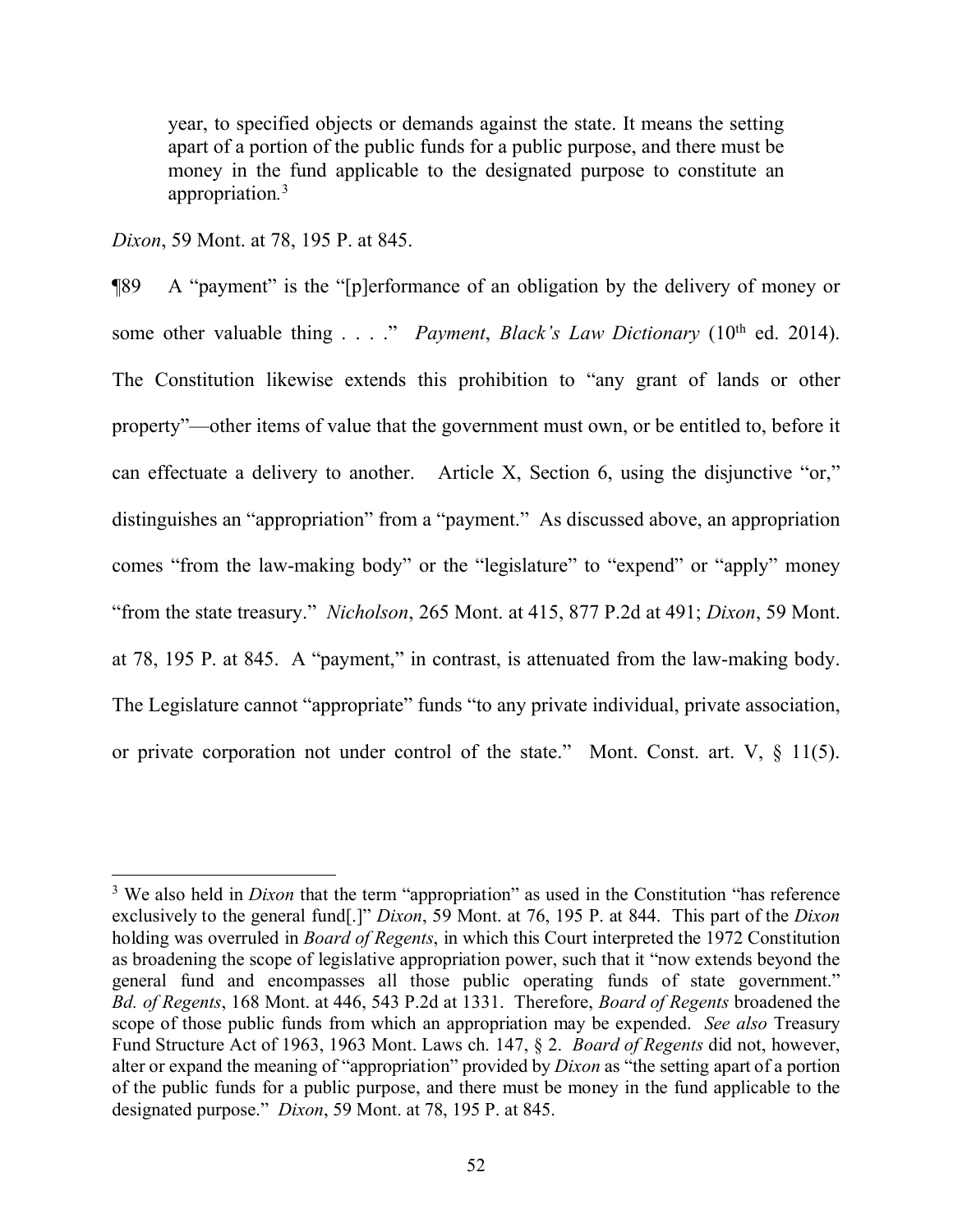"Payments" are made by the Executive Branch carrying out its appropriated spending authority, for example, by spending on contracts or by awarding grants.

¶90 For illustrative purposes, using the SSO Program as an example, the plain language of Article X, Section 6, would apply to the following:

- 1. Direct Appropriation: the Legislature appropriates \$3 million to QEPs as defined in the statute, including religious schools;
- 2. Indirect Appropriation: the Legislature appropriates \$3 million to SSOs, which then award the funds to QEPs, including religious schools;
- 3. Direct Payment: (a) the Office of Public Instruction (OPI) implements a grant program to award grants from its general fund budget to QEPs, including religious schools, or contracts with religious schools to hire teachers, or (b) the State Land Board donates a section of state trust land to a QEP on which to build a religious school;
- 4. Indirect Payment: (a) OPI grants funds to SSOs to provide teachers to religious schools, or (b) the State Land Board donates a section of state trust land to an SSO, which then auctions the land to support QEPs, including religious schools, or conveys the land for a sectarian school building site.

¶91 There is little dispute that the Tax Credit Program's tax credit does not constitute a *direct* appropriation or payment. The Department argues instead that the District Court erred by failing to consider the indirect impact that targeted tax breaks have on the public fisc. It emphasizes that the tax breaks indirectly aid sectarian schools. This argument becomes the lynchpin for the Court's holding. The argument may be correct, as far as it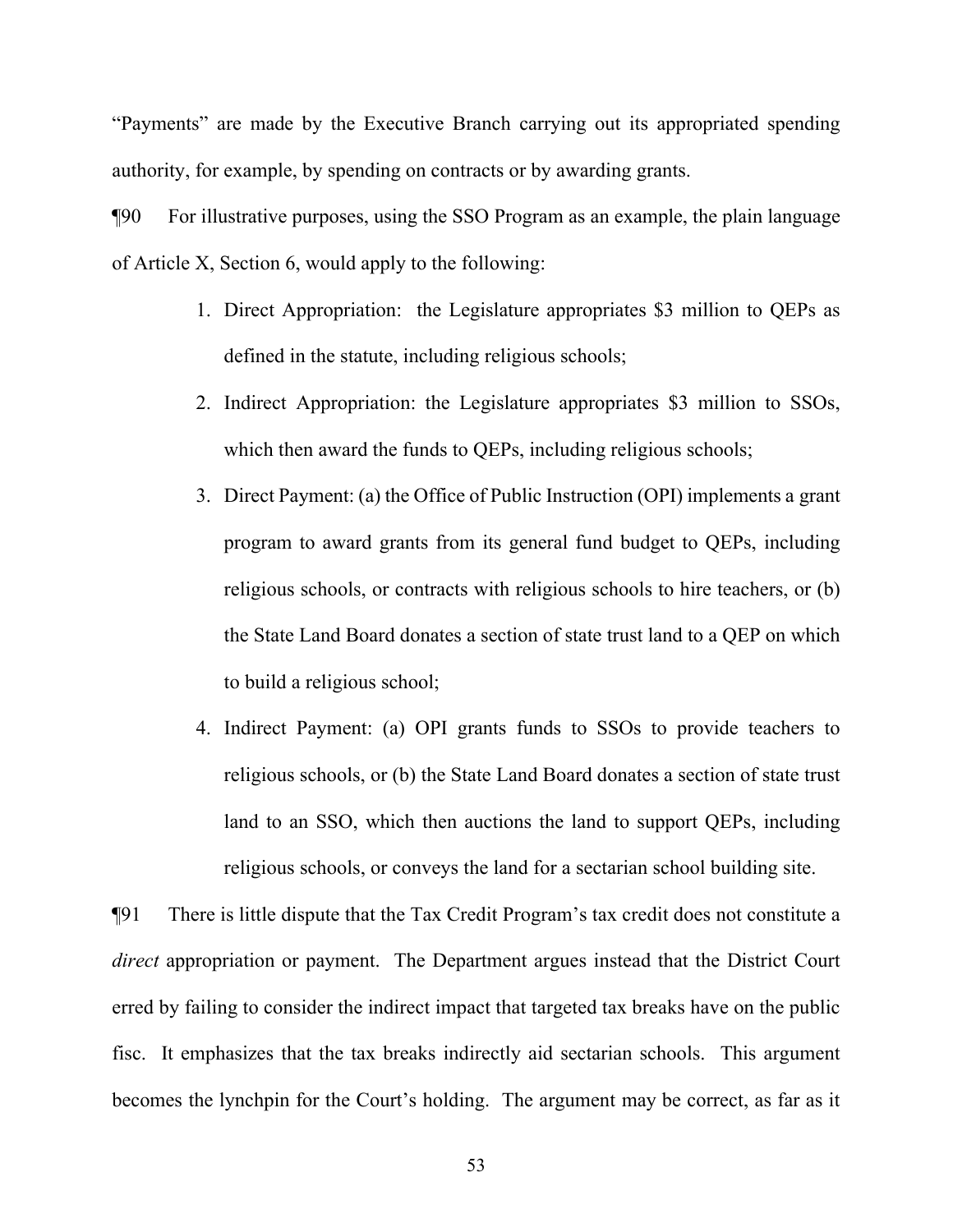goes. But a theory based upon "indirect impacts" or "indirect effects" of the Tax Credit Program diverges from the constitutional text. Unambiguous constitutional language must be given its plain, natural, and ordinary meaning. *See Nelson*, ¶ 16; *Judicial Standards Comm'n v. Not Afraid*, 2010 MT 285, ¶ 16, 358 Mont. 532, 245 P.3d 1116.

¶92 In this regard, "we have long adhered to ordinary rules of grammar" in construing statutes. *Bates*, ¶ 15 (internal quotations omitted); *see also Jay v. Sch. Dist. No. 1 of Cascade Cty.*, 24 Mont. 219, 224-25, 61 P. 250, 252 (1900) (stating that "we must elicit the purpose and intent of [a statute] from the terms and expressions employed, if this is possible; calling to our aid the ordinary rules of grammar. This is the elementary rule applicable to all statutes. Other rules may be invoked only when this fails."). As the Court observes, the same principles of statutory construction apply when we interpret constitutional provisions. Opinion, ¶ 18. To invalidate the statute on the basis that it indirectly impacts sectarian schools to the detriment of the public fisc violates ordinary rules of grammar, as it requires reading "indirect" to modify "aid" rather than "appropriation or payment." The clause, "any direct or indirect appropriation or payment from any public funds or monies . . . for any sectarian purpose or to aid any" sectarian institutions, contains at least two modifiers of "appropriation or payment." The first, "direct or indirect," modifies the parallel terms "appropriation or payment." It thus prohibits any appropriations or payments, whether direct or indirect. What follows are non-parallel prepositional phrases, which describe from where these appropriations or payments may not be taken—"any public fund or monies"—and for what these appropriations or payments may not be used—"any sectarian purpose" or "to aid" sectarian

54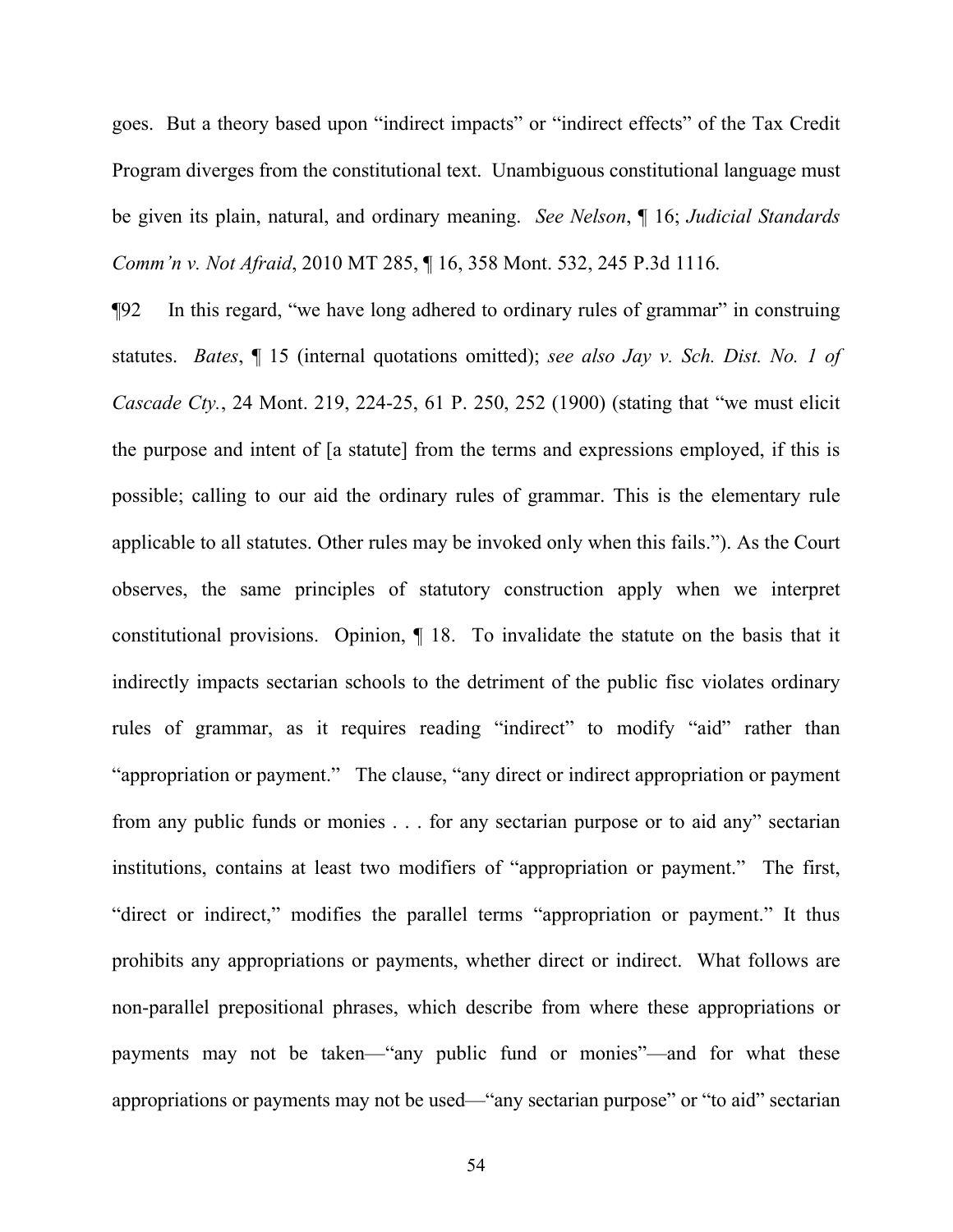institutions. The sentence structure means that "direct or indirect" modifies "appropriation or payment," and does not modify the non-parallel phrases "from public funds or monies" or "to aid any" sectarian school.[4](#page-54-0)

¶93 The funds at issue pass from donor to SSO to student-selected school; they are accounted for in the public fisc by virtue of the dollar-for-dollar offset. *Tax Credit*, *Black's Law Dictionary* (10th ed. 2014) (defining tax credit as "[a]n amount subtracted directly from one's total tax liability, dollar for dollar . . ."). Although this may be an indirect *transfer of benefit* to the student-selected school, the word "indirect," by itself, does not impose a prohibition upon all tax policies merely because they have that indirect effect. Rather, "indirect" modifies the subject of the clause, which is the "payment." Thus, the provision prohibits government agencies from making payments from a public fund or monies to religious schools indirectly. In this case, the funds eligible for tax credits are not "payment from any public fund or monies." The creation of the credit is a government's determination *not to collect* tax revenues. The statute diverts the funds before they ever become public monies. This well may result in an indirect impact on the "public fund or monies," but it is not an indirect payment.

¶94 Under the Tax Credit Program, the funds originate with private donors and are donated to the SSOs, which in turn direct the funds to the student's chosen school as a

<span id="page-54-0"></span><sup>&</sup>lt;sup>4</sup> "Direct" and "indirect" are "prepositive" (pre-positioned) modifiers, and the subsequent prepositional phrases are "postpositive" modifiers (positioned after what they modify). *See* Antonin Scalia & Bryan A. Garner, *Reading Law: The Interpretation of Legal Texts* 147-48 (2012). The nearest-reasonable-referent canon of grammatical interpretation advises that a modifier normally applies only to the nearest reasonable referent (the term to which it refers) when parts of a sentence are not grammatically parallel. Scalia & Garner, *supra*, at 152.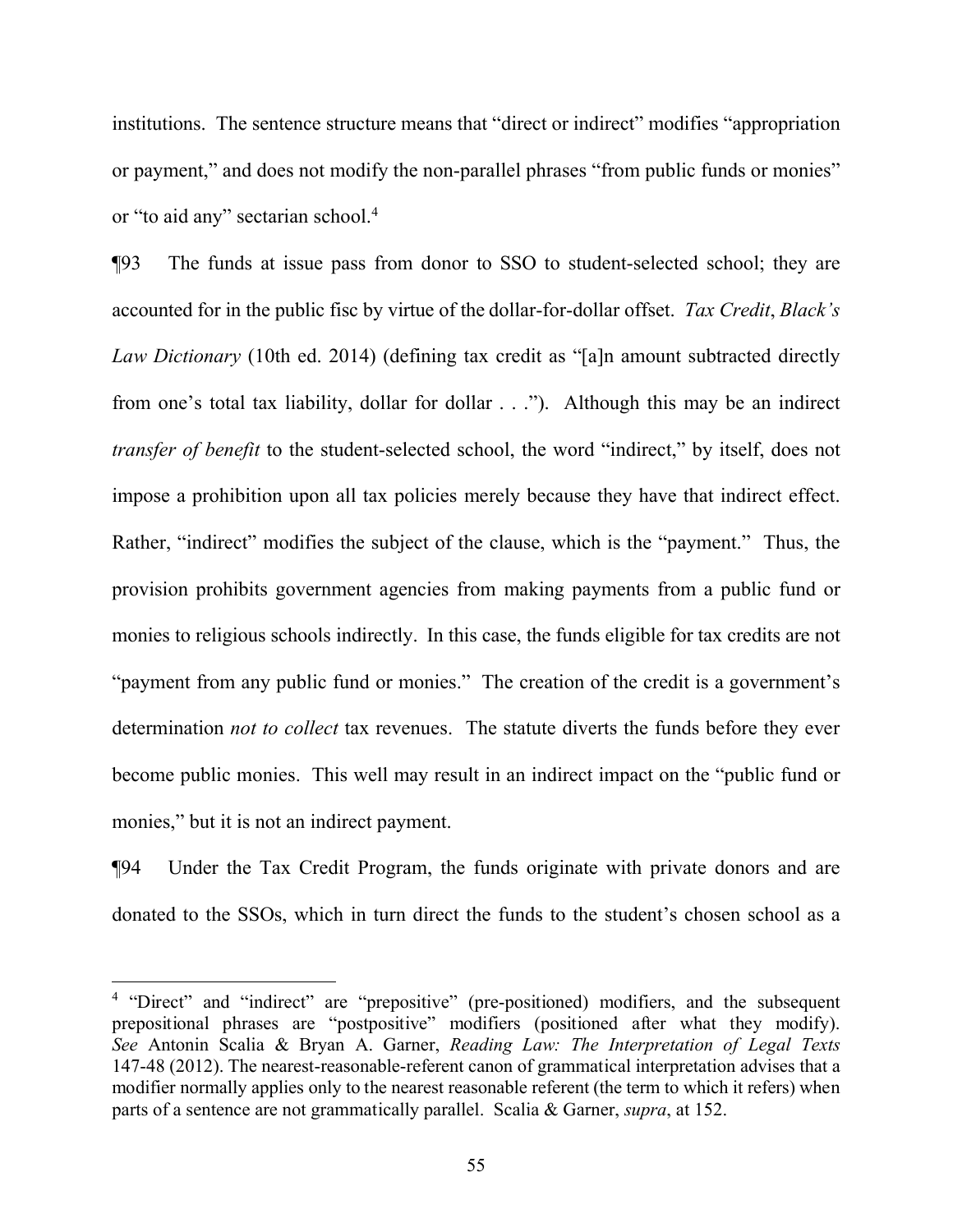credit toward the student's obligation. No money originates, is deposited into, or is expended from the state treasury or any public fund. The State never takes "title" to the donated money or otherwise possesses it.

¶95 When this Court struck the property tax levy for private schools in *Chambers*, it was careful to distinguish its holding from property tax *exemptions* for religious institutions that had been upheld by the U.S. Supreme Court in *Walz*. *See Chambers*, 155 Mont. at 431-32, 472 P.2d at 1018. This was so even though the 1889 Constitution, under which *Chambers* was decided, contained the same prohibition on payments "from any public fund or moneys whatever" in aid of religious schools, whether directly or indirectly, as in the 1972 Constitution. 1889 Mont. Const. art. XI, § 8.

¶96 The concern about "indirect payments" that undergirded the Delegates' decision to re-adopt the subject provisions in the 1972 Constitution was the possibility that government would appropriate funding for religious schools through intermediaries, necessitating retention of the language prohibiting "indirect" payments. "[I]t would be fairly easy to appropriate a number of funds and then-to [sic] some other group and then say this will be done indirectly." Montana Constitutional Convention, Verbatim Transcript, March 11, 1972, p. 2015 (Delegate Blaylock); *see also Direct payment*, *Black's Law Dictionary* (10th ed. 2014) (defining "direct payment" as a "payment made directly to the payee, without using an intermediary . . ."). The Constitutional Convention was held one year after this Court had decided *Montana State Welfare Board v. Lutheran Social Services*, 156 Mont. 381, 480 P.2d 181 (1971)—in which we rejected the State Welfare Board's argument that payment of medical benefits to a woman using a religiously affiliated adoption agency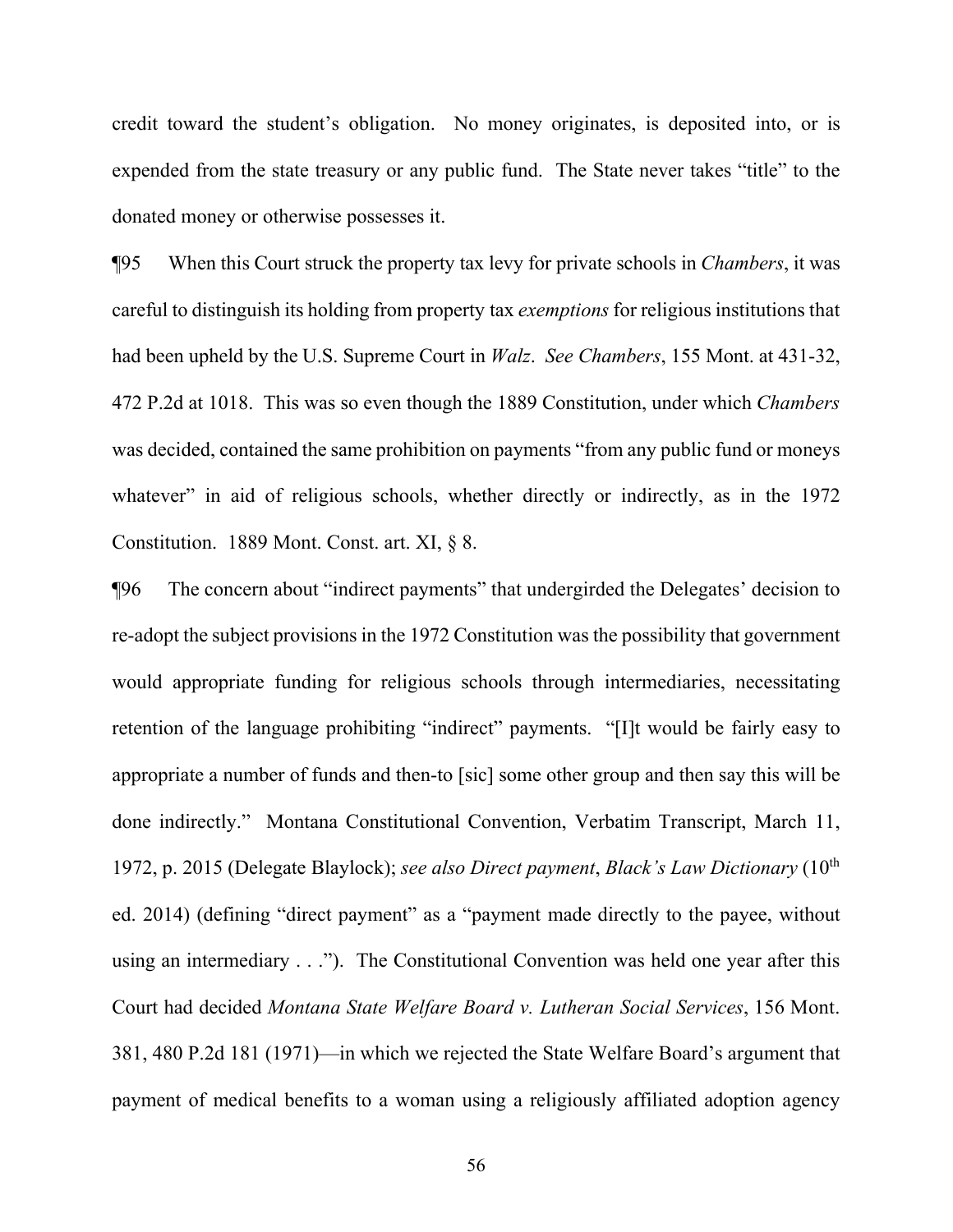would violate the Constitution—and two years after this Court's decision in *Chambers*, in which we distinguished property tax exemptions from impermissible property tax levies in support of religious schools. Delegate Loendorf, sponsor of the proposal to retain the "indirect" language that the Convention ultimately adopted, stated that, under his proposal, the provision "will continue to mean and do whatever it does now," expressing an apparent desire to preserve the status quo so recently stated by this Court. Montana Constitutional Convention, Verbatim Transcript, March 11, 1972, p. 2014. Beyond indirect payments, the delegates did not discuss tax credits or deductions for *private donations* to religious schools.

¶97 The Convention debates on Article X, Section 6, thus reflect an intention that is consistent with the plain language the Delegates ultimately adopted. For this reason, the Court's reliance on *Nelson* to divine a broader meaning is misplaced. The Constitutional Convention record we examined in *Nelson* directly discussed the issue before the Court—the retention of common-law privileges—and contained thorough consideration explaining the Delegates' intention that such privileges would survive the broad language of the public's right to know in Article II, Section 9. *Nelson*, ¶¶ 20-21. Here, in contrast, the Convention transcript contains zero discussion of the use of, or prohibition against, tax incentives to encourage donations to private schools. The transcripts thus do not "clearly manifest an intent not apparent from the express language." *Nelson*, ¶ 16. Rather, as the Court acknowledges, the transcripts demonstrate the Delegates' desire to maintain the 1889 status quo.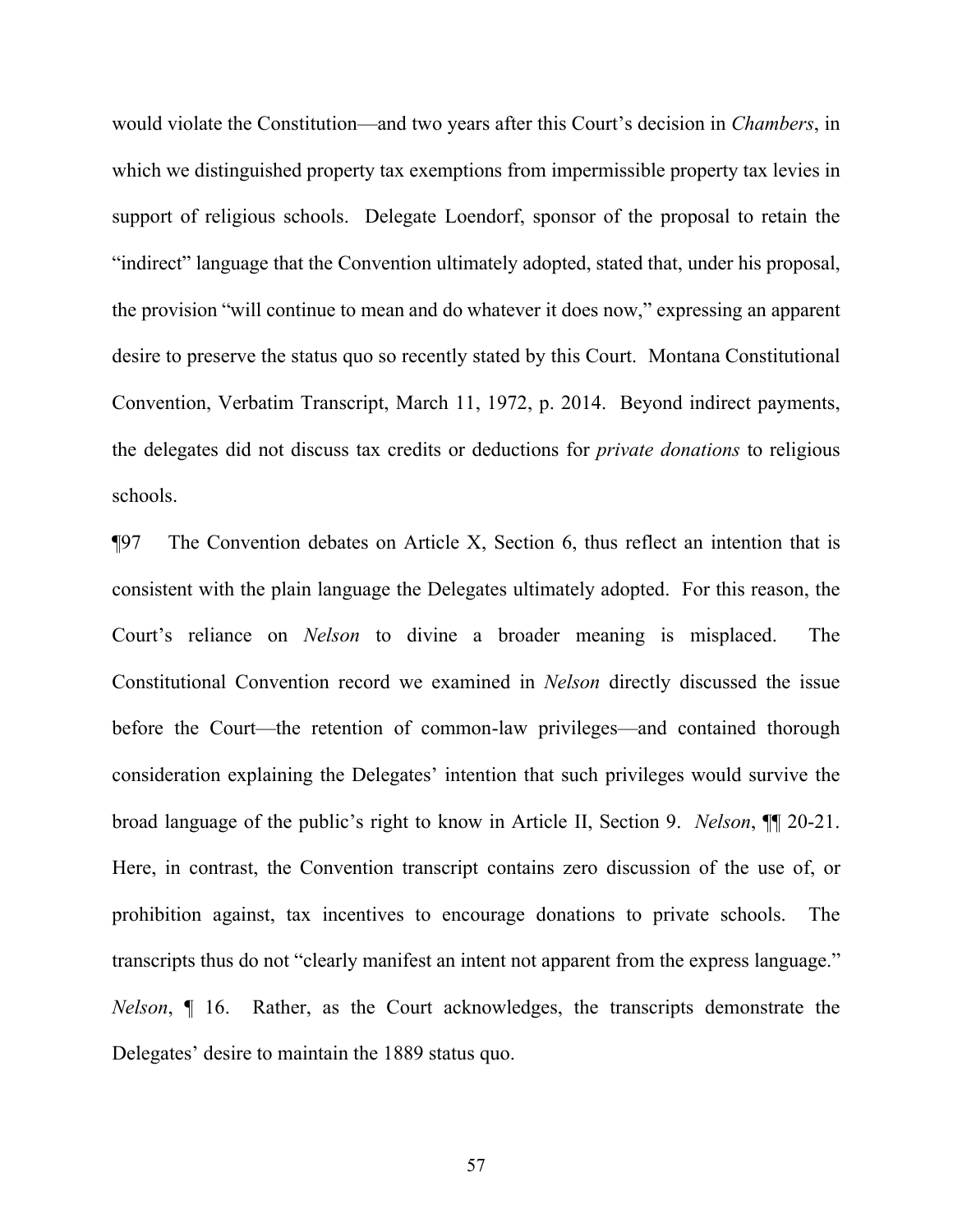$\P$ 98 Turning its focus to the specific provisions of § 15-30-3111, MCA, the Court strikes the statute in its entirety as unconstitutional. Opinion, ¶¶ 39-40. The Court concludes that the statute is facially invalid. But it does not properly address the difference between a facial and an as-applied challenge, important here because the Court's analysis—and its rationale for striking the statute—employs a strictly as-applied theory.

¶99 A party bringing a facial challenge "must show that no set of circumstances exists under which the statute would be valid or that the statute lacks any plainly legitimate sweep." *In re S.M.*, 2017 MT 244, ¶ 10, 389 Mont. 28, 403 P.3d 324 (internal quotations omitted). We presume that a statute is constitutional, unless the Court is convinced beyond a reasonable doubt that the statute conflicts with the constitution. *Mont. Cannabis Indus. Ass'n*, ¶ 12. Any doubt must be resolved in favor of upholding the statute. *Mont. Cannabis Indus. Ass'n*,  $\P$  12. Importantly, the party challenging the constitutionality of a statute bears the burden of proof. *Mont. Cannabis Indus. Ass'n*, ¶ 12.The Court mentions the heightened standard that a facial challenge brings, but falls short of actually analyzing the statute under this standard. Conceivably, the statute would not be applied unconstitutionally if a student chose to apply her scholarship to a non-sectarian private school. In such a case, the tax credits offered under the statute would not offend Article X, Section 6. The Court dismisses any such constitutional applications because the statute contains "no mechanism" for the Department to determine whether the money will be used to indirectly pay tuition at sectarian schools. Opinion, ¶ 36. This conclusion is problematic for at least two reasons. First, no one—not even the Department—argued that every application of the statute was unconstitutional under Article X, Section 6. Rather, the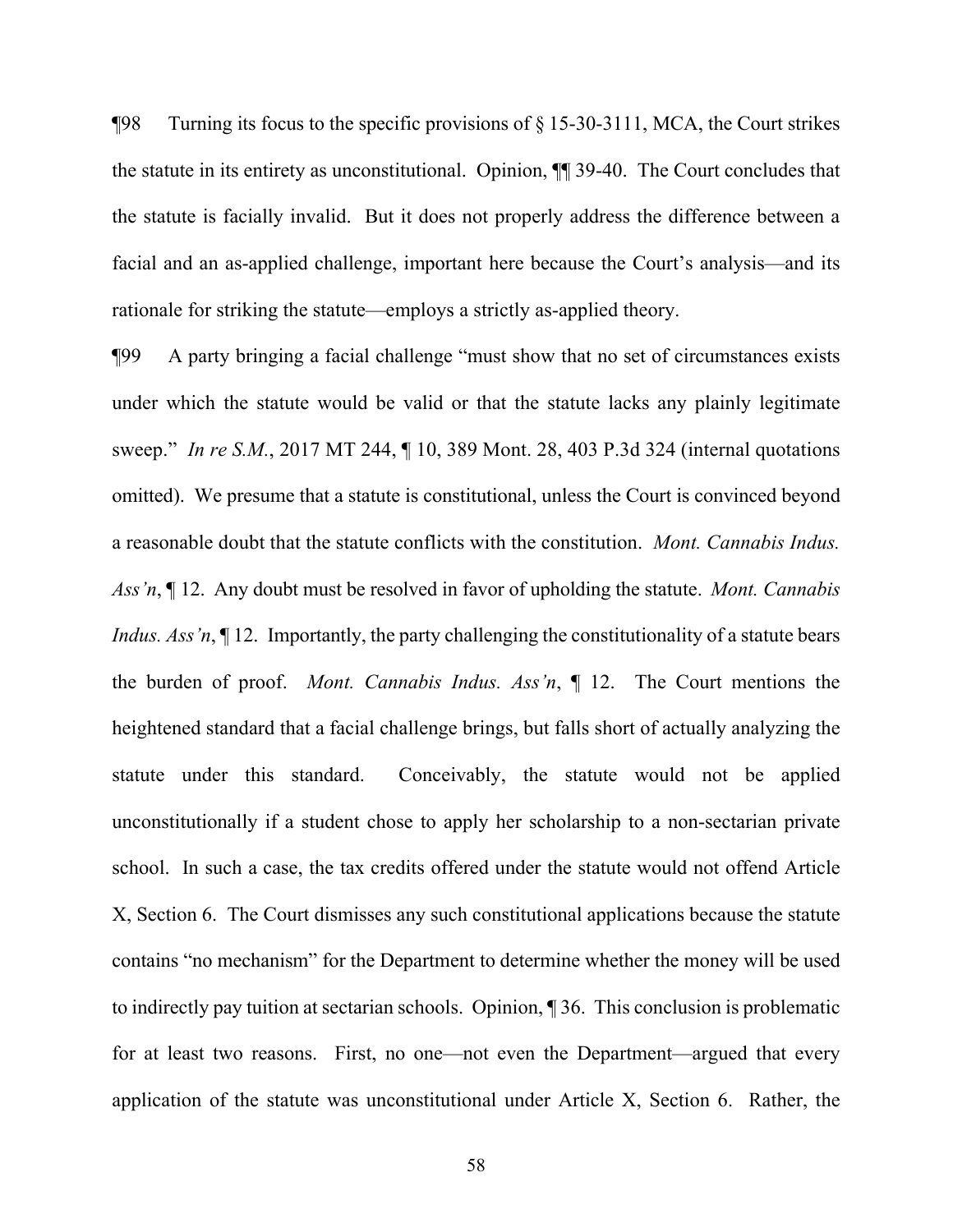Department instituted Rule 1 to prohibit what it saw as unconstitutional applications of the statute, while still allowing what it saw as constitutional applications to continue to utilize the Tax Credit Program. Second, the Court's holding transforms almost any as-applied challenge into a facial challenge; challenged statutes rarely have a built-in mechanism to sift out unconstitutional applications. The Court notably ignores the statute's severability clause until after it already has thrown out the entire Tax Credit Program.

¶100 The Court's heavy reliance on *Chambers*, *e.g.*, Opinion, ¶ 36, fails because that case involved payment from public monies to hire teachers at a parochial high school—a plain violation of the prohibition against "direct appropriations." Even though the teachers were to give "a standard course of instruction" at the sectarian school, the public school district had no control over the parochial school, and "it of necessity must supplement these courses of instruction by those required by the doctrines of the Church." *Chambers*, 155 Mont. at 437, 472 P.2d at 1020-21. Citing a Roman Catholic Encyclical, the Court pointed out that every subject taught must "be permeated with Christian piety." *Chambers*, 155 Mont. at 437-38, 472 P.2d at 1021. It was in this context—public payment of teacher salaries—that the Court concluded the lines between secular and sectarian purposes were impermissibly blurred. The case sheds no light on whether Tax Credit Program at issue is facially invalid simply because the Department does not examine how a taxpayer's contributions are used.

¶101 In rejecting any valid application of the statute, the Court's singular focus is on the Fiscal Note to Senate Bill 410. The Court relies on the Fiscal Note to conclude that many donors claiming the tax credit also would be parents who send their children to QEPs.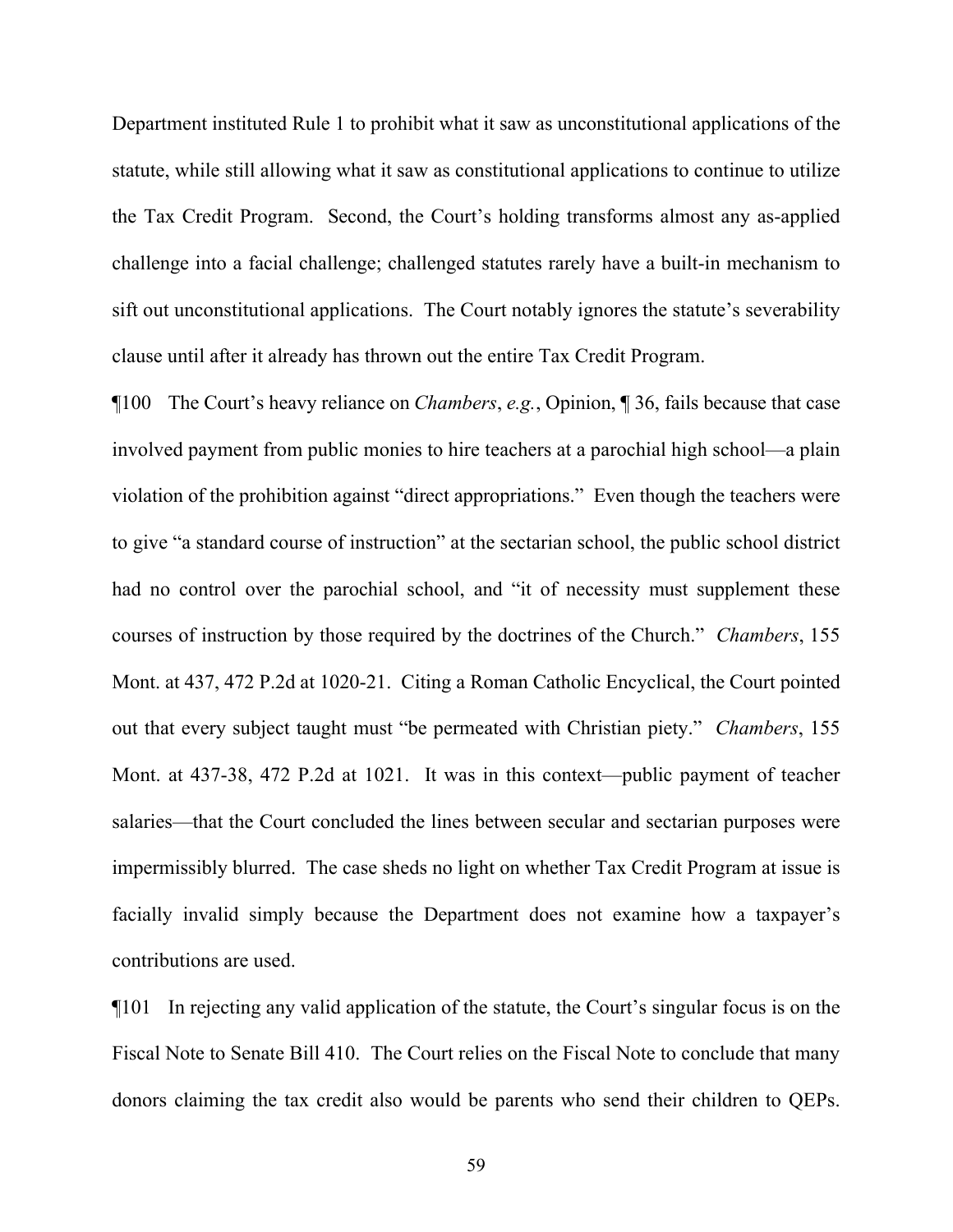Opinion, ¶ 32. It cites the Fiscal Note to demonstrate "the *fact* that the *Legislature* indirectly pays tuition to the QEP." Opinion, ¶ 33 (emphasis added). And it cites the Fiscal Note in holding that the Tax Credit Program "creates an indirect payment" by reducing "the net price of attending private school." Opinion, ¶ 35. The Opinion contains no other support for its key holding that the Tax Credit Program is an indirect payment of tuition at private, religiously affiliated schools.

¶102 This is a problem. First, fiscal notes are prepared by the Governor's Office of Budget and Program Planning, an agency of the Executive Branch, not by the Legislature. Second, a fiscal note is simply the Executive's estimate of revenue and spending impacts based on a series of assumptions made by presumably affected agencies. The Court relies on the Department's fiscal note assumptions to support its conclusion that the statute is facially unconstitutional because of how the agency surmised the tax credit would be used. Those assumptions reflect the Department's advocacy here—that Rule 1 was necessary to save the statute from "aiding" sectarian schools.<sup>[5,](#page-59-0) [6](#page-59-1)</sup> Whether the Department's assumptions were well-researched or its predictions accurate is not the point of an inquiry into the

<span id="page-59-0"></span><sup>&</sup>lt;sup>5</sup> Though citing extensively from the Executive Branch Fiscal Note, the Court does not mention the 1992 Opinion from the Montana Legislature's Director of Legal Services that a proposed tax credit would not impermissibly provide an "appropriation or payment" to secular schools. He concluded that, unlike an appropriation or payment, the state would forego collecting a certain amount of tax that it otherwise would be entitled to collect, dependent upon the choices of individual parents. "The proposed tax credit would apply to a class defined without reference to religion, and any aid to religion would be the result of the private choices of individual beneficiaries." Gregory J. Petesch, Director, Legal Services, *Legal Analysis of Tuition Tax Credit* (Mont. 1992). The opinion is included in the record.

<span id="page-59-1"></span><sup>&</sup>lt;sup>6</sup> The Court also does not mention the Fiscal Note's assumption about enrollment at private schools resulting from the Tax Credit Program. The Fiscal Note assumes that 87 additional students would enroll in private schools in 2015, increasing to 116 new students in 2018. Fiscal Note, at 3.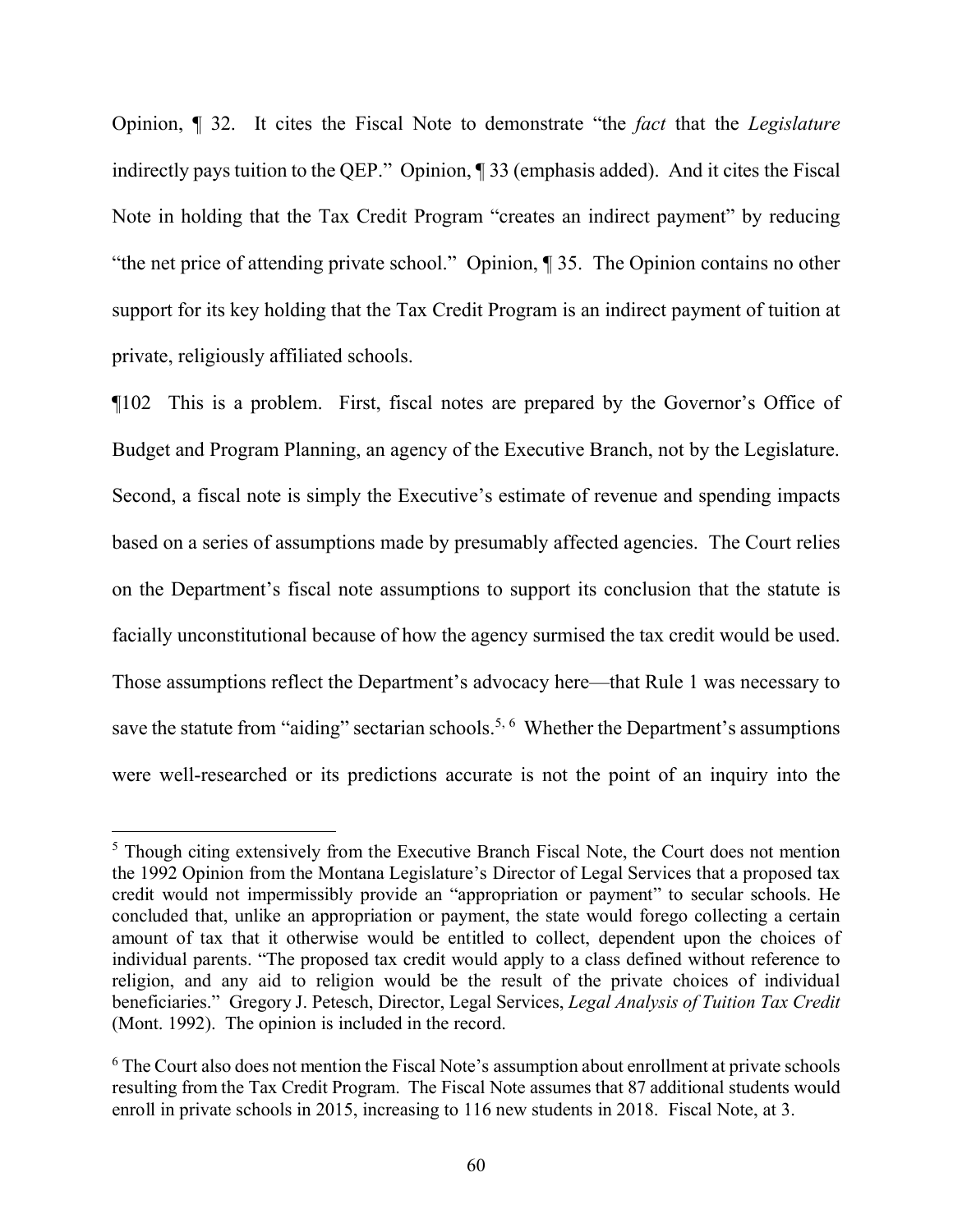constitutionality of the statute. They do not represent the Legislature's rationale for the statute and do not control a facial analysis of the statute's constitutionality. Third, relying on the assumption that many donors who claim the tax credit also will be parents who otherwise would be paying tuition reduces the issue to a purely as-applied challenge. It overlooks the instances in which the Tax Credit Program could constitutionally be applied. ¶103 Its failure to recognize constitutional applications of the statute under Article X, Section 6, undermines the Court's severability analysis, because—focusing only on Article X, Section 6, as the Court does—parts of the law would have valid application. Tax credits could be afforded for donations to private secular schools without running afoul of that section. That said, given its conclusion that the Tax Credit Program violates the prohibition against aid to religious schools, First Amendment considerations may require the Court's ultimate solution here—striking § 15-30-3111, MCA, in its entirety.

¶104 Quite remarkably, the Court dismisses any Free Exercise Clause concerns by proclaiming simply that "this is not one of those cases." Opinion, ¶ 40. I do not believe this issue so easily may be discarded. The Department acknowledges this as well, explaining that if the Court holds the Tax Credit Program unconstitutional, "the only way of respecting both constitutional limits on the State is to invalidate the private school tax-credit program and sever it from the remaining curricular innovation program." A State's interest "in achieving greater separation of church and State than is already ensured under the Establishment Clause of the Federal Constitution [] is limited by the Free Exercise Clause." *Trinity Lutheran*, U.S. at \_\_\_, 137 S. Ct. at 2024 (quoting *Widmar v. Vincent*, 454 U.S. 263, 276, 102 S. Ct. 269, 277 (1981)). The exclusion of a group "from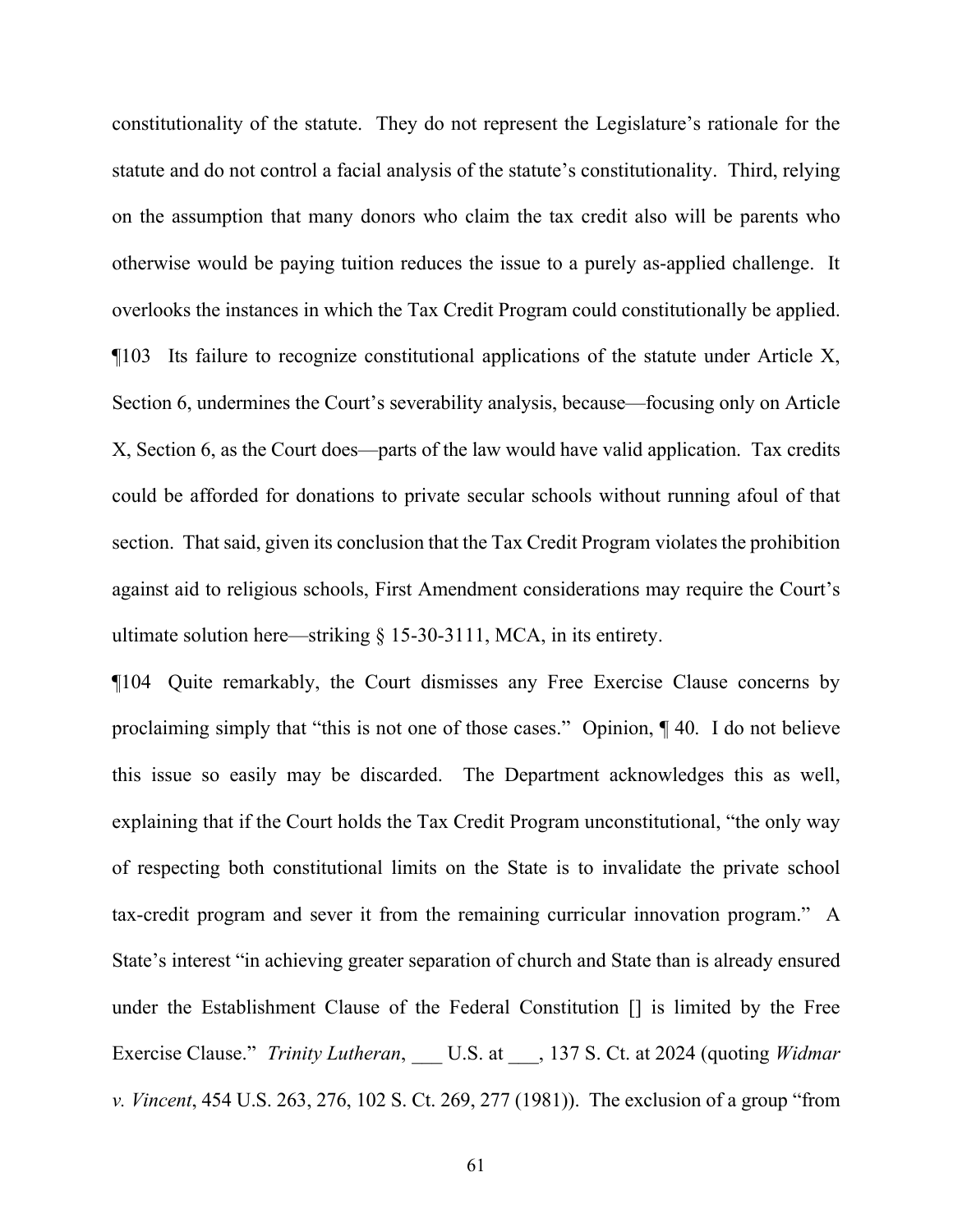a public benefit for which it is otherwise qualified, solely because it is a church, is odious to our Constitution." *Trinity Lutheran*, U.S. at 137 S. Ct. at 2025. Only an analysis of both Article X, Section 6, and the Free Exercise Clause would eliminate all applications of the tax credits, and the Opinion offers no such analysis.

¶105 The Court today holds that a tax credit—granted to a private individual for a donation that may or may not be directed to a religious entity—violates the State Constitution, even though it is clear under the law that a direct tax exemption by the State to a church does not. *Walz*, 397 U.S. at 675, 90 S. Ct. at 1415; Mont. Const. art. VIII, § 5(1)(b). As discussed above, the Delegates did not "clearly manifest" this intent in their discussions of Article X, Section 6. *Nelson*¸ ¶ 16. Although the Court does not mention them, its ruling calls into question numerous other state laws granting tax credits that may benefit religious entities, among them Montana's College Contribution Credit, § 15-30- 2326, MCA, and Qualified Endowment Credit, § 15-30-2328, MCA.

¶106 At the end of the day, this case—like others involving the religion clauses—may be made more difficult by the circuitous path a legislative body designs in attempting to advance policy within its constitutional limits. It is in those instances that the Court's examination must be particularly precise. Tax policy is within the Legislature's wheelhouse. Tax laws "that seek to influence conduct are nothing new." *Nat'l Fed'n of Indep. Bus. v. Sebelius*, 567 U.S. 519, 567, 132 S. Ct. 2566, 2596 (2012) [hereinafter *NFIB*]. Quoting Justice Joseph Story's early treatise on the United States Constitution, the *NFIB* Court pointed out that "the taxing power is often, very often, applied for other purposes, than revenue." *NFIB*, 567 U.S. at 567, 132 S. Ct. at 2596 (quoting 2 Joseph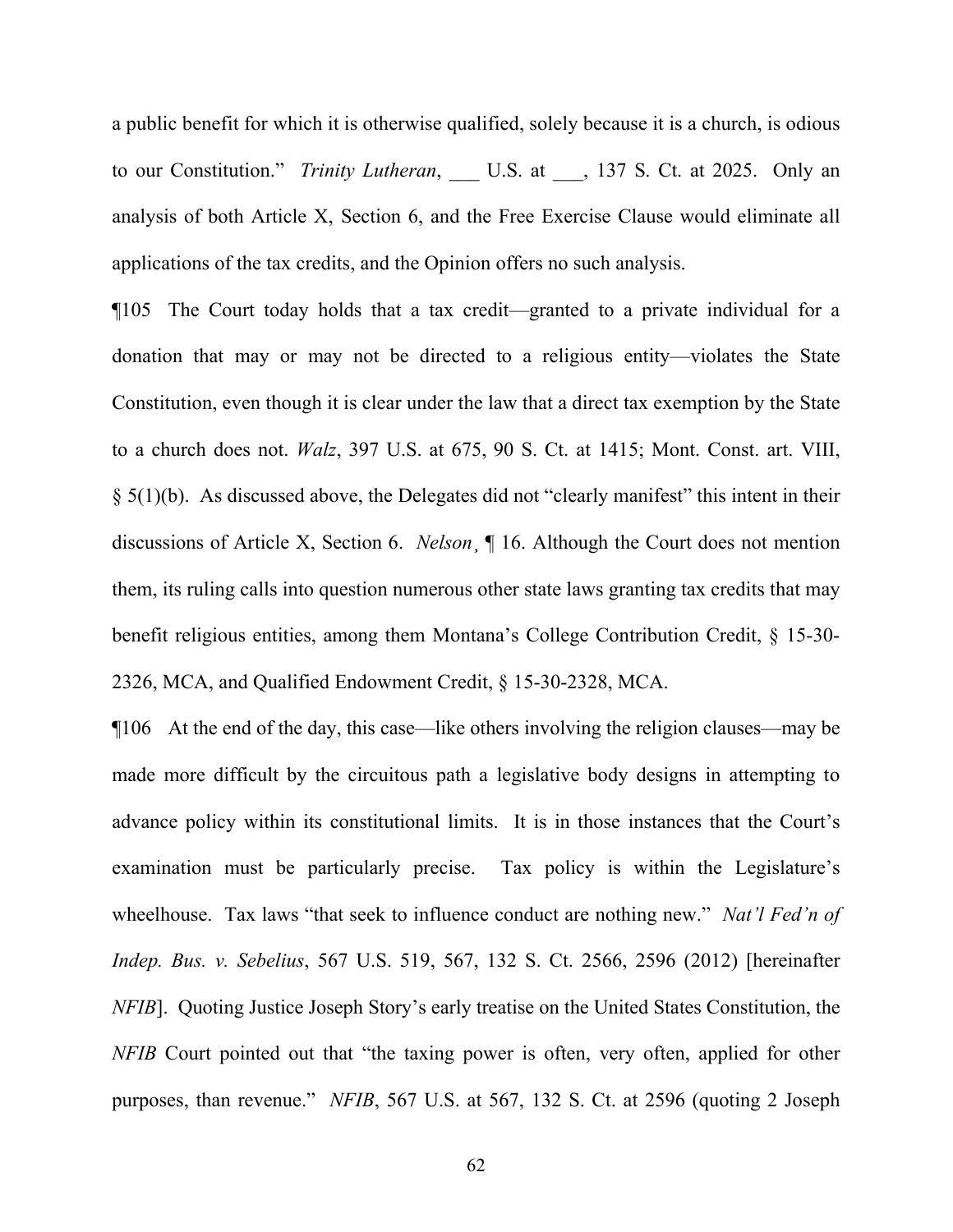Story, *Commentaries on the Constitution of the United States* § 962, 434 (1833)).The Montana Constitution does not bar the Legislature from setting tax policy to encourage any manner of private action, including incentivizing individuals to support certain philanthropic undertakings, religious or otherwise. Precisely because there is "play in the joints" between prohibited establishment and interference with free exercise, *Walz*, 397 U.S. at 669, 90 S. Ct. at 1412, the Court should hew closely to the constitutional text and uphold statutes unless their invalidity is established beyond a reasonable doubt. Even if "it differs from our idea of wise legislation, . . . with the wisdom and policy of legislation, the courts have nothing to do." *Godbe v. McCormick*, 1 Mont. 105, 108 (1868); *see also Chambers*, 155 Mont. at 436-37, 472 P.2d at 1020.

¶107 I dissent and would affirm the District Court on the grounds discussed above.

#### /S/ BETH BAKER

Justice Jim Rice joins in the dissenting Opinion of Justice Baker.

#### /S/ JIM RICE

Justice Jim Rice, dissenting.

¶108 I concur in Justice Baker's dissenting opinion, and offer the following further thoughts.

¶109 First, this case was pled and litigated as a challenge brought by the Plaintiffs against the Department's enactment of Rule 1. The Plaintiffs gave notice of their challenge, stating "the Department of Revenue's Rule 1 implementing the [Scholarship] program violates Named Plaintiffs' rights under the Montana and U.S. Constitutions" and that "the

63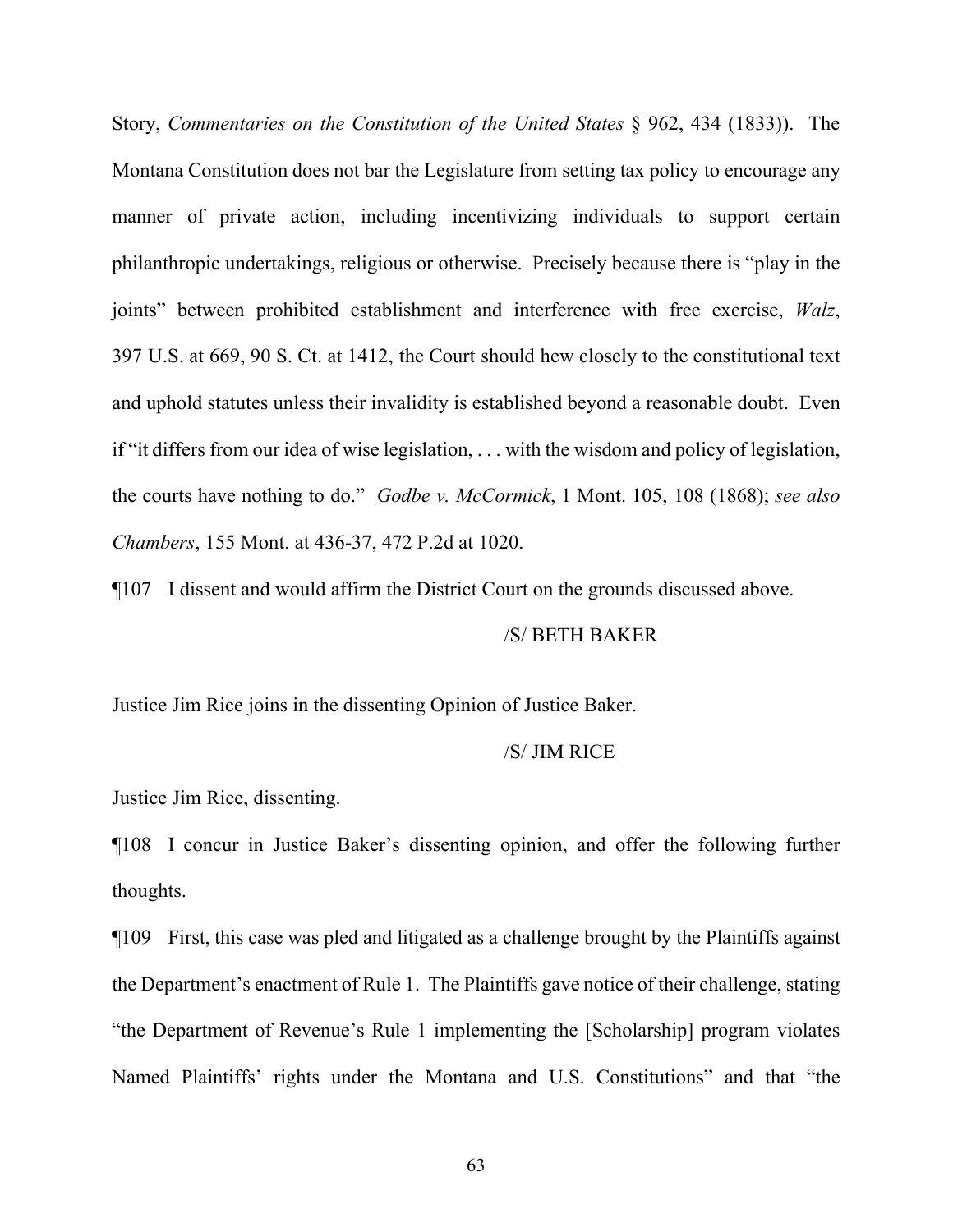Department of Revenue's rule is inconsistent with the statutory language and intent." In response, the Attorney General elected not to defend the Rule. No challenge to the constitutionality of § 15-30-3111, MCA, was ever made or noticed and, therefore, the Attorney General was not provided an opportunity to appear and defend its constitutionality. While the State is a party, and therefore, had notice of the proceeding itself, no challenge to the statute was made within the proceeding, and, consequently, the issue was not noticed, briefed, or argued. The Court has raised the constitutionality of the statute *sua sponte.* Striking a statute under such circumstances, including without notice, briefing or argument, and an opportunity for the parties and Attorney General to argue the issue, is a violation of due process and an inappropriate exercise of the Court's powers.

¶110 On the merits of its analysis, the Court's conclusions are largely devoid of supporting authority, and I concur with Justice Baker that the Court is not interpreting the Montana Constitution in accordance with established legal principles. Indeed, the Court's interpretation ignores, for the most part, the plain language of the Constitution and our Constitutional history.

¶111 The Court summarily declares that the subject Scholarship Program "aids sectarian schools" in violation of Article X, Section 6, of the Montana Constitution, a conclusion that is factually and legally incorrect. Opinion, ¶¶ 16, 28. First, as the Department acknowledges, the Program is facially neutral, and does not require any benefit to accrue to a particular school, religious or otherwise. The Program is voluntary, funded by charitable donations, and, consistent with its stated legislative purpose to promote school choice, is entirely directed by private action, without government direction, as follows: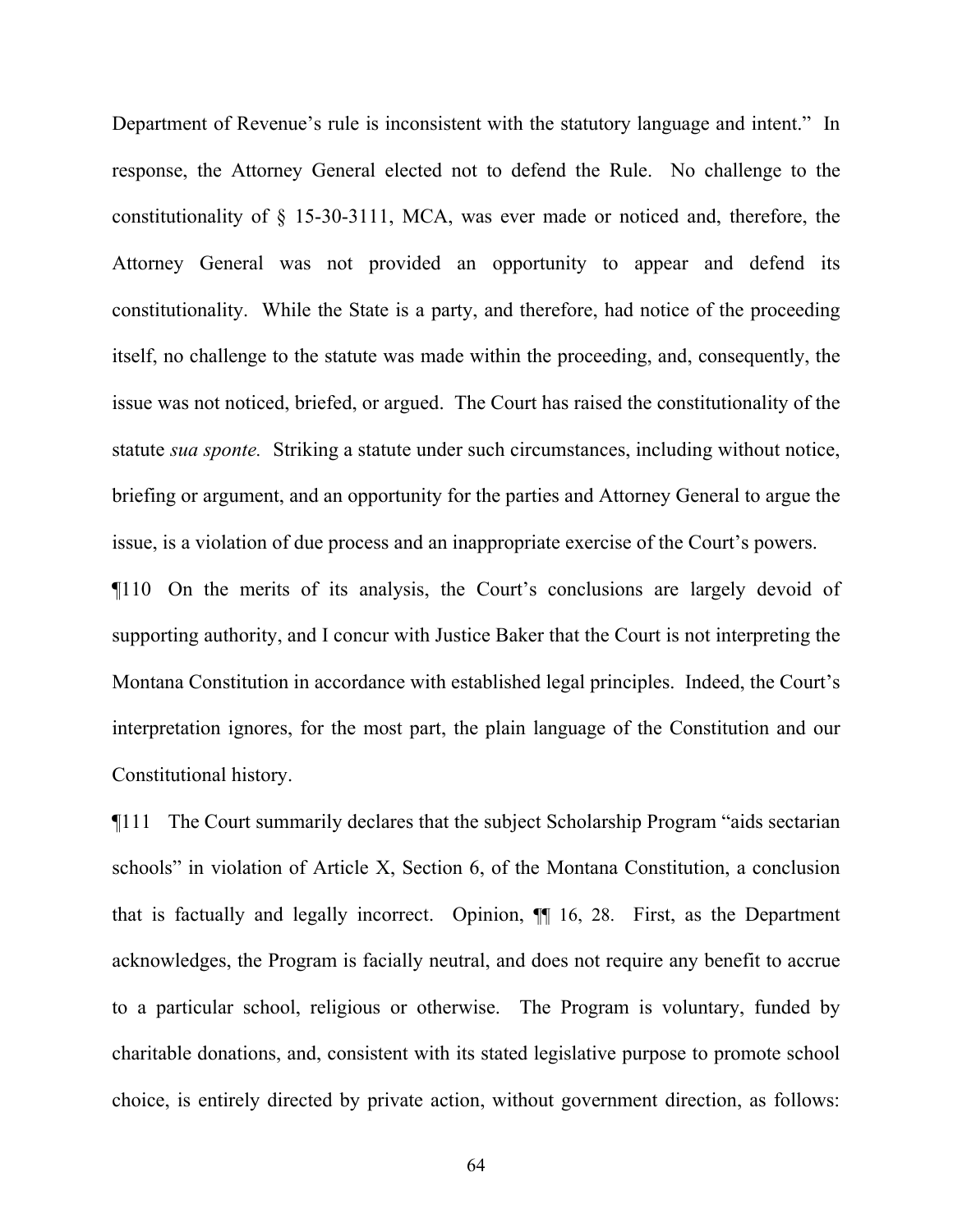(1) the charitable donor has a choice, first, whether to donate, and, second, whether to donate to the private or to the public school scholarship program, but may not direct contributions to specific schools; (2) the student and parents/guardians choose the qualifying private institution, whether religious or non-religious, which the student will attend and to which a scholarship is directed; and (3) the SSO must direct the scholarship to the institution, religious or non-religious, chosen by the student's family, and may not otherwise reserve or restrict scholarships for use at a particular school. Thus, a religiouslyaffiliated school cannot be designated by the donor, the SSO, or the government—only by students and their families.

¶112 Further, the beneficiary of the Program is not the school, but the student/family receiving the scholarship, because they are relieved of a portion of their financial obligation for the student's attendance at a private school. This is separate from the private school itself, which must be paid the same tuition regardless of any assistance from the Program. Other courts have widely recognized this principle. *See Simmons-Harris v. Goff*, 711 N.E.2d 203, 211 (Ohio 1999) ("The primary beneficiaries of the School Voucher Program are children, not sectarian schools."); *Meredith v. Pence*, 984 N.E.2d 1213, 1228-29 (Ind. 2013) (scholarship program not violative of no-aid provision because "[t]he direct beneficiaries under the voucher program are the families of eligible students and not the schools selected by the parents for their children to attend"); *Kotterman v. Killian*, 972 P.2d 606, 616 (Ariz. 1999) ("The primary beneficiaries of this credit are taxpayers who contribute to the [SSOs], parents who might otherwise be deprived of an opportunity to make meaningful decisions about their children's educations, and the students themselves.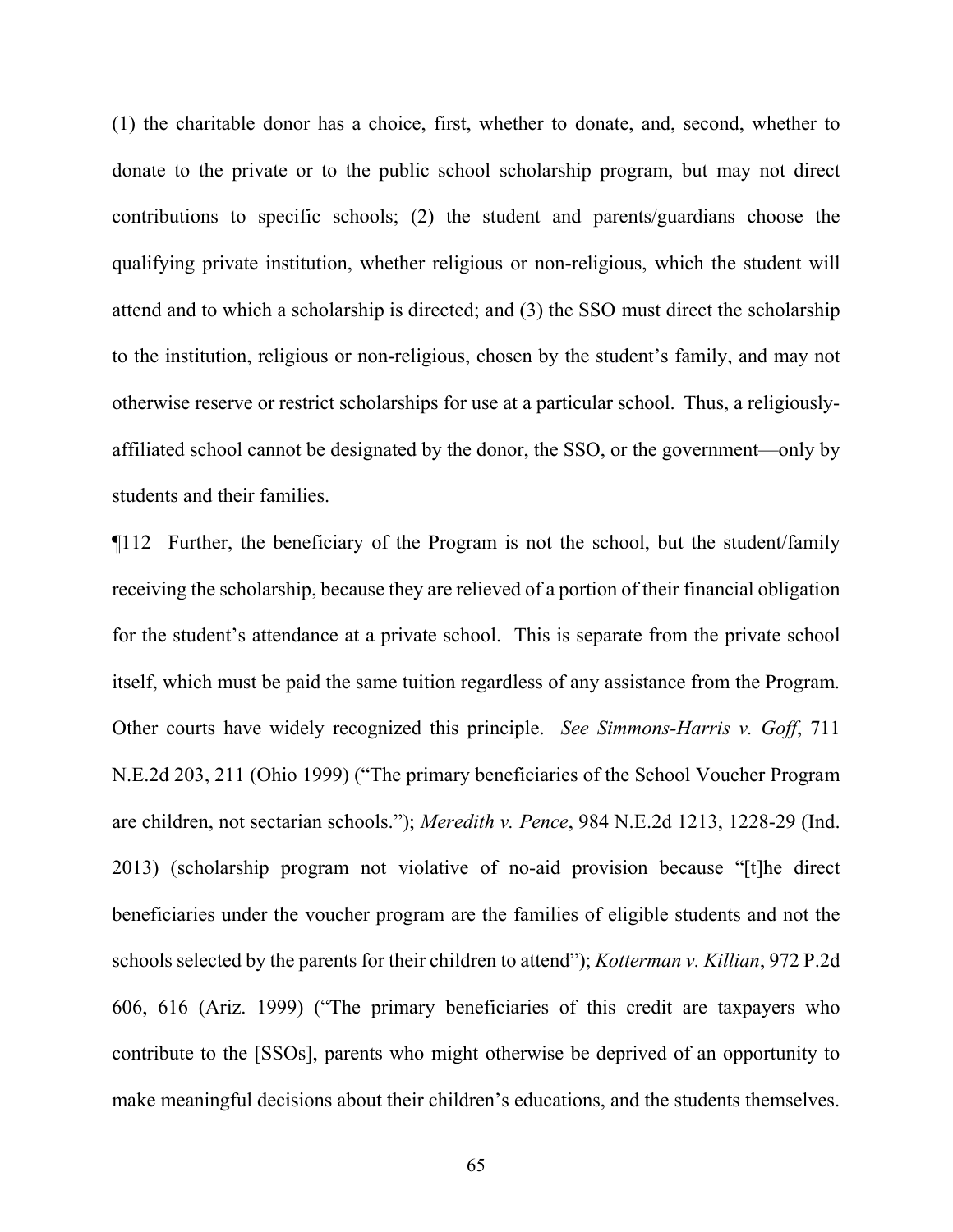. . . Private and sectarian schools are at best only incidental beneficiaries of [the] tax credit . . . ."); *see also Zelman v. Simmons-Harris*, 536 U.S. 639, 649, 122 S. Ct. 2460, 2465 (2002) (distinguishing between "government programs that provide aid directly to religious schools" and scholarship programs based upon "genuine and independent choices of private individuals").

¶113 Similar to our acknowledgment in *Mont. State Welfare Bd. v. Lutheran Soc. Servs.*, 156 Mont. 381, 390, 480 P.2d 181, 186 (1971), of the "purely incidental" benefit that inured to the private adoption agency under the indigent mother's assistance program, *Kotterman* recognized that programs such as the Scholarship Program can have "ripple effects" that "radiate to infinity," but that these are not constitutionally significant. *Kotterman,* 972 P.2d at 616. Any benefit of the Scholarship Program flowing from the private donor's voluntary contribution to the SSO, and then, if the student and family so chose, to a qualified religiously-affiliated school, is incidental and attenuated. Indeed, it is even more attenuated than the benefit provided by the government program in *Lutheran Soc. Servs.*, because the Scholarship Program does not involve money that issues from a government fund. As the U.S. Supreme Court has stated for establishment clause purposes, "government programs that neutrally provide benefits to a broad class of citizens defined without reference to religion" are not invalid merely "because sectarian institutions may also receive an attenuated financial benefit." *Zobrest v. Catalina Foothills Sch. Dist.*, 509 U.S. 1, 8, 133 S. Ct. 2462, 2466 (1993). The Program stands in stark contrast, factually and legally, to the levy imposed upon taxpayers in *State ex rel. Chambers v. Sch. Dist.*, 155 Mont. 422, 472 P.2d 1013 (1970), as Montana taxpayers have not been implicated in, or made to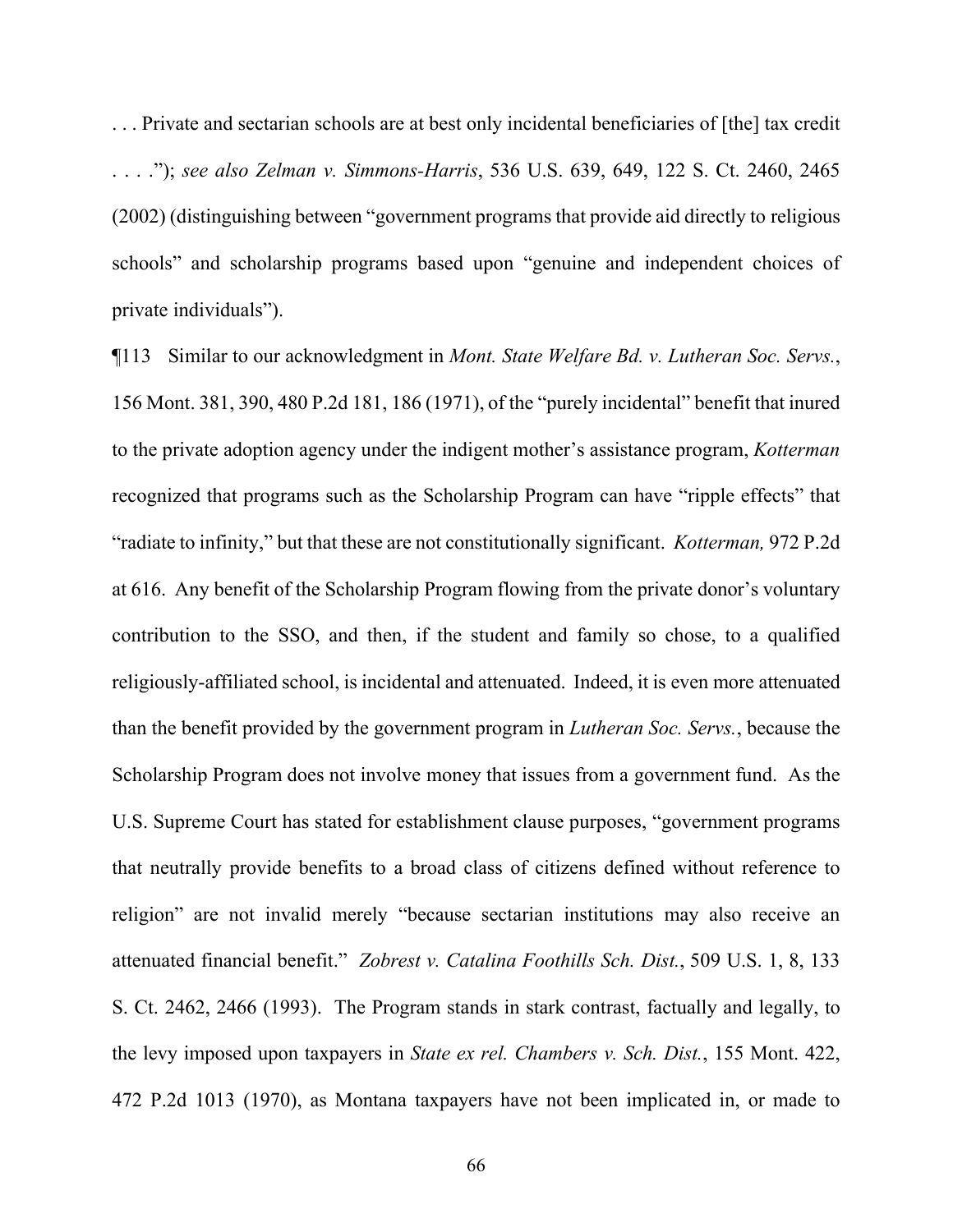support, a sectarian or religious activity by way of government extraction and expenditure of tax dollars, or by other coercive means.

¶114 Because the scholarships are directed by students and families, and there is no government action endorsing or directing funds for sectarian or religious purposes, there is no significance to the fact that more Program options are currently available for students choosing to attend private religious schools than private non-religious schools. The same was true for the private religious adoption agencies at issue in *Lutheran Soc. Servs.* Other courts have widely recognized this principle. *See Oliver v. Hofmeister*, 368 P.3d 1270, 1274 (Okla. 2016) (finding no "constitutional significance" in the fact that there are "more students attending sectarian private schools than non-sectarian" private schools); *Simmons-Harris*, 711 N.E.2d at 210 (finding the fact that "[m]ost of the beneficiaries" of a neutral school scholarship program "attend sectarian schools" not relevant or persuasive). As stated by the U.S. Supreme Court, the "constitutionality of a neutral education aid program simply does not turn on whether and why, in a particular area, at a particular time, most private schools are run by religious organizations, or most recipients choose to use the aid at a religious school." *Zelman*, 536 U.S. at 658, 122 S. Ct. at 2470 (discussing a neutral program where 96 percent of voucher recipients were in religious schools ultimately found constitutionally permissible); *see also Mueller v. Allen*, 463 U.S. 388, 103 S. Ct. 3062 (1983) (same). The Program simply creates a neutral opportunity for genuine independent choices of donors and scholarship recipients, and provides that the beneficiaries of the program are the scholarship recipients. *See Oliver*, 368 P.3d at 1277 (upholding a student scholarship program because it was "completely neutral with regard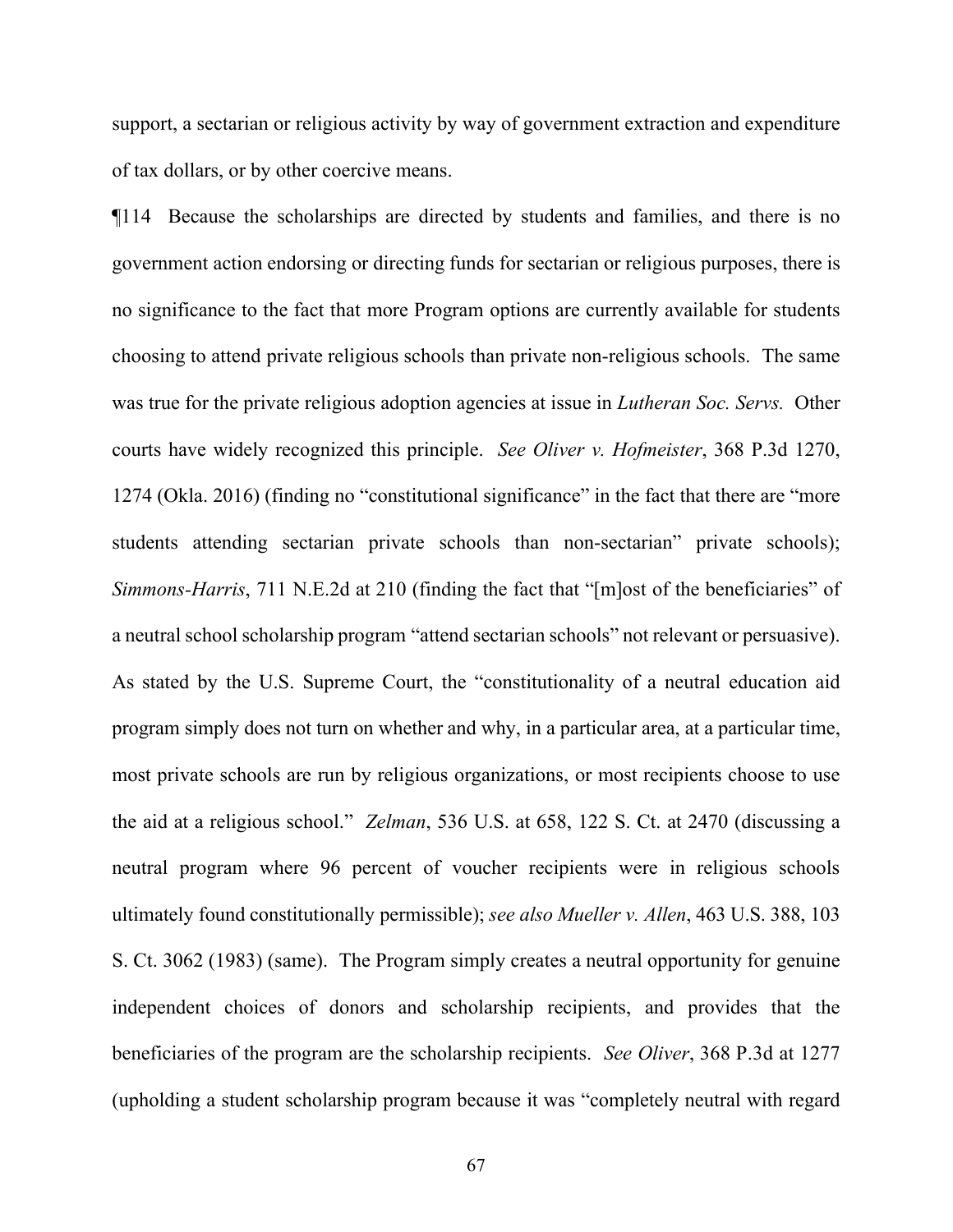to religion and that any funds deposited to a sectarian school occur as the sole result of the parent's independent decision completely free from state influence. . . . The parent, *not the State*, determines where the scholarship funds will be applied.") (emphasis in original).

¶115 Thus, in my view, the Court's conclusion that the Program "permits the Legislature to indirectly pay" sectarian schools, Opinion, ¶ 32, is not supported by the facts here, and, as Justice Baker's dissenting opinion also illustrates, is not supported by the plain language of the Constitution or the history of the Constitutional Convention. This conclusion follows the Department's troubling argument that the Scholarship Program is a "diversion" of "public funds" by the Legislature. The argument is premised on the Department's theory that the base tax liability each taxpayer will owe to the State on income that the taxpayer will earn should be considered "public funds," and that all tax liability—even potential liability on potential income, before a taxpayer timely completes the tax return process and applies deductions and credits for the entire year—is the property of the State, until such time a proper tax return is filed and the state permits a credit for the year's donations to be made against the taxpayer's liability. The Department's view, that "'[t]ax expenditures' are monetary subsidies the government bestows on particular individuals or organizations by granting them preferential tax treatment . . . the various deductions, credits and loopholes  $\lceil \rceil$  are just spending by another name,"<sup>[1](#page-67-0)</sup> might be correct for purposes of internal state government budgeting, § 5-4-104, MCA, but it is an utter misstatement of the

<span id="page-67-0"></span><sup>1</sup> The Department's position is taken from the dissenting opinion in *Ariz. Christian Sch. Tuition Org. v. Winn*, 563 U.S. 125, 151 n.1, 131 S. Ct. 1436, 1452 (2011) (Kagan, J., dissenting).